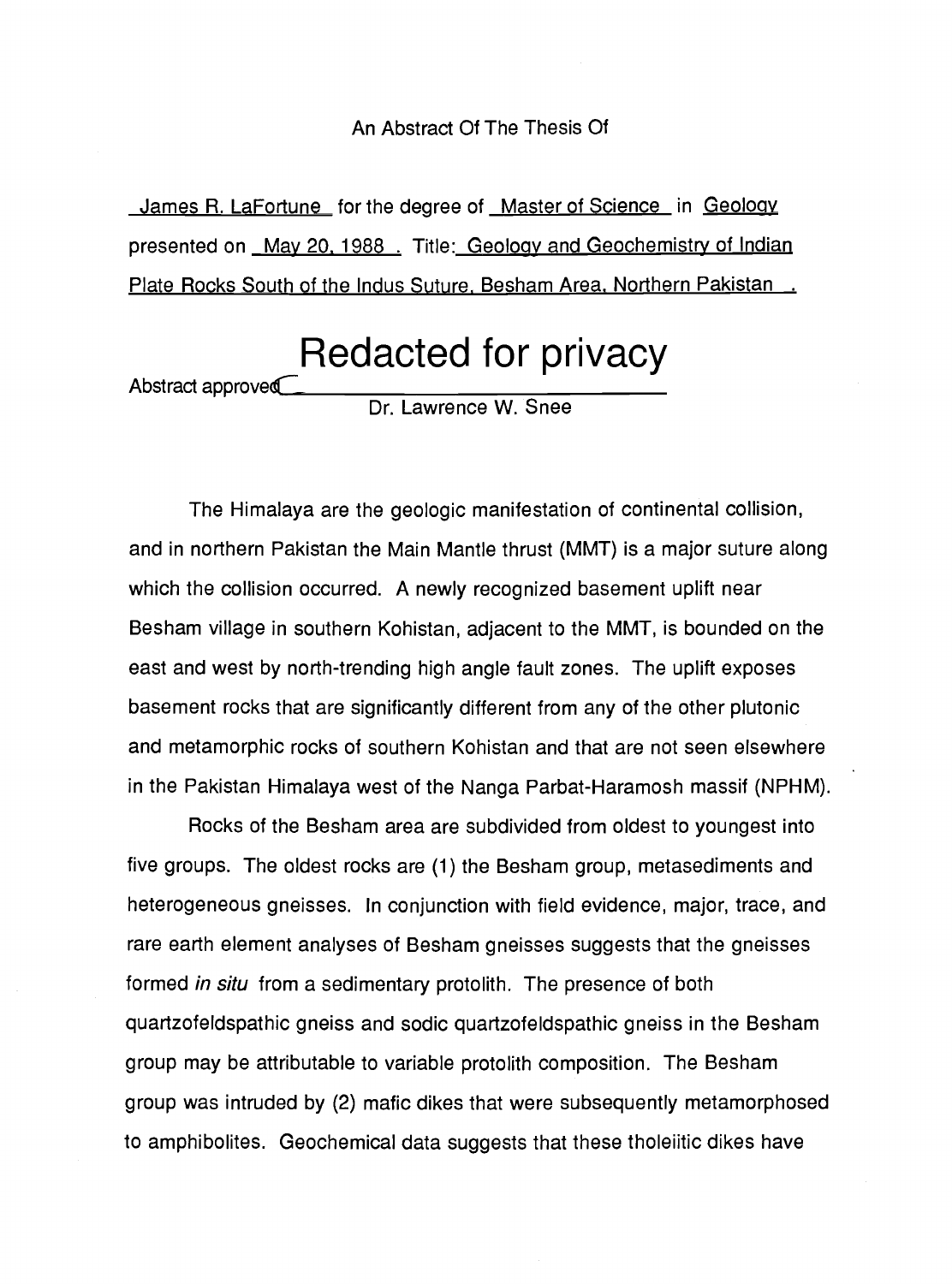island arc geochemical affinities. (3) The third group of rocks compose the Lahor granitic complex, which includes cogenetic, small granitic intrusions and associated pegmatites; the Shang granite, the Dubair granite and the Shorgara pegmatite. Unconformably lying upon these three units is (4) the Karora group, which comprises conglomeratic, calcareous, and carbonaceous sedimentary rocks. The Karora group provides evidence for more than one metamorphic event in the Besham area basement uplift, i.e., the Karora group is metamorphosed to middle greenschist facies, in contrast with the underlying units, which are metamorphosed to epidote-amphibolite facies. The youngest unit observed in the Besham area basement uplift is (5) a relatively undeformed leucogranite that intrudes both the Karora group and the Besham group. The leucogranite is a previously unrecognized unit.

The metamorphic and granitic rocks of the Besham area uplift may be correlative with basement exposed in the Nanga Parbat-Haramosh massif. Specifically, the quartzofeldspathic gneisses of the Besham group may correlate with the Nanga Parbat gneisses, and the amphibolites found in the Besham area may correlate with mafic dikes of the massif. Further study of both the Besham area uplift and the NPHM can provide a better understanding of Precambrian basement rocks of northern Pakistan.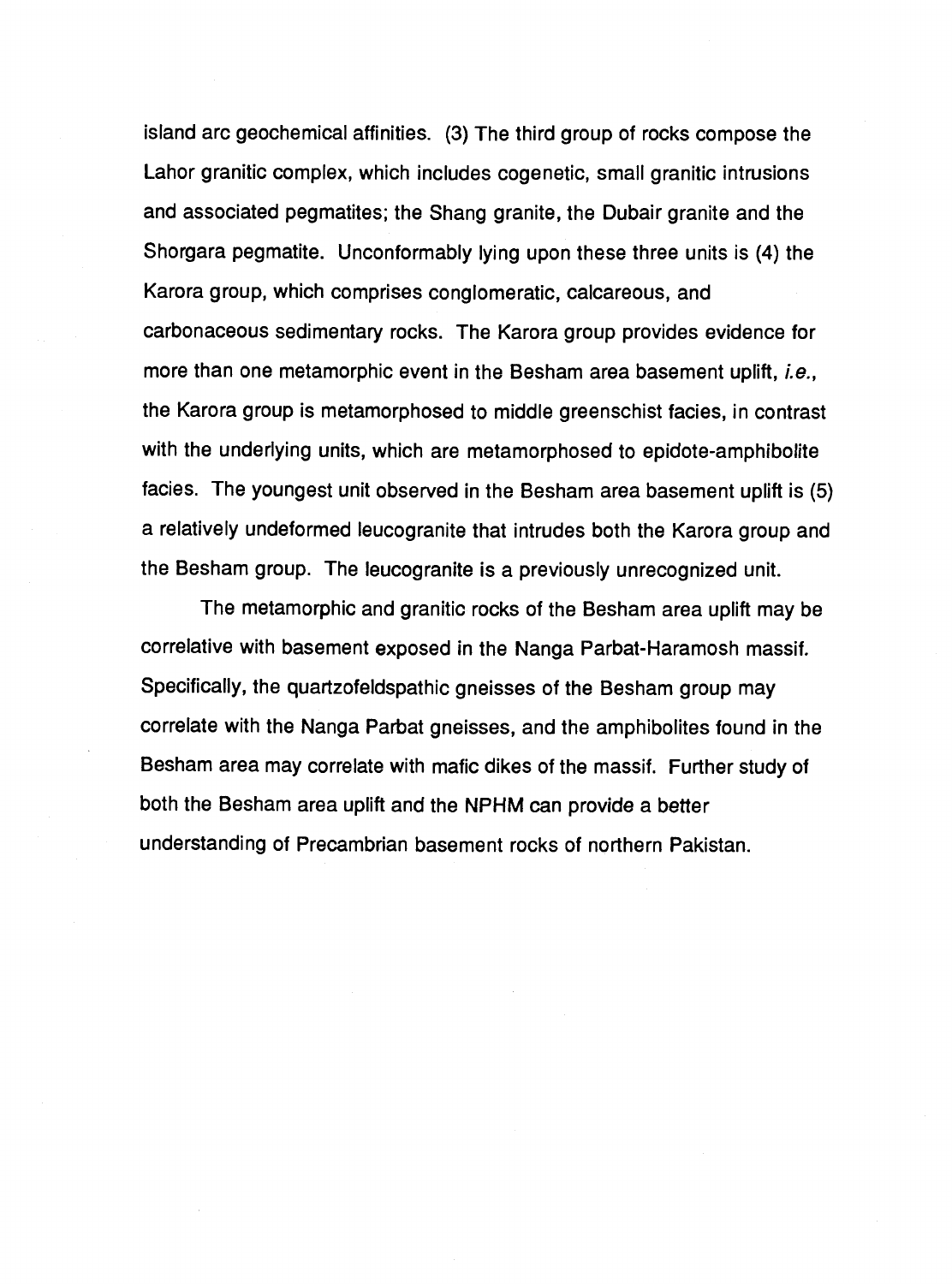Geology and Geochemistry of Indian Plate Rocks South of the Indus Suture, Besham Area, Northern Pakistan

> by James Robert LaFortune

> > A Thesis

submitted to

Oregon State University

in partial fulfillment of the requirements for the degree of

Master of Science

Completed May 20, 1988 Commencement June, 1989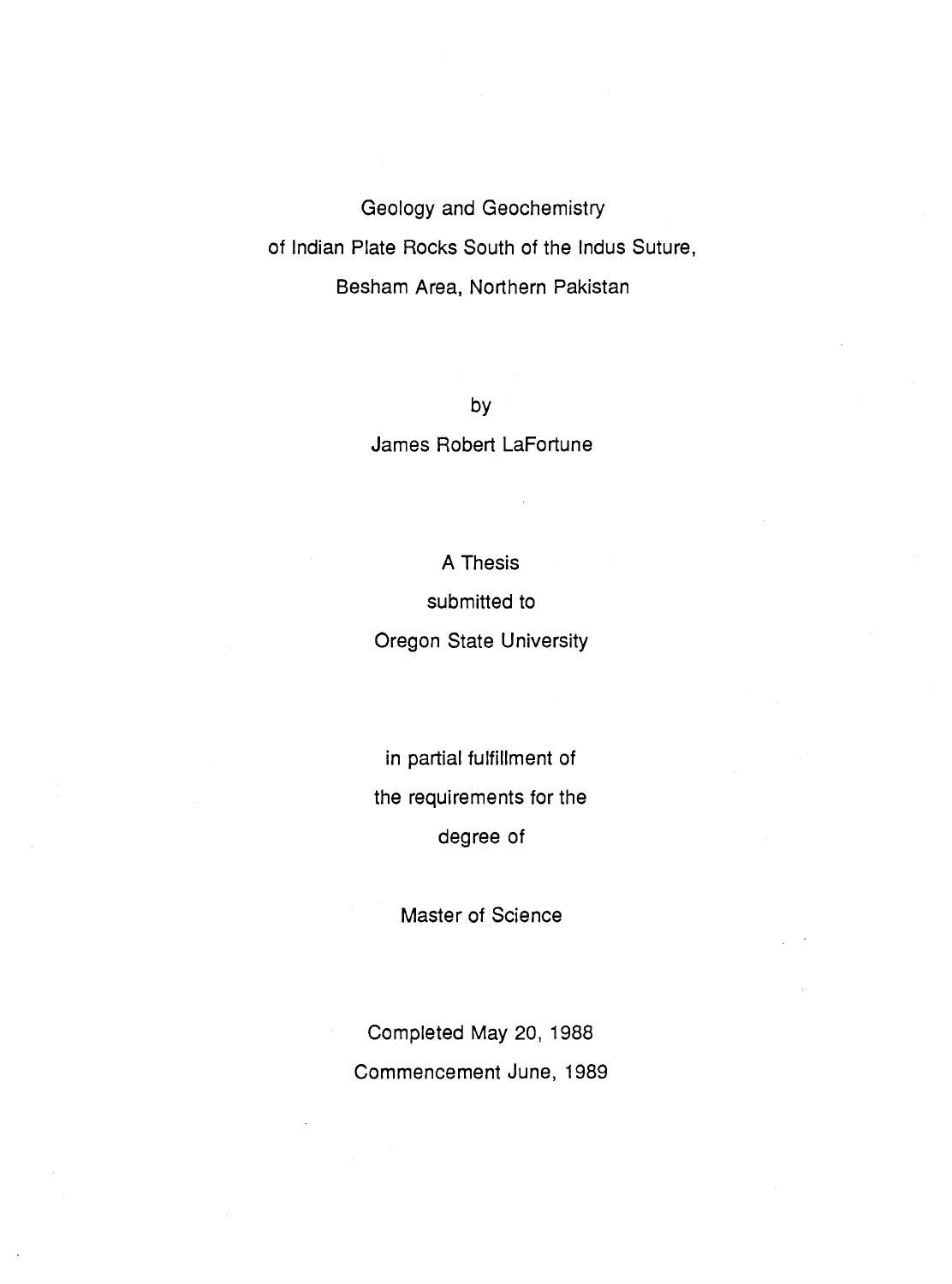Approved:

# Redacted for privacy

Dr. L.W. Snee, Associate Professor of Geology in charge of major

# Redacted for privacy

Dr. J.G. Johnson, Chairman of the Department of Geology

Redacted for privacy

Dean of the Graddate School

Date thesis is presented: May 20, 1988

Thesis presented by: James Robert LaFortune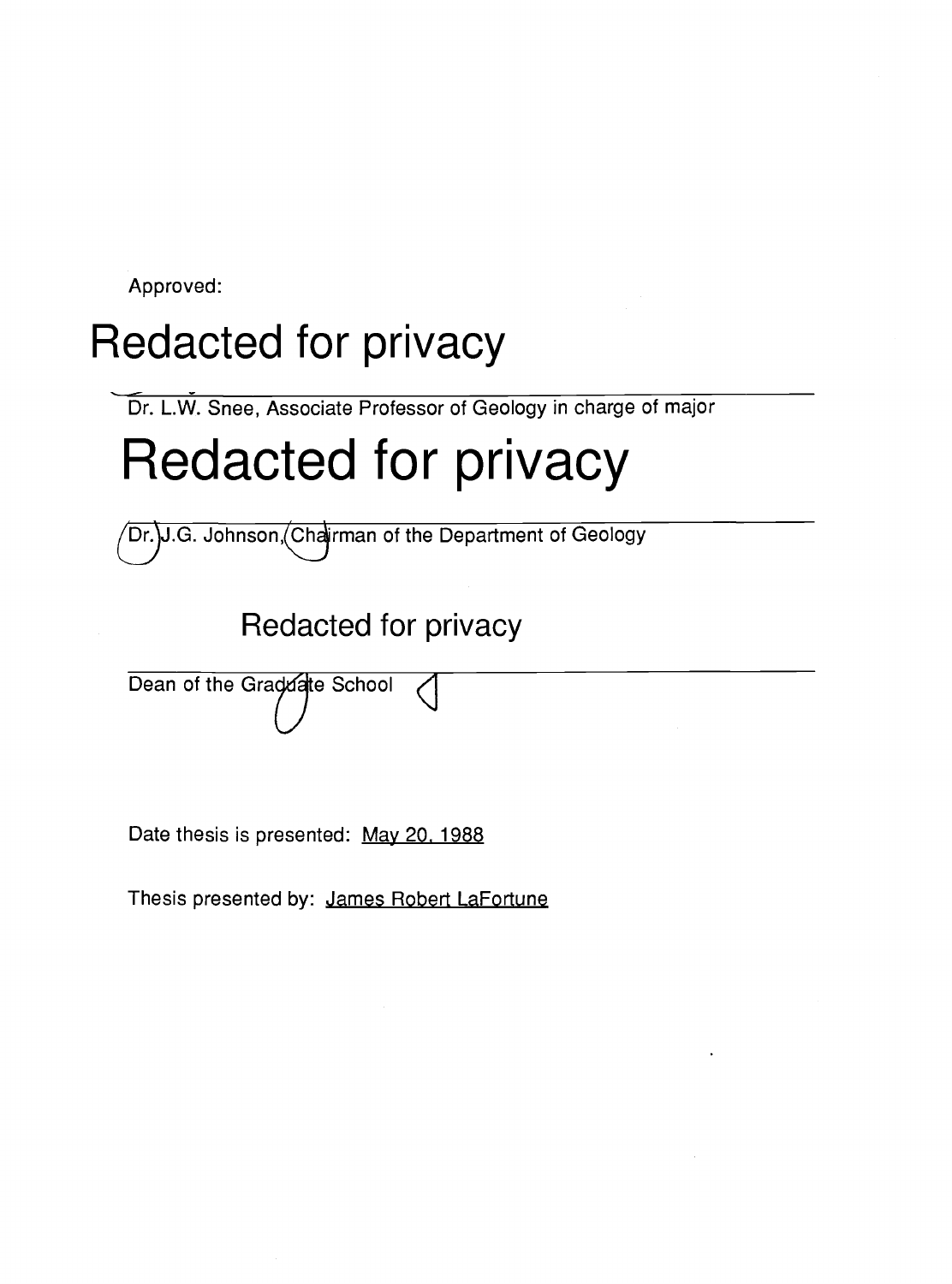#### ACKNOWLEDGEMENTS

I am indebted above all to one person, Kathleen Allard, for providing physical, spiritual, and monetary support for my education, not to mention a constant supply of inspired/possessed Kathie-Cookies.

Another key to my sanity at O.S.U. was Susan Ivy, office mate and friend par excellence, who performed cardiopulmonary resuscitation on the final draft of this manuscript. Thanks also to Dr. Larry Snee, who performed long-distance advisor duties and provided geochemistry via the U.S.G.S.

Gulzar Azeez from the University of Peshawar provided excellent field and logistical assistance in Pakistan. More important, perhaps, was his unfailing good humor and perspective on Islam and Pakistani village life. May Allah smile upon his graduate studies at Memorial University of Newfoundland. Thanks also to Shafiqur Rehman from Peshawar, who helped me navigate Pakistani bureaucracy and survive culture shock.

Dr. Robert Lawrence acquired N.S.F. grants INT 81-18403 and 86- 17543, which funded this work and is gratefully acknowledged. In addition, zindabad Dr. Lawrence for his good humor when I sacrificed his 15 year old personal Brunton compass to the gods of the mighty Indus River. Thorough review of the manuscipt by Ian Madin, Joe DiPietro and John Dilles is greatly appreciated. Scott Hughes' assistance and expertise was also invaluable.

Reactor facilities and counting equipment was provided by an unsponsored research grant from the O.S.U. Radiation Center. Major element analysis was performed by XRF at the laboratories of the Denver U.S.G.S.

Lastly, I will never forget the warmth and generosity of the mountain villagers of the Besham area, who offered more chai and curious stares than I could consume in a lifetime.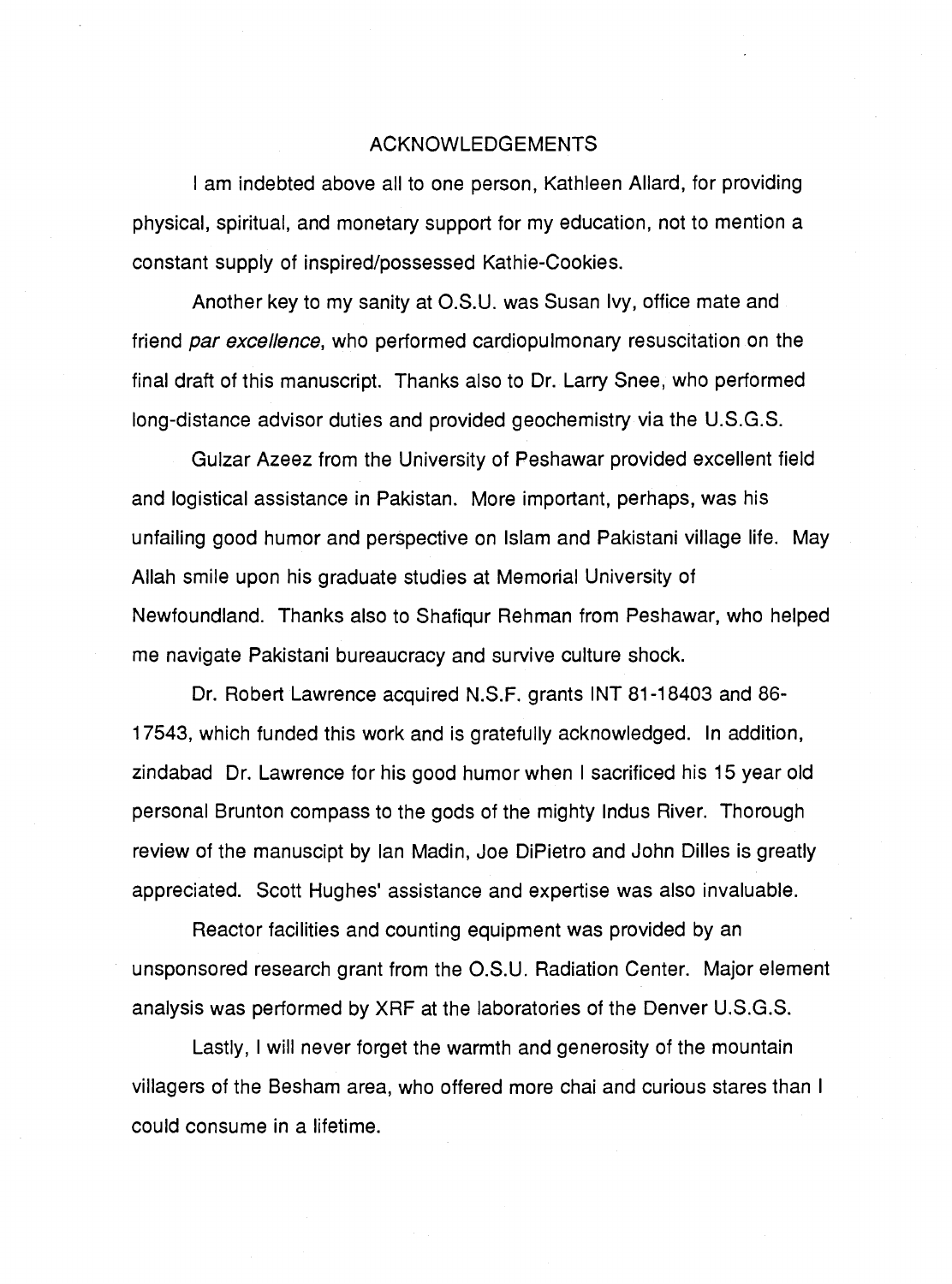## TABLE OF CONTENTS

|                                                               | <b>PAGE</b> |
|---------------------------------------------------------------|-------------|
| <b>INTRODUCTION</b>                                           | 1           |
| <b>METHODS</b>                                                | 6           |
| <b>GEOLOGIC SETTING</b>                                       | 8           |
| Geology of the Besham group                                   | 9           |
| Geology of the pre-Karora group intrusions                    | 14          |
| Geology of the Karora group                                   | 18          |
| Geology of a post-Karora group intrusion                      | 22          |
| Geology of units adjacent to the Besham area                  | 23          |
| Structure of the Besham area basement uplift                  | 24          |
| <b>GEOCHEMISTRY</b>                                           | 26          |
| Major elements                                                | 26          |
| Table 1: Geochemistry of samples from the Besham area         | 28          |
| <b>Trace elements</b>                                         | 43          |
| Trace elements in the Besham group                            | 43          |
| Trace elements in the amphibolite                             | 48          |
| Trace elements in the Lahor granitic complex                  | 49          |
| Trace elements in the tourmaline granite and the leucogranite | 55          |
| Trace elements in the Mansehra and Choga granites             | 55          |
| <b>DISCUSSION</b>                                             | 60          |
| <b>CONCLUSIONS</b>                                            | 66          |
| <b>REFERENCES</b>                                             | 67          |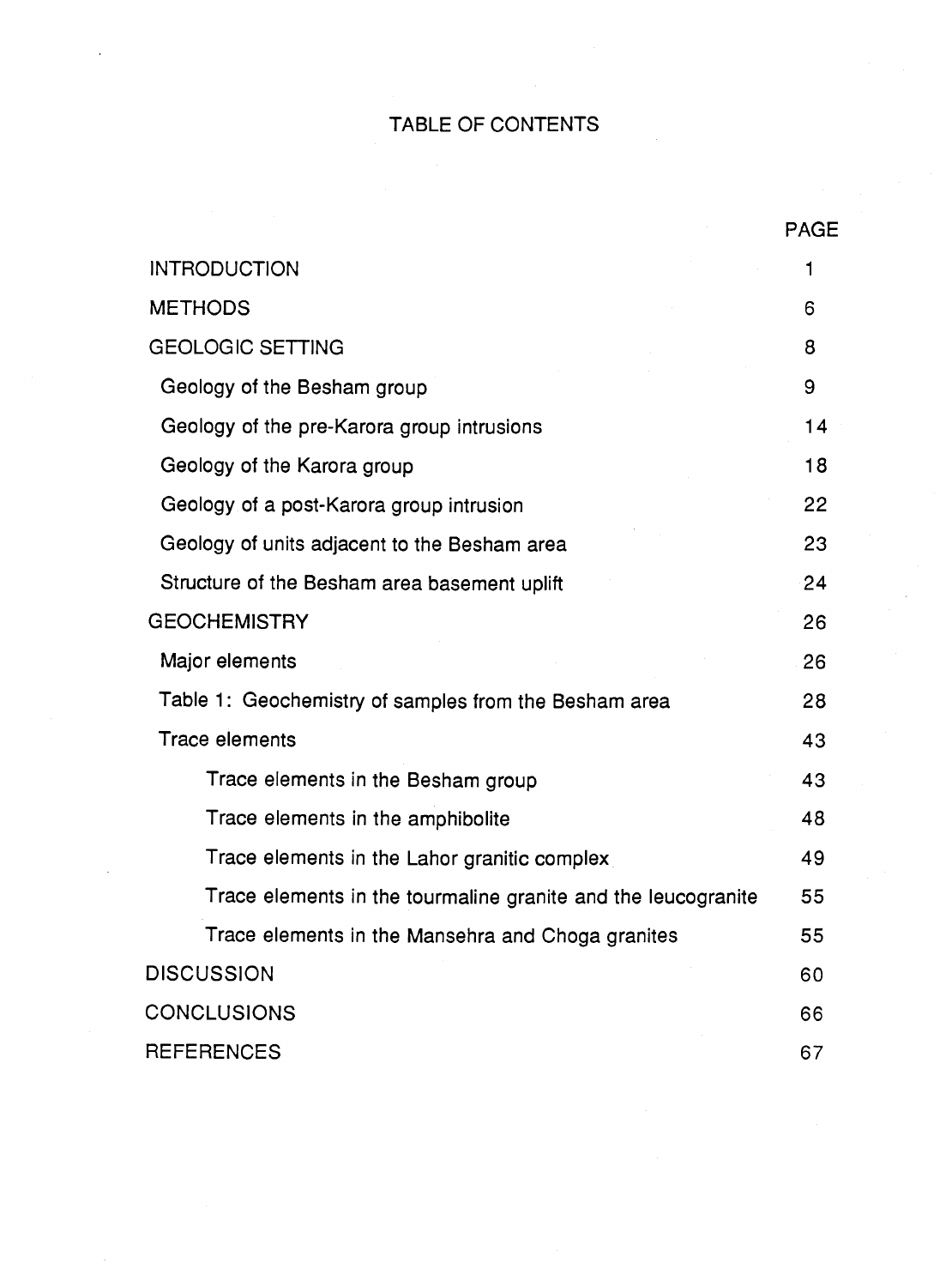### LIST OF FIGURES

|               |                                                                       | PAGE |  |
|---------------|-----------------------------------------------------------------------|------|--|
| Fig. $1$      | Tectonic subdivisions of northern Pakistan.                           | 3    |  |
| Fig. $2$      | Geologic map of the Besham area, northern Pakistan.                   | 4    |  |
| <b>Fig. 3</b> | Stylized sketch of geologic relationships in the Besham area,         |      |  |
|               | northern Pakistan.                                                    | 10   |  |
| Fig. 4        | Geologic cross-section of the Besham area along A-A'.                 | 11   |  |
| <b>Fig. 5</b> | Sample location map.                                                  | 27   |  |
| Fig. 6        | A-C-F diagram delineating protolith fields for                        |      |  |
|               | Besham area samples.                                                  | 31   |  |
| <b>Fig. 7</b> | Normative Q-A-P diagram of Besham area samples.                       | 32   |  |
| <b>Fig. 8</b> | A-F-M diagram of Besham area samples.                                 | 34   |  |
| <b>Fig. 9</b> | Spidergrams for quartzofeldspathic gneiss.                            | 35   |  |
|               | Fig. 10 Spidergrams for sodic quartzofeldspathic gneiss.              | 36   |  |
|               | Fig. 11 Plot of SiO2 vs. FeO*/MgO for mafic rocks of the Besham area. | 38   |  |
|               | Fig. 12 Plot of FeO* vs. FeO/MgO for mafic rocks of the Besham area.  | 39   |  |
|               | Fig. 13 Spidergrams for amphibolites.                                 | 40   |  |
|               | Fig. 14 Tectonic discrimination diagram of Besham area samples.       | 42   |  |
|               | Fig. 15 Ca-K-Na diagram of the Lahor granitic complex.                | 44   |  |
|               | Fig. 16 Spidergrams for Shang and Dubair granite.                     | 46   |  |
|               | Fig. 17 REE diagram of Besham gneisses.                               | 47   |  |
|               | Fig. 18 Th-Hf/3-Ta tectonic discrimination diagram for amphibolites.  | 50   |  |
|               | Fig. 19 REE diagram of amphibolites.                                  | 51   |  |
|               | Fig. 20 Spidergrams for Shorgara pegmatite.                           | 52   |  |
|               | Fig. 21 REE diagram of Lahor granitic complex.                        | 54   |  |

**AGE**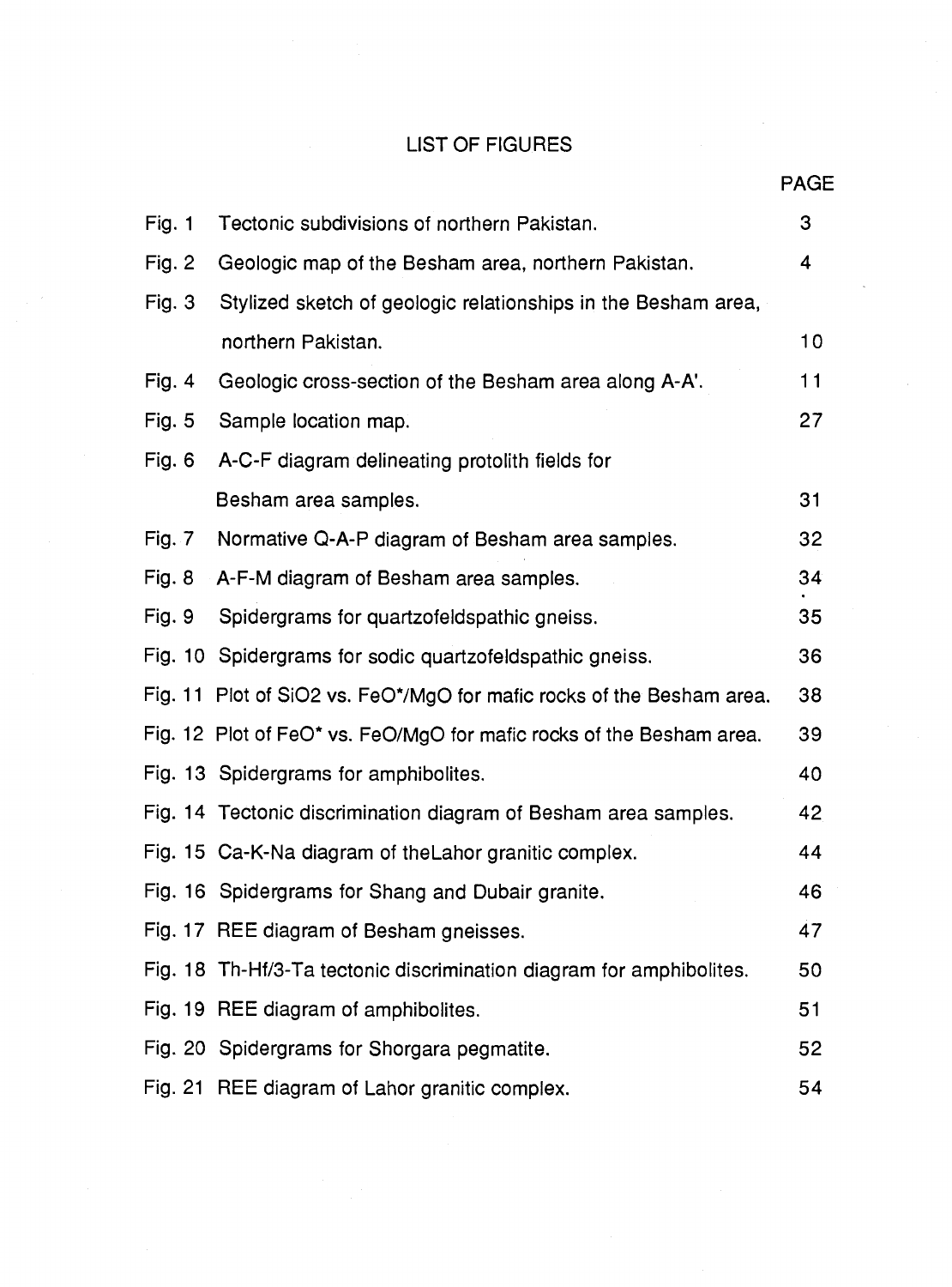# LIST OF FIGURES CONTINUED

|                                                              | <b>PAGE</b> |
|--------------------------------------------------------------|-------------|
| Fig. 22 Spidergrams for leucogranite and tourmaline granite. | 56          |
| Fig. 23 REE diagram of Choga granite, Mansehra granite,      |             |
| leucogranite, tourmaline granite and N.A.S.C.                | 57          |
| Fig. 24 Spidergrams for Mansehra granite and Choga granite.  | 58          |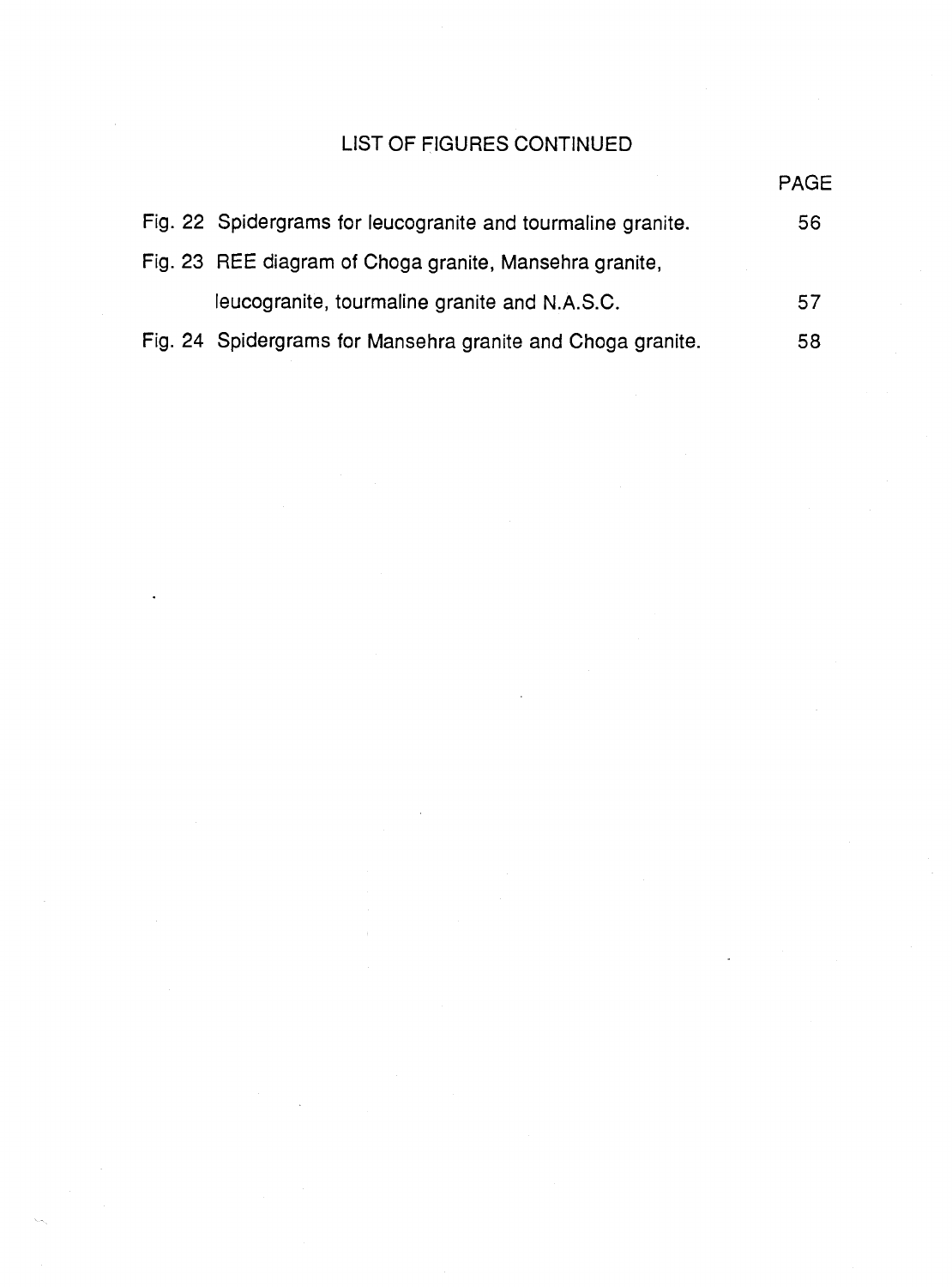Geology and Geochemistry of Indian Plate Rocks South of the Indus Suture, Besham Area, Northern Pakistan

#### INTRODUCTION

The Himalaya Mountains, which stretch from Pakistan in the west to Bhutan in the east in a southward-convex arc for 2400 km across southcentral Asia, are the geological manifestation of continental collision. This enormous mountain range formed largely in response to the collision of the northward-moving Indian continent with Asia beginning in the Paleocene and Eocene (Molnar and Tapponnier, 1975; Powell, 1979; Klootwijk et al., 1985). Indeed, seismic, geodetic, and geologic evidence indicates that India continues to plow northward into Asia today at a rate of 4-5 mm/yr (Jacobs and Quittmeyer, 1979; Seeber et al., 1981; Molnar, 1986). Thus, the rocks of the Himalaya are more than a record of the collision between India and Asia; they also contain clues to the pre- and post-collisional history.

The suture along which India collided with Asian or Cimmerian microplates (Sengor, 1979) is known as the Indus Suture Zone (ISZ). In northern Pakistan the Indus Suture bifurcates into two major faults, which surround a mainly Cretaceous-Paleogene island arc terrane, the Kohistan-Ladakh arc. The northern branch is known as the Main Karakoram thrust (MKT); the southern branch is the Main Mantle thrust (MMT). The MMT, which was first recognized as a throughgoing suture by Tahirkheli and Jan (1979), separates ultramafic and mafic oceanic rocks of the southern margin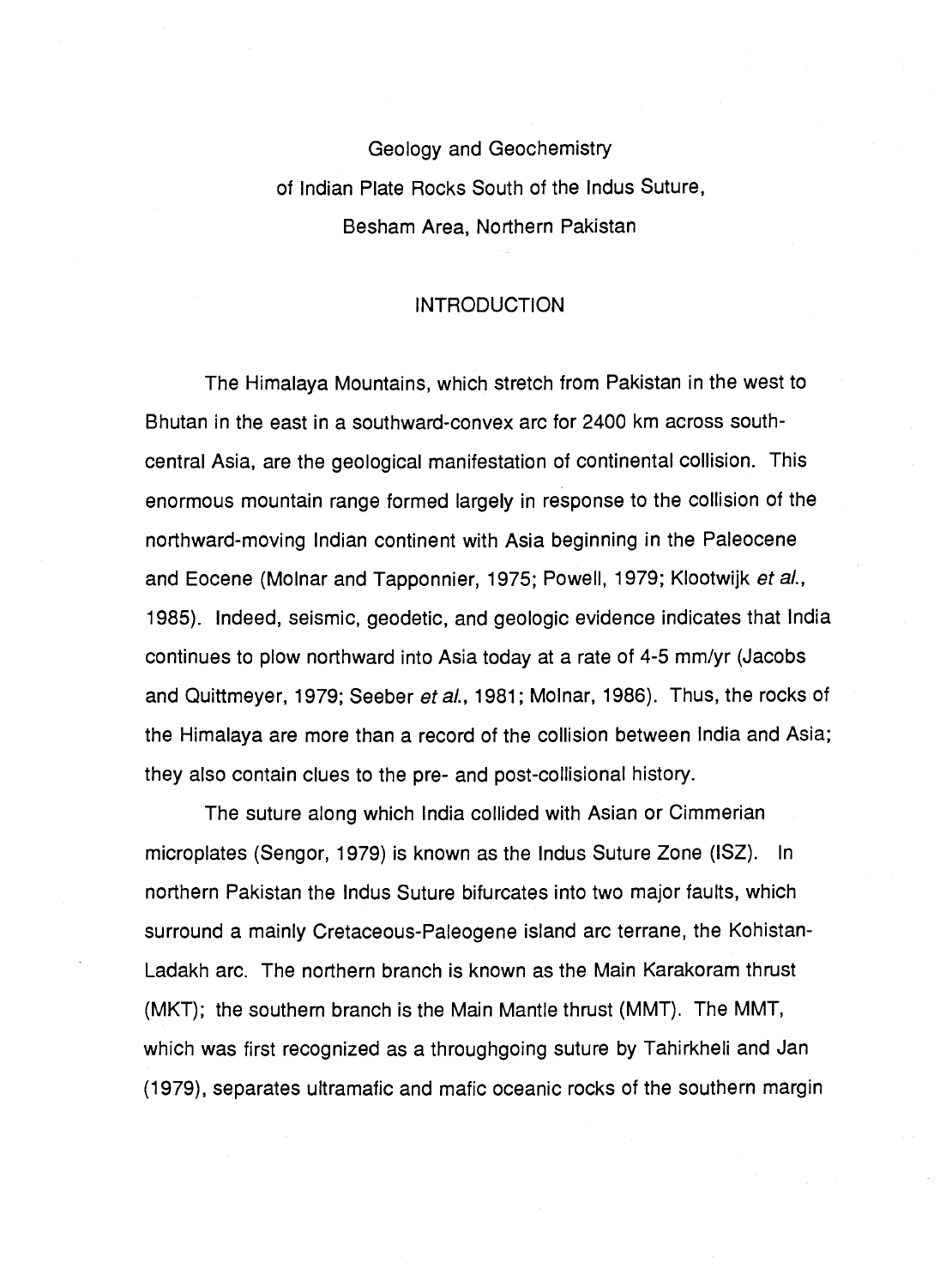of Kohistan from gneisses, granites, and metasediments of the northern margin of the Indian continent.

As the MKT and MMT resulted from the collision (and possible later adjustment) of India and Asia, tectonostratigraphic subdivisions of the northern margin of the Indian subcontinent in northwest Pakistan also largely reflect this collision (Fig. 1)(Yeats and Lawrence, 1984). From north to south, these subdivisions are (1) the southern Kohistan metamorphic and plutonic terrain, located adjacent to the MMT (Martin et al., 1962; Calkins et al., 1975; Lawrence et al., 1988), (2) the Hill Ranges, where shelf sediments on the northern margin of the Indian continent were thrusted south over the Potwar Plateau along the Main Boundary thrust (MBT), which is late Tertiary (Yeats and Hussain, 1987), and (3) the Salt Range-Potwar Plateau molasse basin, where Late Cenozoic molasse is cut by active faults (Yeats et al., 1984).

A newly recognized basement uplift exists in southern Kohistan, adjacent to the MMT (Fig. 2). Two significant north-trending high-angle fault zones near Besham village bound the uplift on the east and west (M.S. Baig, personal commun., 1987). The fault zone on the east is shown in Figure 2. The fault zone on the west is located 2 km west of the western margin of Figure 2.

The Besham area basement uplift exposed basement crystalline gneisses unconformable under sedimentary rocks. Both this basement and its cover are significantly different from any of the other plutonic and metamorphic rocks of southern Kohistan. They are not seen elsewhere in the Pakistan Himalaya west of the Nanga Parbat-Haramosh Massif (NPHM). They may correspond to the older basement exposed in the massif. Thus, a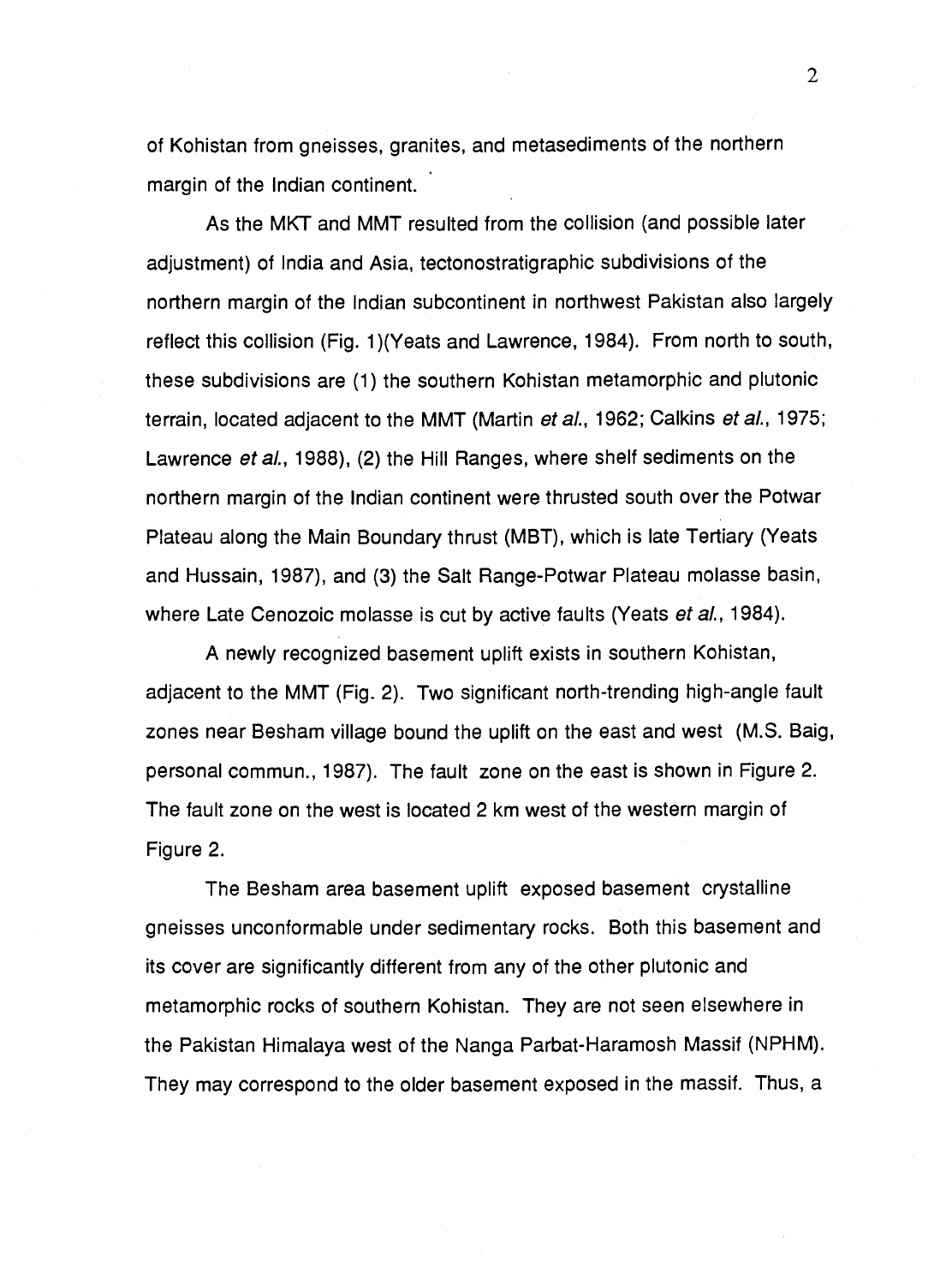

Fig. 1. Tectonic subdivisions of northern Pakistan. MMT = Main Mantle Thrust, NPHM = Nanga Parbat-Haramosh Massif, MBT = Main Boundary Thrust, SRT = Salt Range Thrust.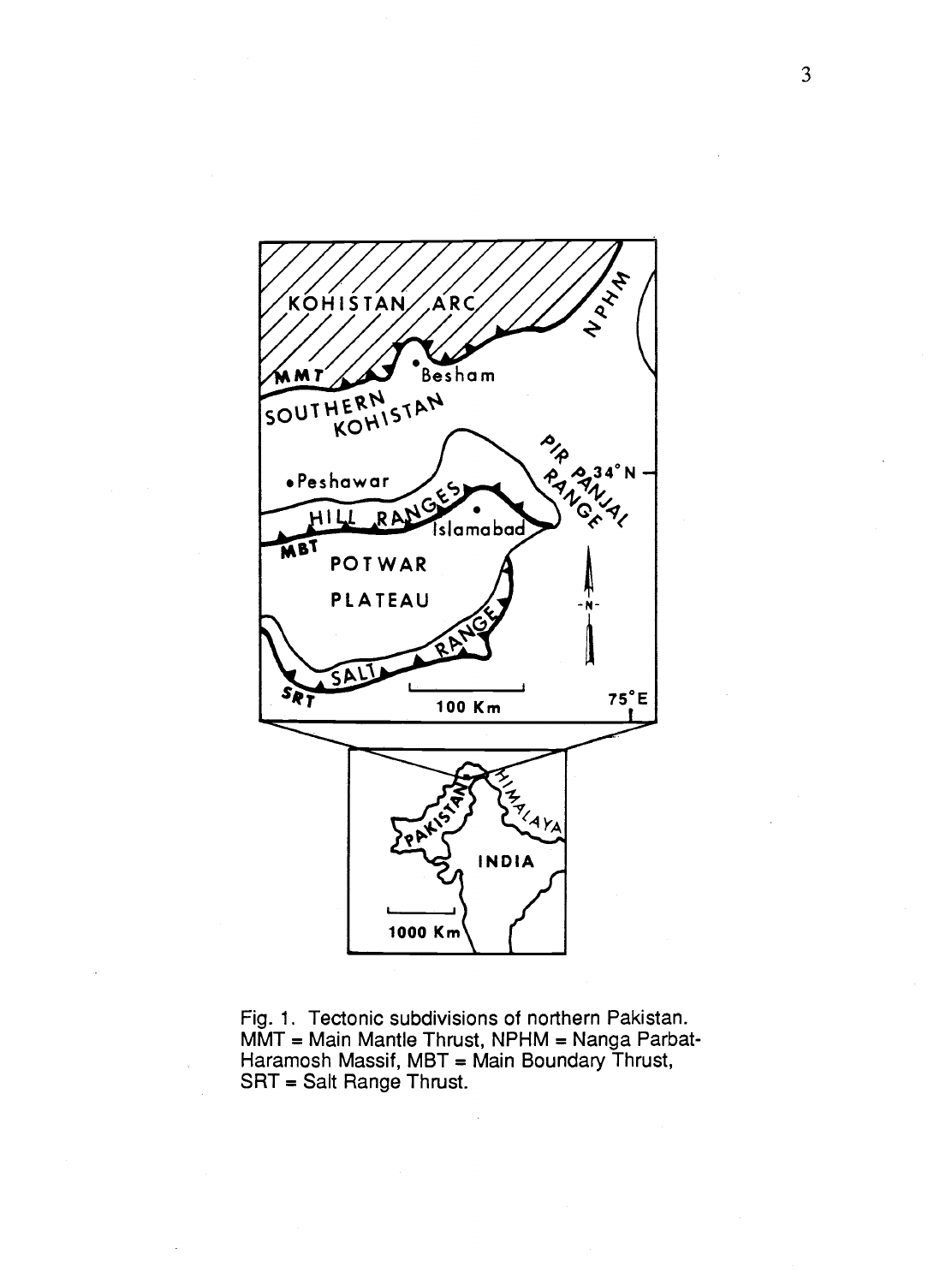

Fig. 2. Geologic map of the Besham area, northern Pakistan.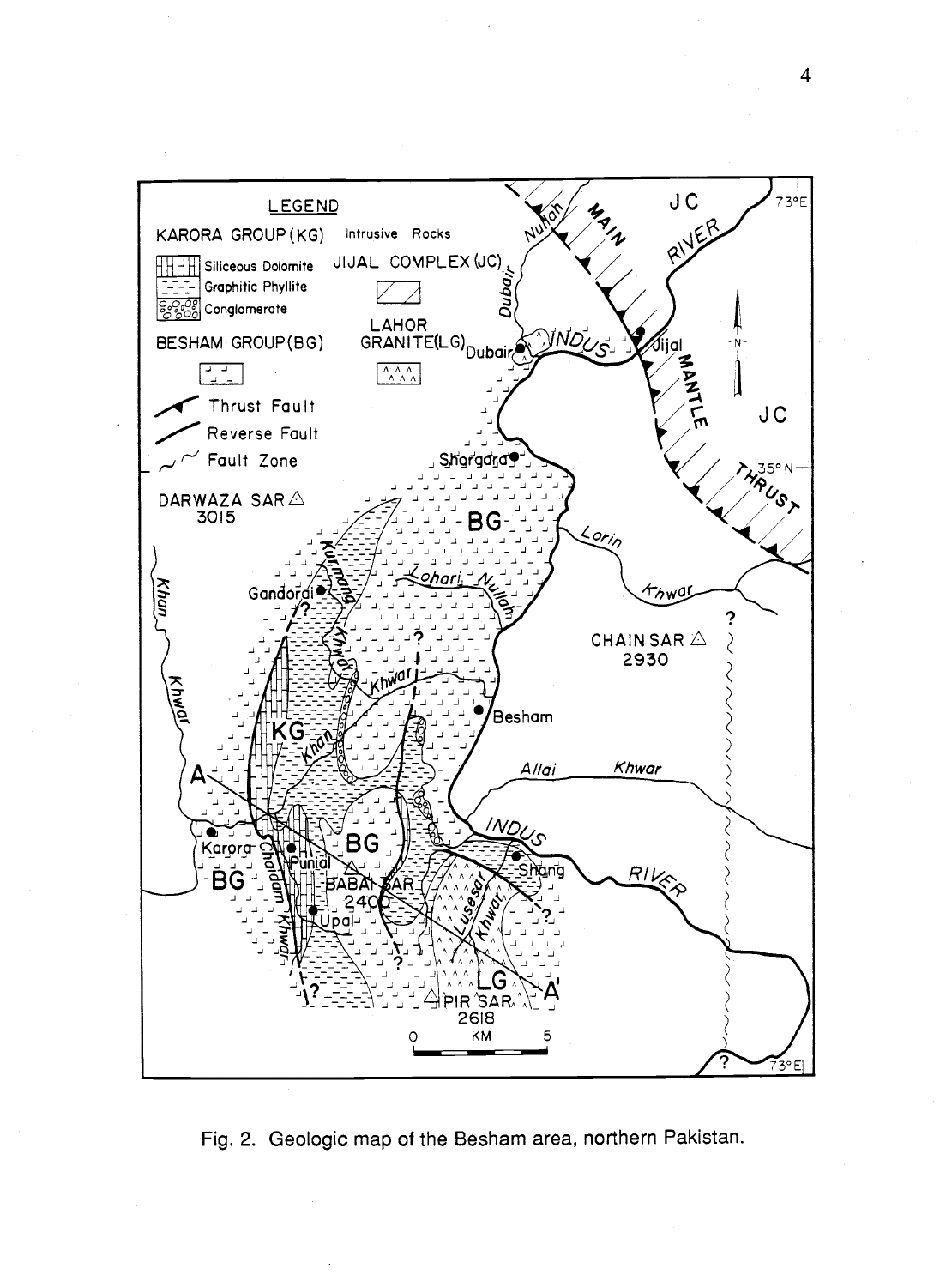geologic study of the uplift potentially can provide a better understanding of Precambrian rocks in northern Pakistan.

The purpose of this study, therefore, is to geologically and geochemically characterize the uplifted basement block in the area near Besham village. In brief, the geology of the uplifted block consists of a polymetamorphic complex of (1) basement gneisses and metasediments (the Besham group), (2) amphibolites, (3) several small granitic intrusions and associated pegmatites (the Lahor granite), unconformably overlain by (4) conglomeratic, pelitic, and calcareous metasedimentary rocks (the Karora group). All of these units were intruded by (5) a leucogranite. In order to better constrain the geology of the Besham area, this study also presents new data for two units adjacent to the Besham area basement uplift. These units include the Mansehra granite, which intruded Indian continental crust southeast of Besham and the Swat granite gneiss, which is a highly deformed granite that intruded Indian continental crust in southern Kohistan west of Besham. These geological and geochemical data are used to shed light on the tectonic development of the Himalaya.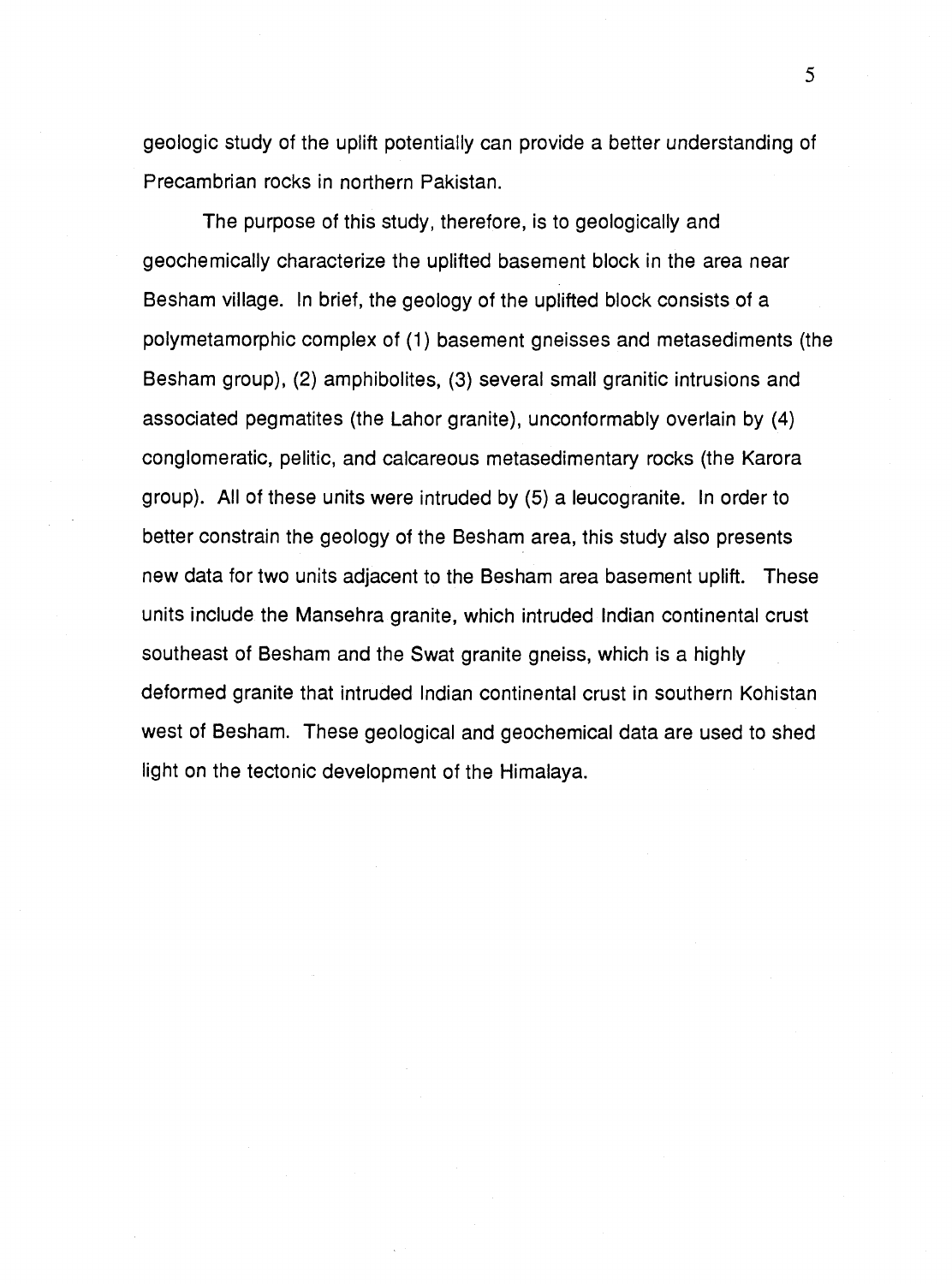#### METHODS

Field mapping and geochemical sampling of 120 square kilometers of the Besham area was conducted in autumn, 1985. Field mapping was done on the 1:50,000 Survey of Pakistan topographic map 43-B/13 enlarged to 1:32,000. Forty-two samples were collected for microfabric and modal analysis. Nineteen samples of fresh rock weighing 4-8 kg were collected for chemical analysis. Samples for chemical analysis were crushed in a Lamaire jaw crusher and rotary mill with 99.5% pure alumina ceramic plates. A representative aliquant of each crushed sample was powdered to less than 200 mesh in a SPEC alumina ceramic shatterbox and split into two representative fractions for chemical analysis by x-ray fluroescence spectroscopy (XRF) and instrumental neutron activation analysis (INAA).

Major element analysis was done at the U.S. Geological Survey, Denver, U.S.A., by XRF using a Phillips PW1600 simultaneous wavelengthdispersive spectrometer according to the method of Taggart *et al.* (1981). Samples were incorporated in lithium tetraborate fusion discs prepared by the method of Taggart and Eahlberg (1980a, 1980b). In summary, approximately 0.8 gram of rock powder (< 100 mesh) was weighed into an ignited, tared, platinum-gold (95:5) crucible. The samples were then ignited for 20 minutes in a muffle furnace at 925° C, cooled in a desiccator, and reweighed. To the samples were added 8 grams of lithium tetraborate and the mixture was reheated to 1120° C for 17 minutes. During the reheating the mixture is in constant motion to insure homogeneity of the mixture. The resultant glass discs are analyzed on the x-ray spectrometer, which is on-line with a computer.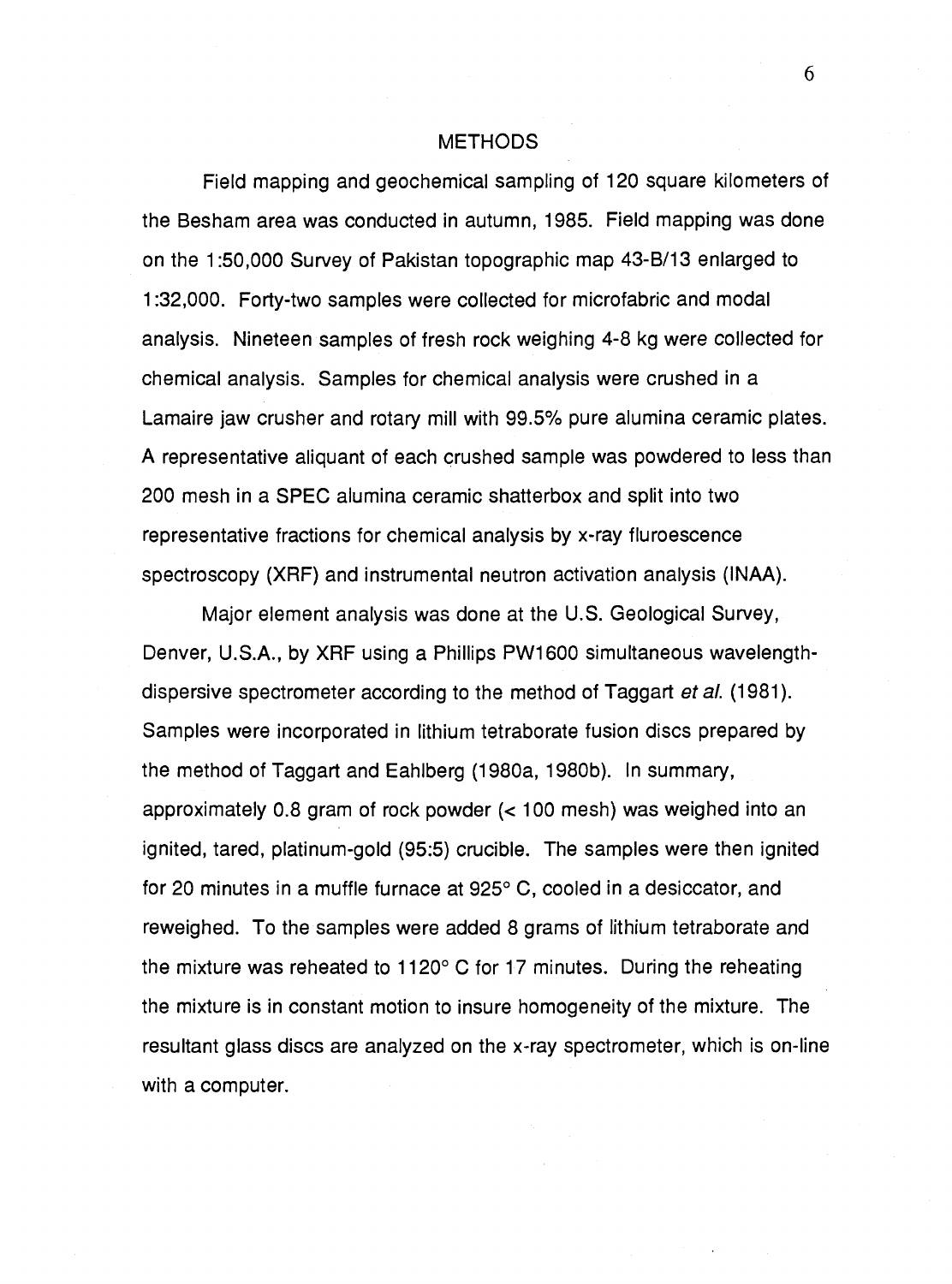Trace element analysis was performed at the Oregon State University Radiation Center TRIGA reactor by INAA using the methods described by Laul (1979). Samples were irradiated in a rotating rack with an equivalent amount of the USGS standards G-2, BHVO, SRM-1633, BCR-1, and GSP-1. Irradiation was conducted for 4 hours under a neutron flux of 3X1012 neutrons per second. Samples were repackaged after irradiation and allowed to decay for seven to ten days before each gamma ray spectrum was collected for 6000 seconds on a Ge(Li) detector coupled to a 2048 channel pulse-height analyzer. After an additional 30 days, gamma-ray spectra of the samples were analyzed for 20,000 seconds. Rare earth element (REE) abundances are normalized to C1 chondrite (Anders and Ebihara, 1982).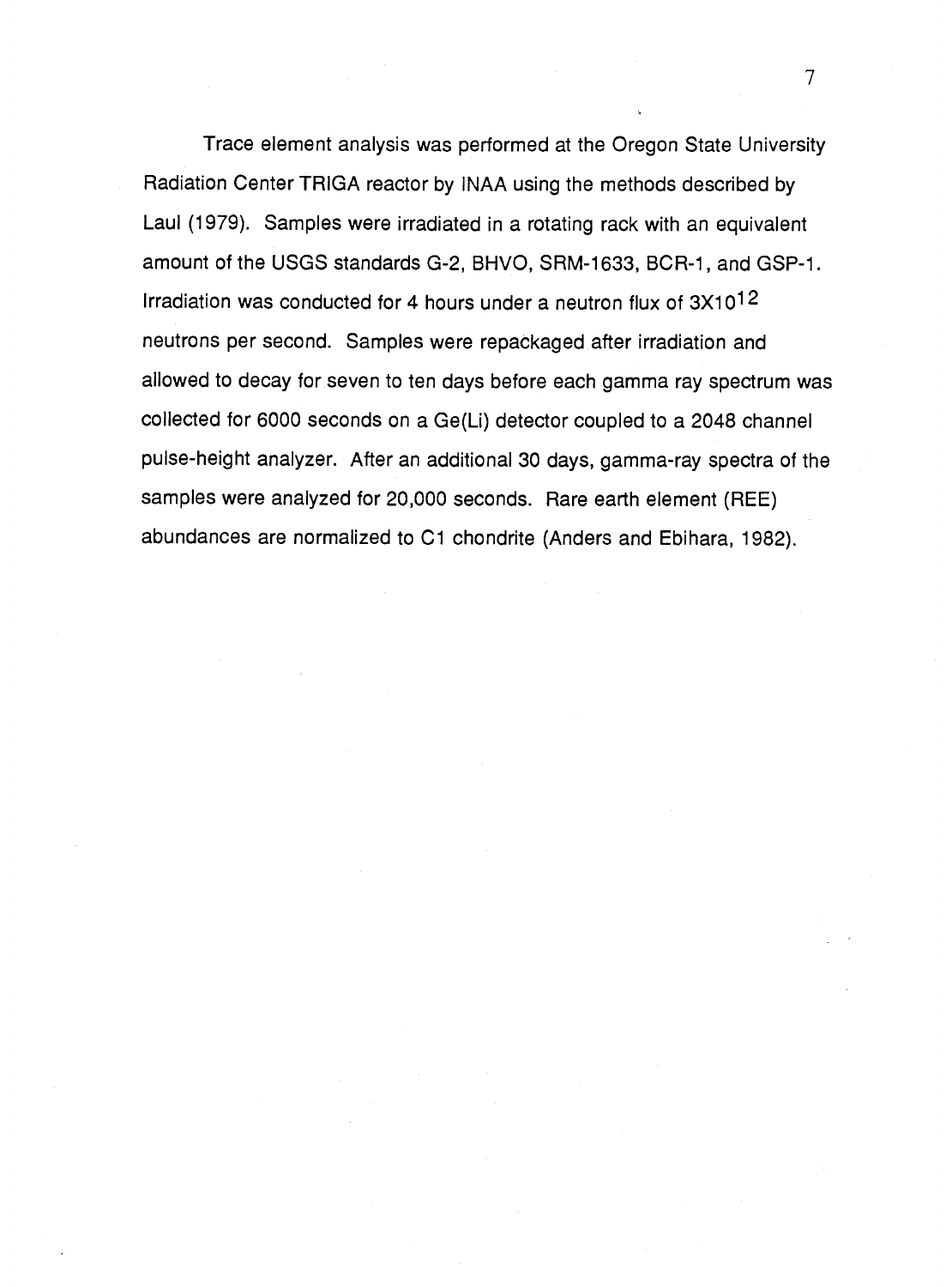#### GEOLOGIC SETTING

The geology of the Besham area was generally outlined by Ashraf et al., 1980, Butt, 1983, and Fletcher et al., 1986 in geological studies of larger areas within the southern Kohistan metamorphic and plutonic terrain. All of these studies were primarily concerned with the origin and association of lead-zinc deposits in this region. Informal nomenclature for rock units of the Besham area was established in these earlier works, and the present study has confirmed the usefulness of some of these names. Thus, where possible, earlier names are retained. In other cases, however, earlier nomenclature is abandoned or revised. In the geologic description that follows, discussion of the previous nomenclature is included where appropriate.

Rocks of the Besham area generally can be subdivided from oldest to youngest into five groups. The oldest rocks, which were named the Besham group by Fletcher (1986), are heterogeneous gneisses and metasediments. The second-oldest rocks are mafic dikes that intruded the Besham group and were subsequently metamorphosed to amphibolites. The third group of rocks is herein referred to as the Lahor granitic complex, which includes cogenetic, small granitic intrusions and associated pegmatites. The Shang and Dubair granites, previously named by Ashraf *et al.*, 1980, and the Shorgara pegmatite, newly named in this paper, are part of the Lahor complex. The fourth group is the Karora group, which lies unconformably upon these three units. The Karora group was first described by Jan and Tahirkheli (1968) and was named by Fletcher (1986). The Karora group comprises conglomeratic, calcareous, and carbonaceous sedimentary rocks.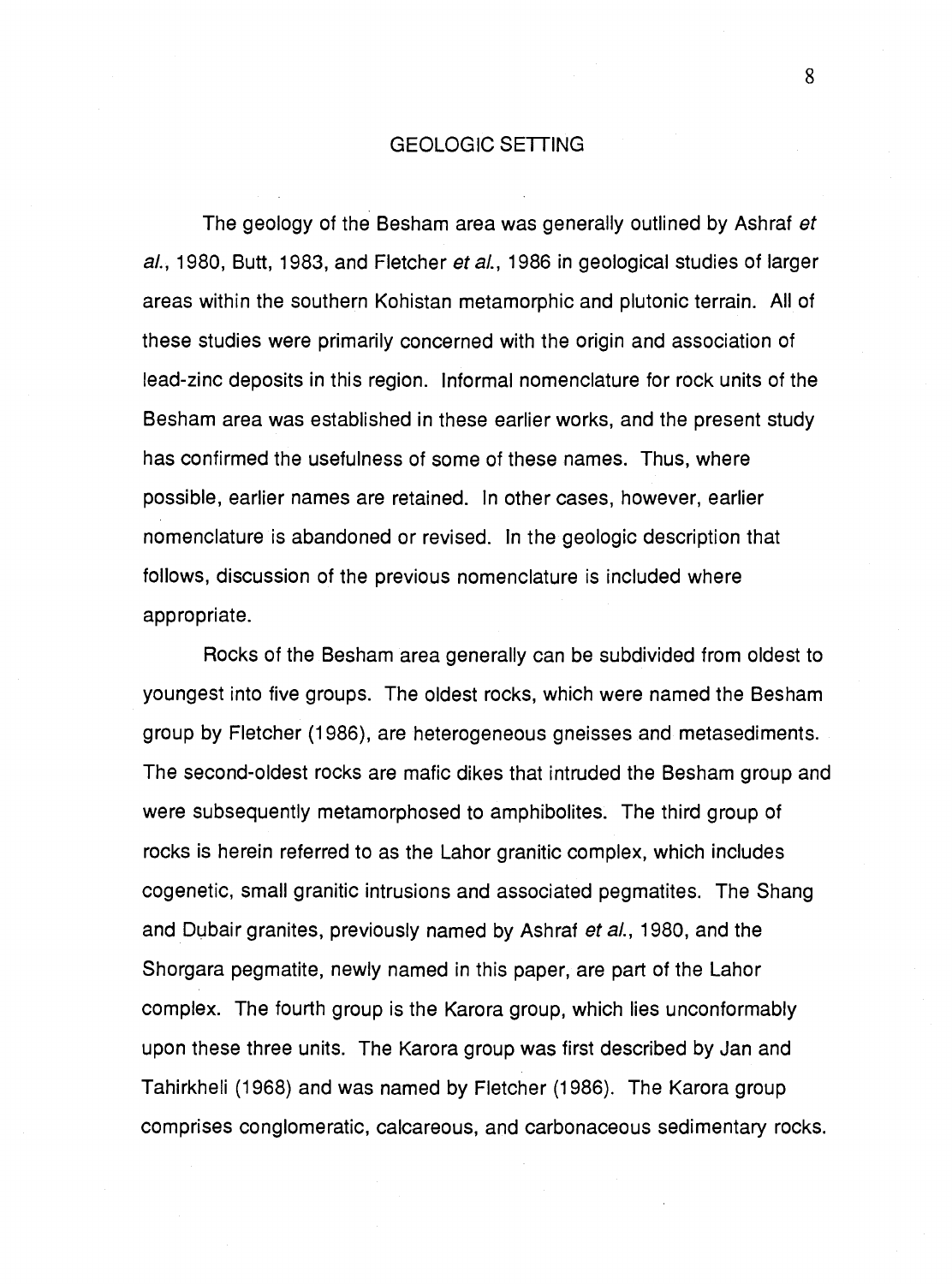The fifth unit is a leucogranite that intrudes both the Karora and Besham groups. The leucogranite is the youngest unit described in the Besham area basement uplift. Figure 2 is a geologic map that shows the distrubution of these units within the study area; Figure 3 is a stylized sketch of surface geology demonstrating cross-cutting relationships in the Besham area; Figure 4 is a cross-section through the area. Details of each of the five units are considered below.

#### Geology of the Besham group

The Besham group is a heterogeneous basement complex that includes quartzofeldspathic gneisses, micaceous and graphitic schists, and minor quartzites and carbonates. The group is characterized by tight, upright to recumbent isoclinal folds that plunge steeply northward. Tectonic lenses, pods, and boudins are common. Foliation in the Besham group strikes predominantly northward, and dips steeply west or east. All units in the Besham group were intruded by the Lahor granite and are unconformably overlain by the Karora group. In the study area, no units older than the Besham group have been found.

Quartzofeldspathic gneiss and sodic quartzofeldspathic gneiss represent about 50-60% of the Besham group. The sodic quartzofeldspathic gneiss was not distinguished from the quartzofeldspathic gneiss in the field. The gneisses are light-grey, medium-grained, equigranular and contain 5 to 12% biotite. Other minor and trace minerals include muscovite, epidote, magnetite, zircon, sphene, and apatite. Garnet is not present.

The texture of the gneisses varies from unfoliated to moderately gneissic, although gneissic banding is often thin and discontinuous. In thin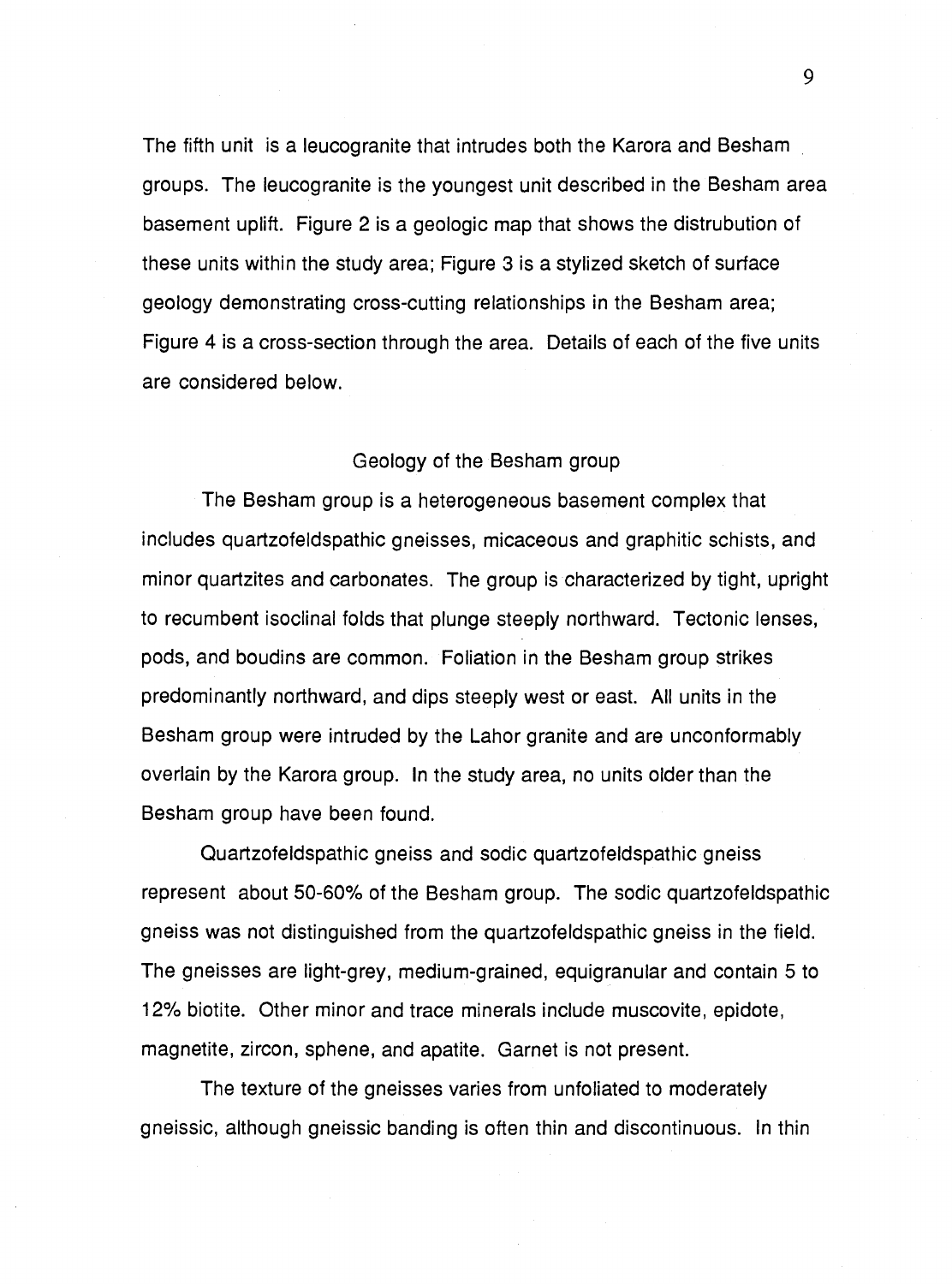

Fig. 3. Stylized sketch of surface geology demonstrating cross-cutting relationships in the Besham area. No scale is implied.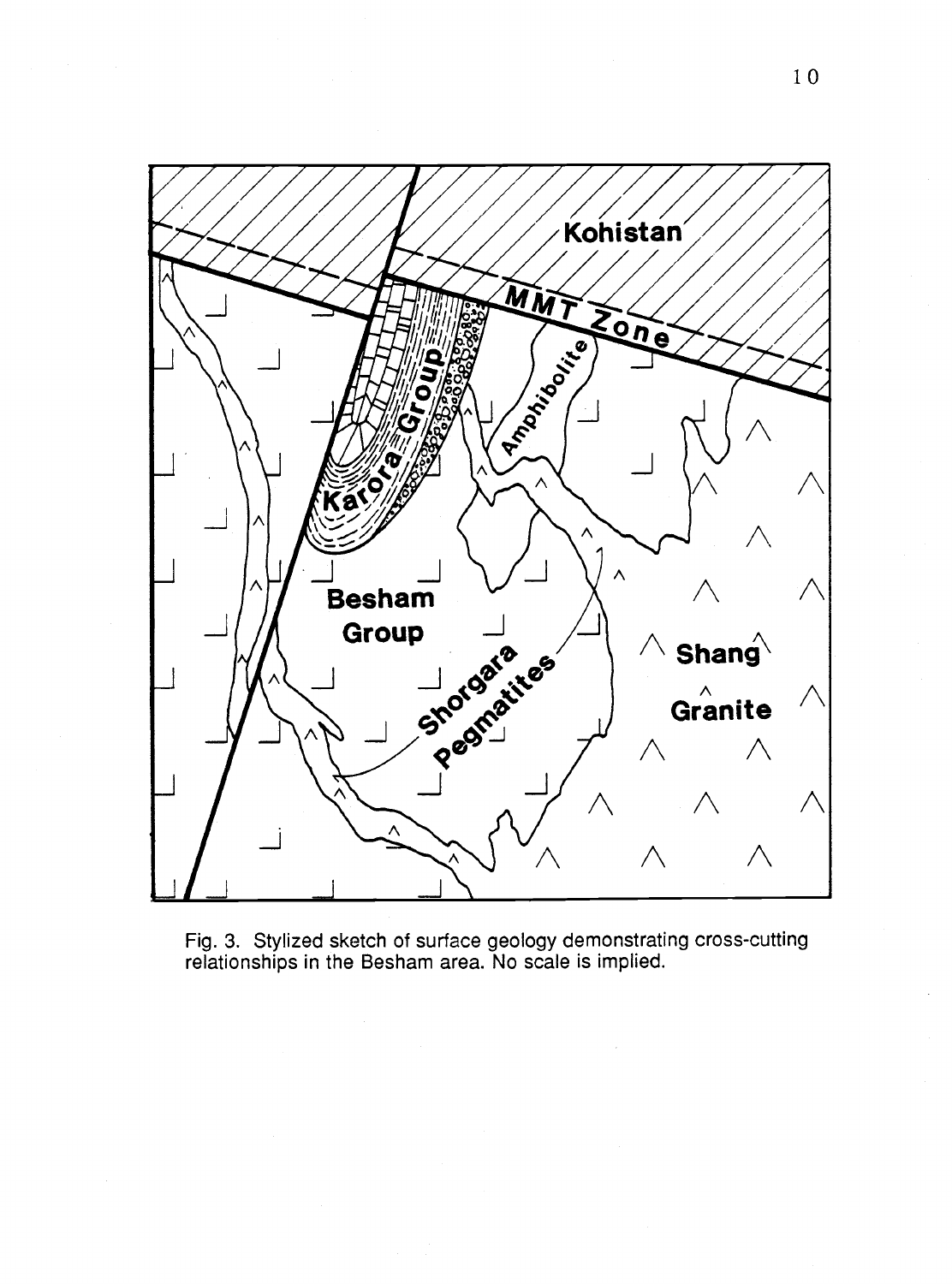

Fig. 4. Geologic cross-section of the Besham area along A-A'. For identification of symbols, see Figure 2.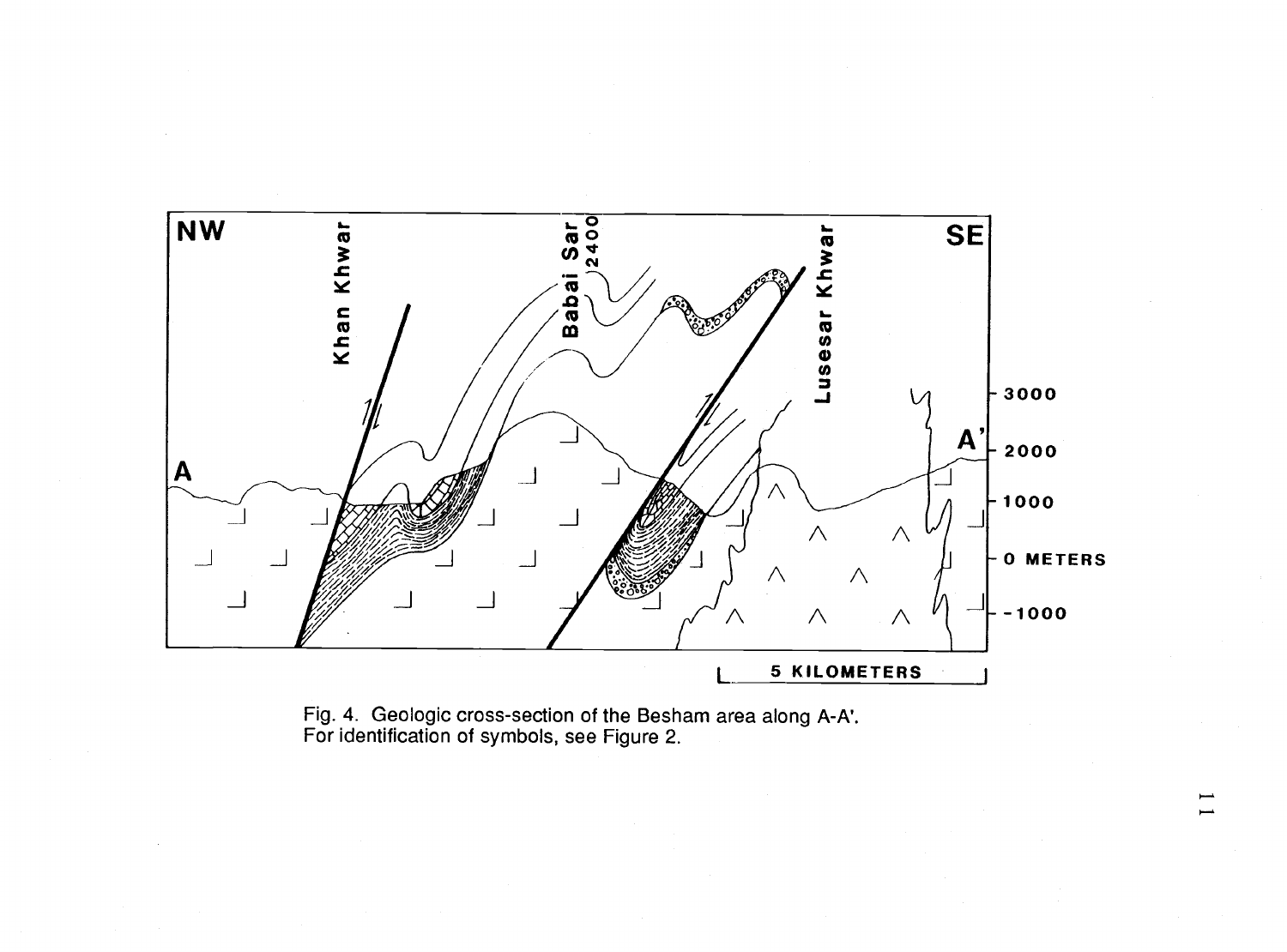section the gneiss commonly exhibits bent albite twins and/or shear bands of finer-grained quartz within the equigranular domain, indicating tectonic reduction of grain size. The mineral assemblage of the gneisses is representative of epidote-amphibolite facies metamorphism.

Pelitic metasediments constitute the second most abundant lithology within the Besham group. These metasediments include very fine- to medium-grained graphitic schists and mica schists. The individual schist layers are heterogeneous and discontinuous and thus are not separated from the rest of the Besham group on Figure 2.

Highly sulfurous graphitic schist within the Besham group occurs as laterally discontinuous layers and pods up to 30 m thick. Contacts of the graphitic schist with the Besham gneisses are generally sharp. The mineralogy of the schist consists of very fine-grained quartz, feldspar, biotite, muscovite, and 4 to 10% graphite, with small crystals of pyrite. Abundant quartz-rich bands up to 4 cm thick are ptygmatically folded within the graphitic schist. The protolith of the graphitic schist was probably an anoxic marine silty mudstone deposited on the northern margin of the Indian plate; the quartz-rich layers in the schist were probably sandy interbeds within the clay-rich muds.

Mica schist of the Besham group commonly grades laterally into graphitic schist. The mica schist varies from fine- to medium-grained, and from a schistose to a weakly gneissic fabric. Major minerals in the mica schist include up to 90% quartz and feldspar, with lesser biotite and/or muscovite. Mineral content of the schist, however, is highly variable, and biotite may constitute up to 40% of a given specimen. Zircon, apatite, sphene, and graphite are typical accessory minerals. A trace of garnet may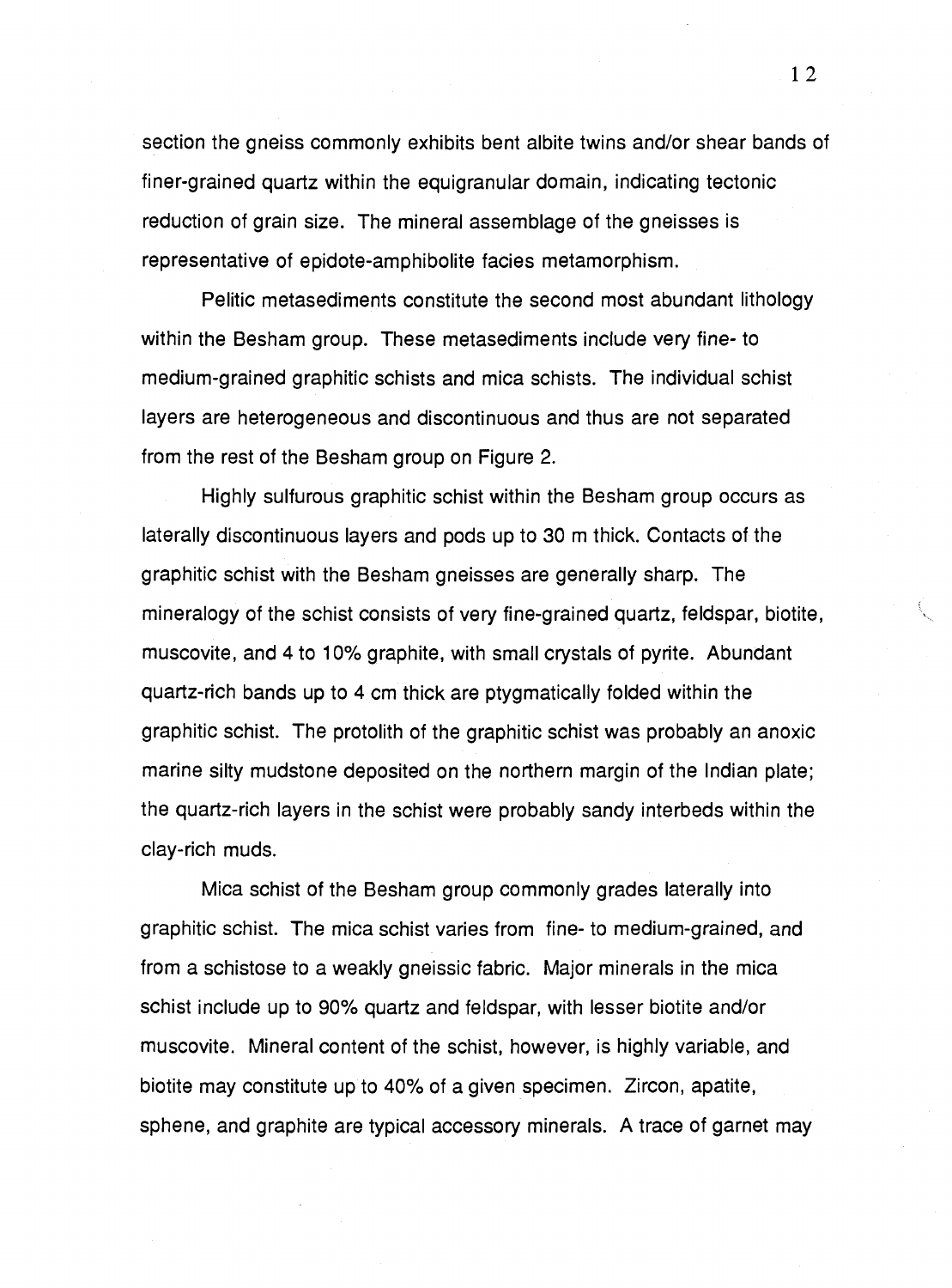be present, and garnet is commonly intergrown with biotite, suggesting that the rock reached incipient garnet-zone metamorphism. Mineralogy of the mica schist and the graphitic schist is representative of epidote-amphibolite facies metamorphism.

In addition to pelitic metasediments and quartzofeldspathic gneisses, the Besham group includes minor beds of quartzite, carbonate, and rarely, calc-silicate gneiss. The quartzites are impure and consist of quartz, feldspar, and muscovite, with traces of sphene, zircon, and rutilated biotite. Pure quartzite pods uncommonly occur as lenses of a few meters dimension within the Besham group graphitic schist and pelitic metasediments. In many locations, minor lenses of dolomitic carbonate up to 10 m thick are in sharp contact with the quartzite and pelitic metasediments of the Besham group. The dolomitic carbonates are impure; major minerals are dolomite and quartz, with minor biotite, calcite, and epidote. The siliceous dolomites are pale green, white, or tan, and the texture of the dolomite grains indicates recrystallization of the rock has occurred at temperatures above 100° C (Gregg and Sibley, 1984). Thin skarns are formed where pegmatites have intruded the carbonate (Ashraf et al., 1980).

The carbonates of the Besham group are interlayered in places with banded calc-silicate gneiss which is up to 2 m thick. Along Kurmang Khwar (Fig 2) the calc-silicate gneiss consists of bands of coarse-grained actinolite up to 30 cm thick that alternate with felsic bands. The contact between the felsic bands and the darker actinolite-rich bands is marked by a 2 mm thick band of epidote. The actinolite is commonly poikiloblastic and only weakly aligned parallel to gneissic layering. Other major minerals include quartz and plagioclase, with trace amounts of biotite, sphene, and chlorite.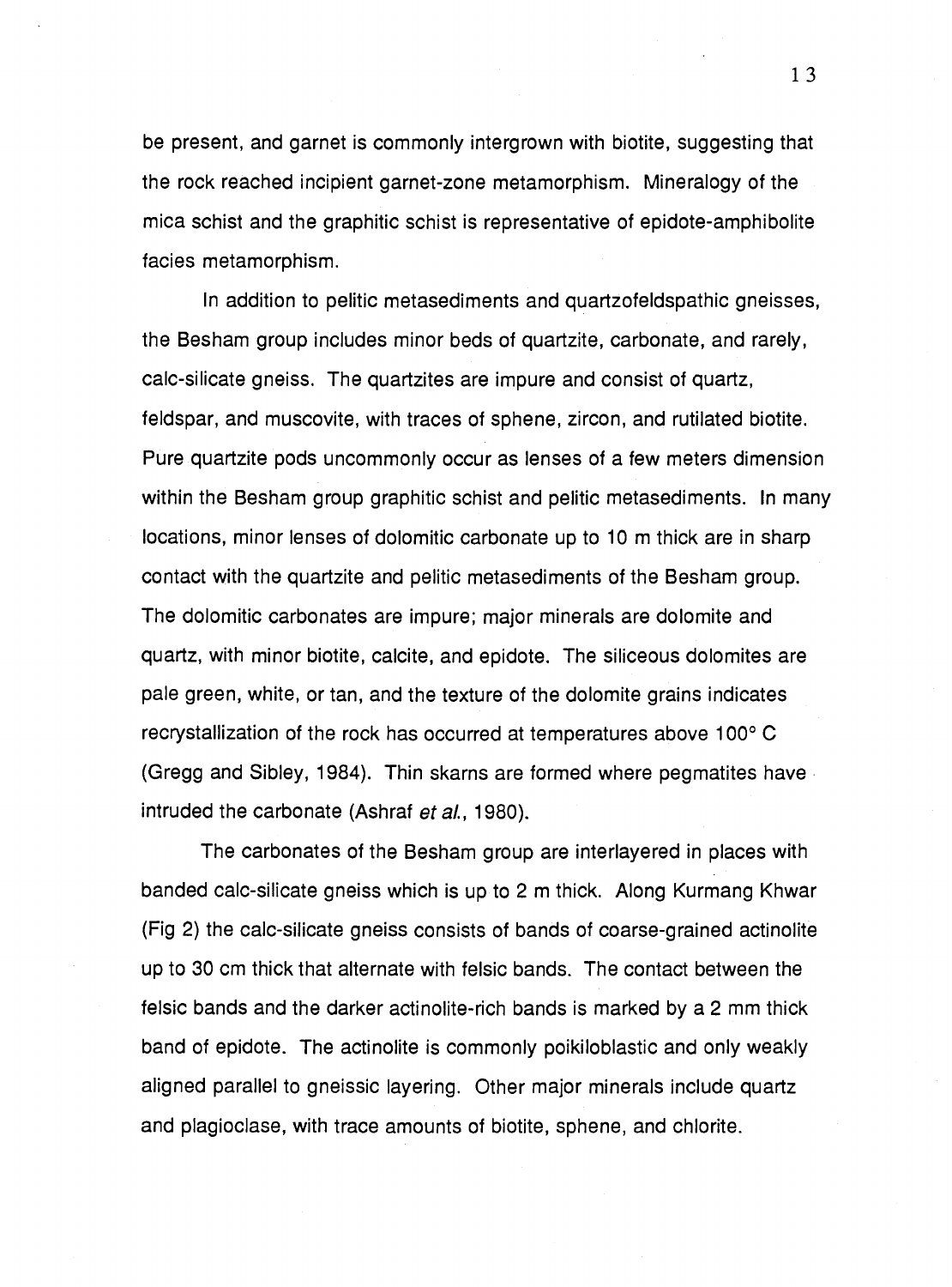The protolith for the calc-silicate gneiss was probably a calcareous arenite (quartz-dolomite-feldspar-clay). Prograde metamorphism of rock of this composition would produce the observed metamorphic mineral assemblage. This mineral paragenesis is consistent with the epidoteamphibolite facies metamorphism noted throughout the Besham group. Because the mineral reaction quartz  $+$  epidote  $-$  grossular garnet occurs at about 550° C (depending on epidote composition), the absence of grossular garnet indicates that the peak temperature during the most recent metamorphic event was probably less than 550° C and/or that the protolith lacked the chemistry needed to form garnet.

Geology of the pre-Karora group intrusions

Pre-Karora group intrusions include amphibolite, the Lahor granitic complex, and a tourmaline granite.

Amphibolite in the Besham area occurs as discontinuous lenses, layers, and pods within the Besham group. Most of the amphibolite bodies are less than 2 m wide, with rare exceptions up to 50 m wide. The amphibolite bodies are commmonly oriented parallel to the foliation of the surrounding gneisses and metasediments with contacts that are commonly sharp. Pegmatites of the Lahor granite cross cut the amphibolite, and the Karora group lies unconformably on top of the Lahor granitic complex, therefore, the amphibolite is older than both the Lahor complex and the Karora group.

Major minerals in the amphibolite include 20 to 40% andesine (An48), and 4 to 8% quartz. Epidote content varies from 1 to 5%, and trace minerals include sphene, pyrite, chlorite, zircon, and apatite. The dominant mafic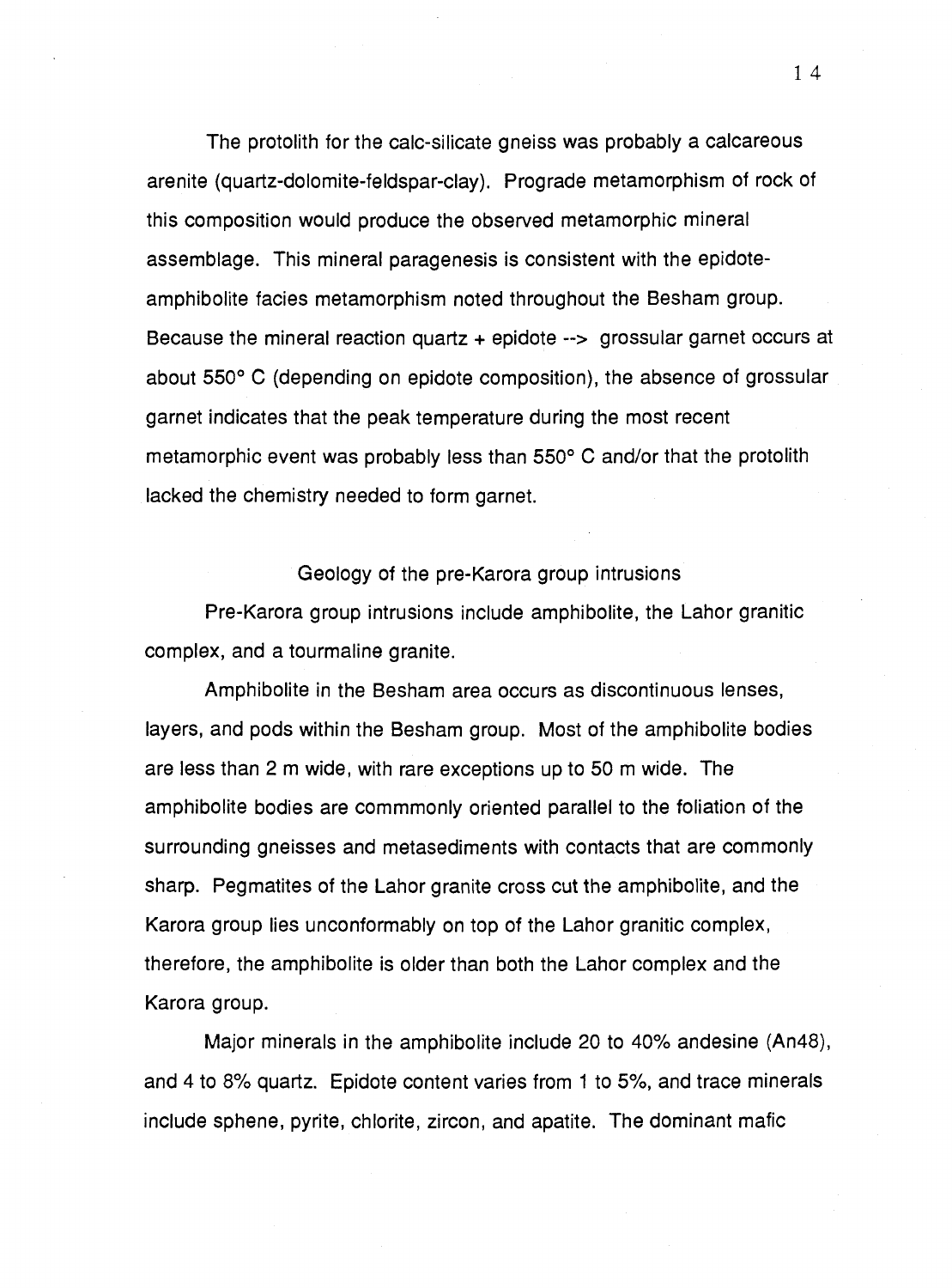mineral is idioblastic hornblende, which constitutes 50 to 60% of the rock, and defines a strong foliation. The hornblende commonly displays a reaction rim of blue-green actinolite around a core of brown-green hornblende. These retrograde reaction rims may have occurred during the original metamorphism, or they may indicate a polymetamorphic history for the amphibolite. The mineralogy and texture of the amphibolite indicate metamorphism to epidote-amphibolite facies.

In addition to the above minerals, one amphibolite from near the MMT (#155) contains 25% diopside, 30% brown hornblende, and 35% andesine. The sample, like the other amphibolites, occurs as a discontinuous layer within the Besham group, but unlike the other amphibolites, it contains poikiloblastic clinopyroxene. Furthermore, the coarse-grained, strongly polygonal texture of sample 155 implies that it recrystallized slowly under static, near equilibrium conditions.

In addition to amphibolite, pre-Karora group intrusions include the Lahor granitic complex. The Lahor granitic complex consists of three comagmatic units, the Shang granite, the Dubair granite , and the Shorgara pegmatite. All three units are characterized by blue-grey microcline. The Shang granite, which has a mapped extent of 30 square kilometers in the study area, is the largest unit of the Lahor complex. The Shang granite continues beyond the southern boundary of the study area. The Dubair granite is a small body of about 0.5 square kilometer. The youngest unit of the Lahor complex is the Shorgara pegmatite.

Shang granite is exposed high above the Indus River on the steep mountainsides and ridge tops south of Shang village (Ashraf et al., 1980). Shang granite is not found within Shang village, however, the name will be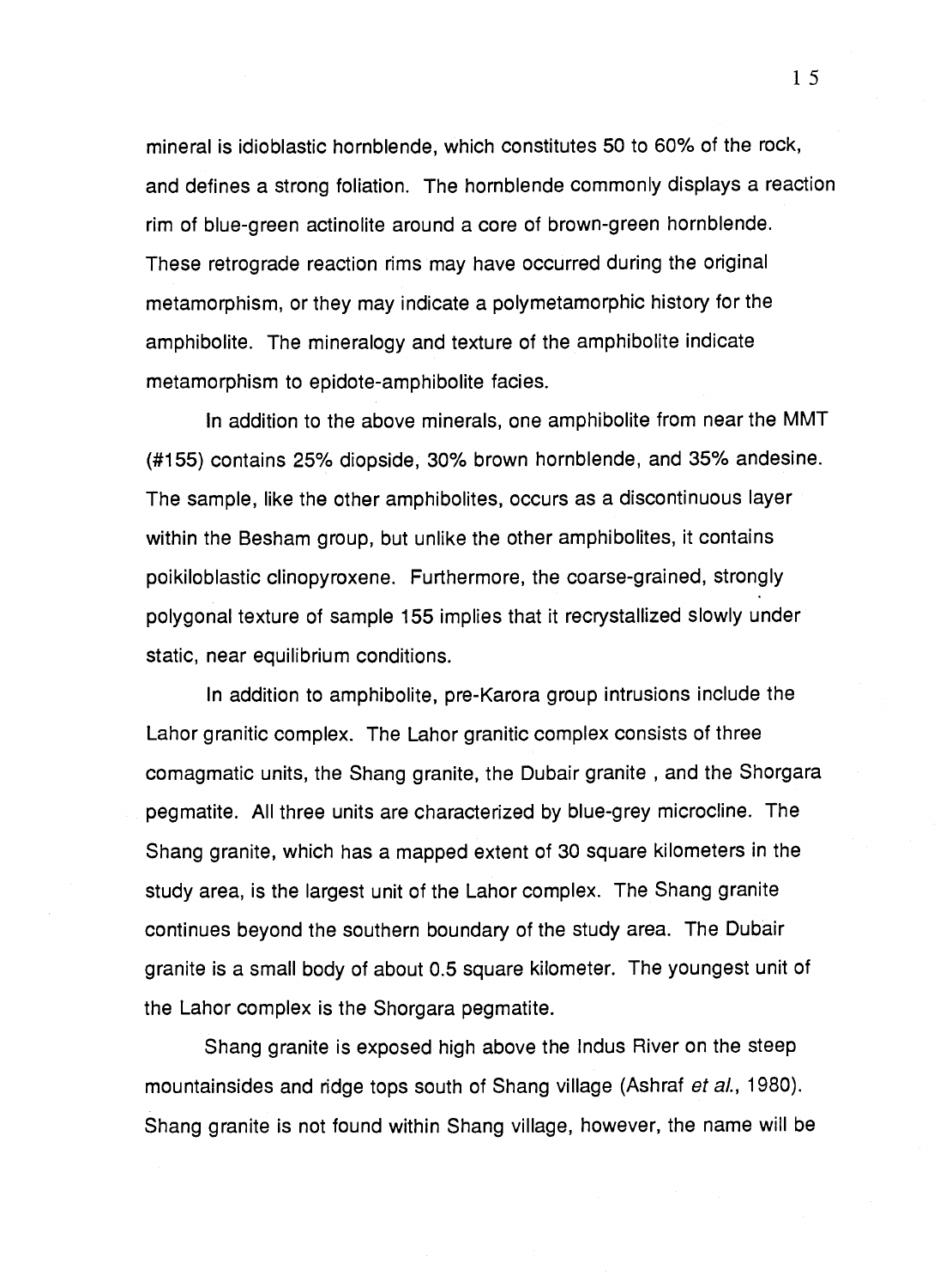retained in this work in order not to confuse the terminology established by Ashraf et al. (1980). Shang granite is a small pluton of foliated, coarsegrained biotite granite with distinctive blue-grey microcline. Shang granite clearly intrudes the Besham gneisses, and it is strongly deformed near its contacts with the gneisses. Deformation in the granite decreases away from the contacts. The blue-grey microcline crystals are up to one cm long, and aggregates of rutilated biotite crystals are common. Sphene is an abundant (3%) accessory mineral, with lesser amounts of zircon, calcite, and apatite, and trace amounts of metamorphic epidote . Broken and bent albite twins in plagioclase within the granite resulted from post-crystallization deformation.

Exposed 15 km north of Besham on the KKH near Dubair village is a small intrusion (0.5 km<sup>2</sup>) of biotite granite with blue-grey microcline. Known as the Dubair granite (Ashraf et al., 1980), the rock contains passively stoped blocks of Besham quartzofeldspathic gneiss. The Dubair granite, like the Shang granite, is strongly deformed near its contacts, and deformation decreases away from the contacts. The mineralogy of the Dubair and Shang granites are similar, except that the Dubair granite contains more mafic minerals, including 7% hornblende, and less sphene, about 1%. In addition, plagioclase in the Dubair granite is partially altered to sericite .

The Shorgara pegmatite, the youngest unit of the Lahor granitic complex, is a distinctive "blue" pegmatite with abundant blue-grey microcline. The pegmatite includes both "blue" and/or white microcline. Biotite and black tourmaline are common, though not ubiquitous, accessory minerals in the white pegmatites.

The Shorgara pegmatite intrudes all the lithologies of the Besham group. Contacts between the Shorgara pegmatite and the Besham group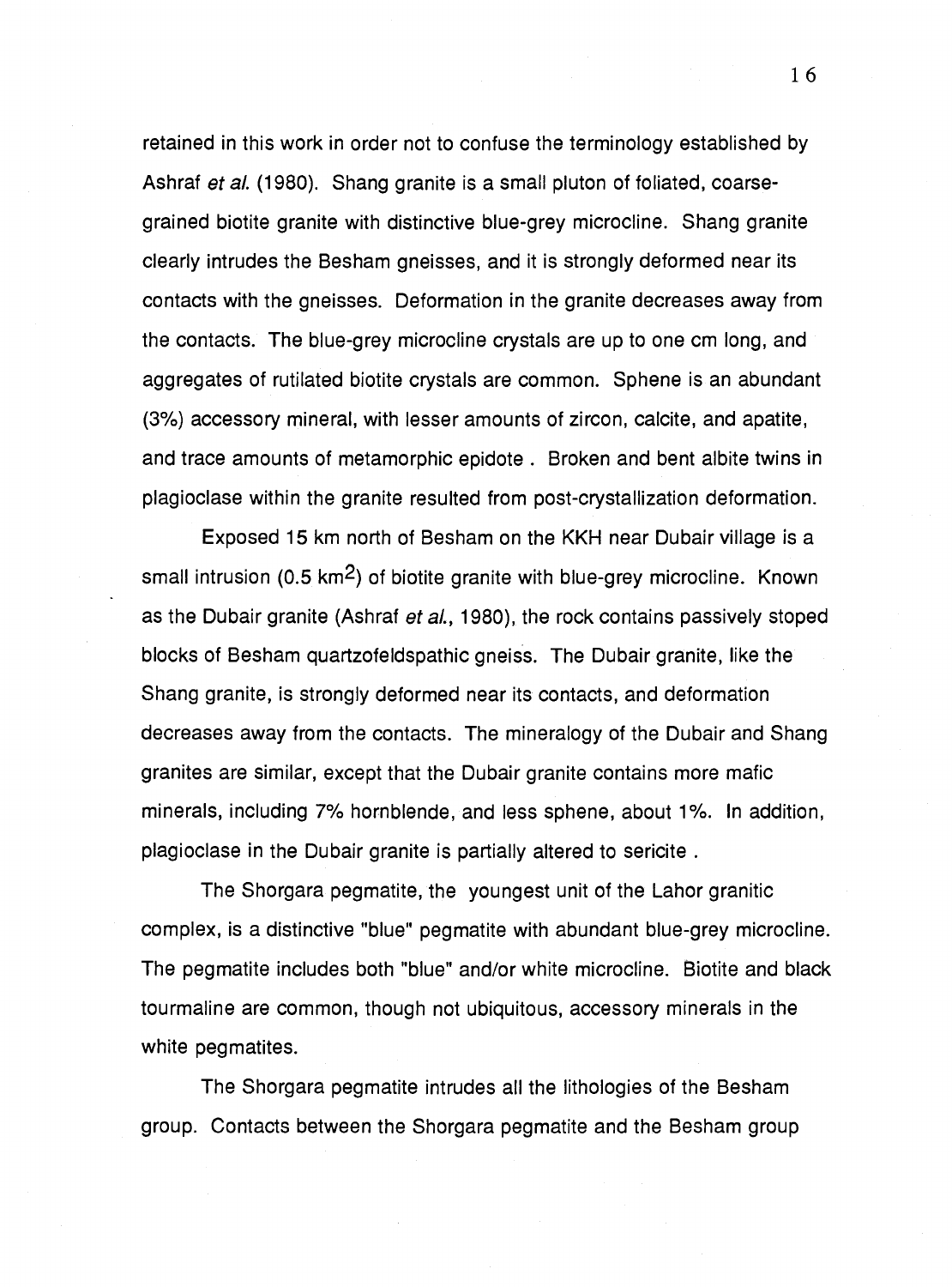rocks are sharp, except at the Besham gneisses/pegmatite contacts, where both gradational and sharp contacts are noted. Thin skarns formed where the pegmatite intruded siliceous dolomite of the Besham group. The pegmatite is best exposed near the small village of Shorgara on the KKH midway between Besham and the MMT, where there are relatively massive and abundant outcrops of this unique rock.

The pegmatites are extensively boudinaged, isoclinally folded and metamorphosed. Along the KKH between Dubair village and the MMT the pegmatites bear the same blastomylonitic overprint as the gneisses and metasediments of the Besham group (Lawrence and Ghauri, 1983). The pegmatites are truncated by the MMT, and they are truncated by the unconformity separating the Besham group from the Karora group.

The presence of abundant bluish-grey microcline in all three units of the Lahor granitic complex is considered to be evidence that they are comagmatic. Furthermore, Shorgara pegmatite cross-cuts all units of the Besham group, yet it is found only at the margins of the Shang granite. Although the three units of the Lahor granitic complex are not in immediate proximity with each other, they are all younger than the Besham group but older than the Karora group. Chemical data supporting this correlation are presented below.

In addition to the three exposed units of the Lahor granitic complex, tourmaline granite intruded within or near the study area before deposition of the Karora group. The tourmaline granite occurs only as a large (0.3 x 0.2 m) boulder within the basal conglomerate of the Karora group. The boulder is a relatively undeformed, coarse-grained granite with 5% magmatic muscovite, 3% black tourmaline, and no biotite. The source region for the tourmaline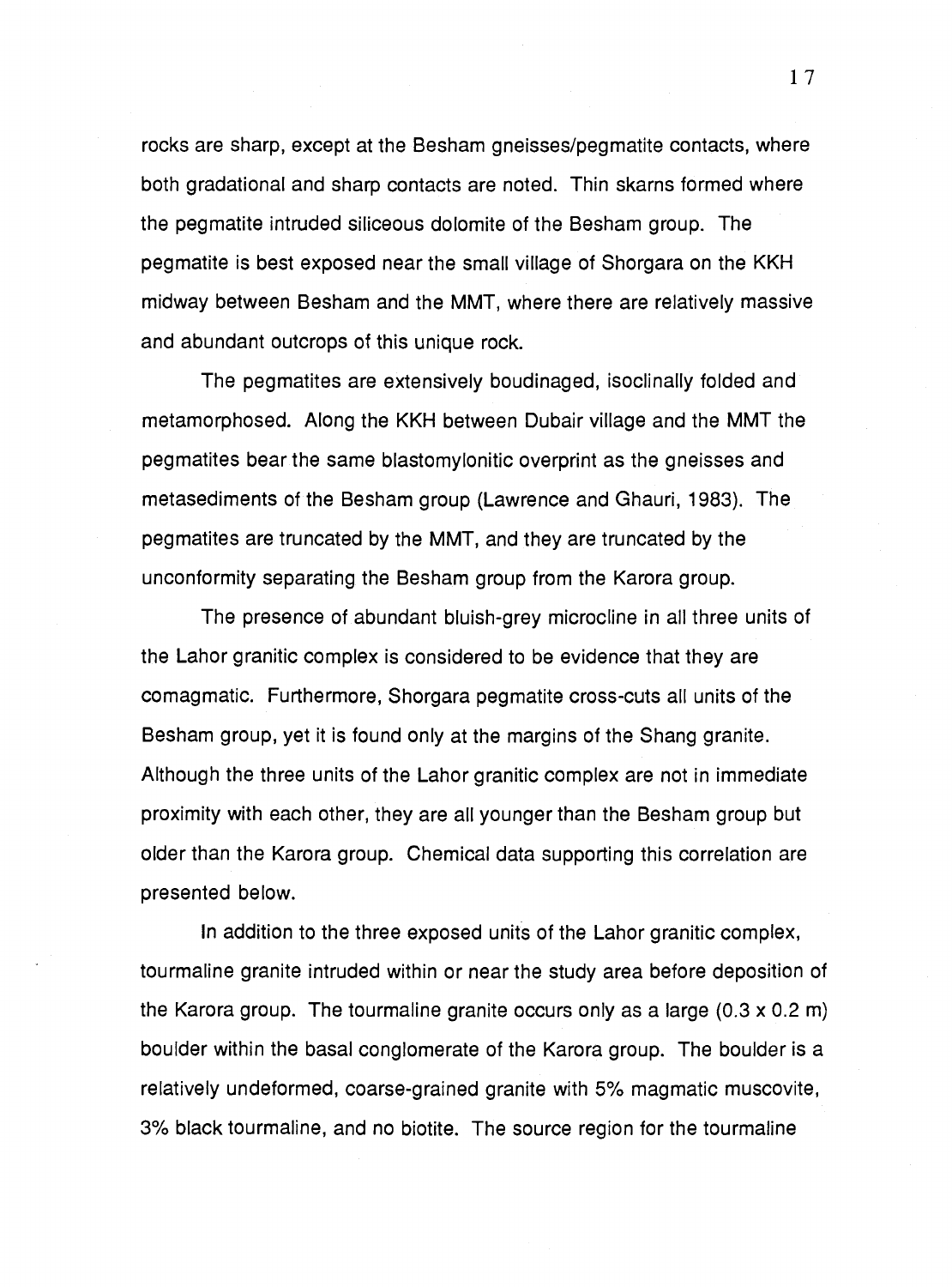granite boulder is not known, but it is assumed that it was not transported far. It is also important because an 40Ar/39Ar age-spectrum analysis of the magmatic muscovite is expected to yield a maximum age for the unconformity that underlies the Karora group conglomerate.

#### Geology of the Karora group

The name Karora group is a misnomer because rocks of the Karora group do not crop out at Karora village, however, the name will be used in this work in order not to confuse the terminology established by Fletcher (1986). The Karora group is a sequence of marine metasediments that was deposited unconformably on top of Besham group, amphibolite, and Lahor granitic complex, then synclinally folded. Foliation in the Karora group, like that of the enveloping Besham group, is primarily north trending and steeply east or west dipping. The distinctive unconformity between the Karora group and underlying Besham group, first recognized by Jan and Tahirkheli (1969), is marked by a metamorphosed pebble conglomerate that grades upward into a thick unit of graphitic phyllite, which is overlain by a jointed siliceous dolomite. Gradations between these units and wide variations within them are common.

Biotite is present in the Karora group, chlorite is sparse, and garnet is not present, therefore the Karora group is representative of middle greenschist facies. Evidence for a difference in metamorphic history across the unconformity that separates the Besham group from the Karora group is considered in the discussion section of this work.

The areal extent of the Karora group has been substantially underestimated by previous workers (e.g. Ashraf, 1980; Butt, 1983; Coward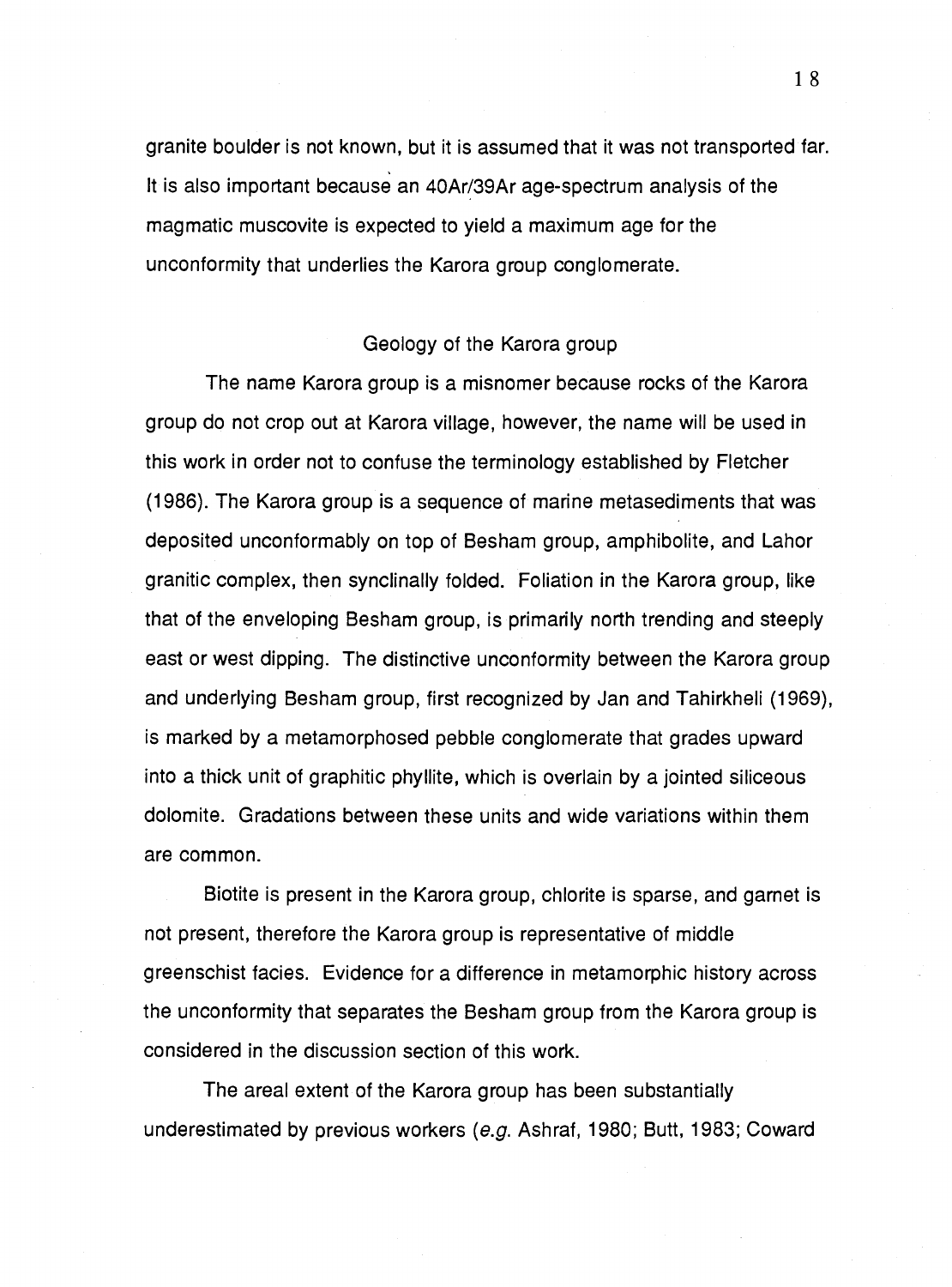et al.,1982; Fletcher et al., 1986). The eastern and southern contacts of the Karora group, in particular, extend much farther than previously believed (Fig. 2). Indeed, the basal pebble metaconglomerate lies as close as 1 km to the Karakoram Highway at Chaman village, 3 km north of Shang.

The pebble metaconglomerate of the Karora group is exposed irregularly along the eastern edge of the Karora group, at the unconformity with the Besham group. The metaconglomerate is 6-10 meters thick and poorly sorted, and clasts include subrounded to angular pebbles and cobbles of the underlying basement complex. Boulders range up to 40 cm long. The conglomerate is clast-supported nearest the unconformity and for about 5 meters above the basal contact. The clast/matrix ratio diminishes as the metaconglomerate grades upwards into fine-grained graphitic phyllite.

The mineralogy of the black, pelitic matrix of the metaconglomerate consists of very fine-grained feldspar, quartz, and lithic fragments, with minor biotite and trace amounts of graphite, muscovite, sphene and detrital zircon . Most lithic fragments are poorly sorted and angular, although they commonly lie parallel to the weak foliation of the matrix. The matrix contains quartz-rich and mica-rich segregation bands that define foliation; detrital zircon and sphene tend to concentrate within the mica-rich bands. The relative proportion of mica and graphite to quartz and feldspar increases rapidly and gradationally upwards into overlying graphitic phyllite.

The metaconglomerate is deformed. The amount of deformation of pebbles within a single outcrop varies according to competency of pebble lithology. Pebbles of competent rock such as tourmaline granite lack the flattening and folding seen in the less competent carbonate and graphitic clasts.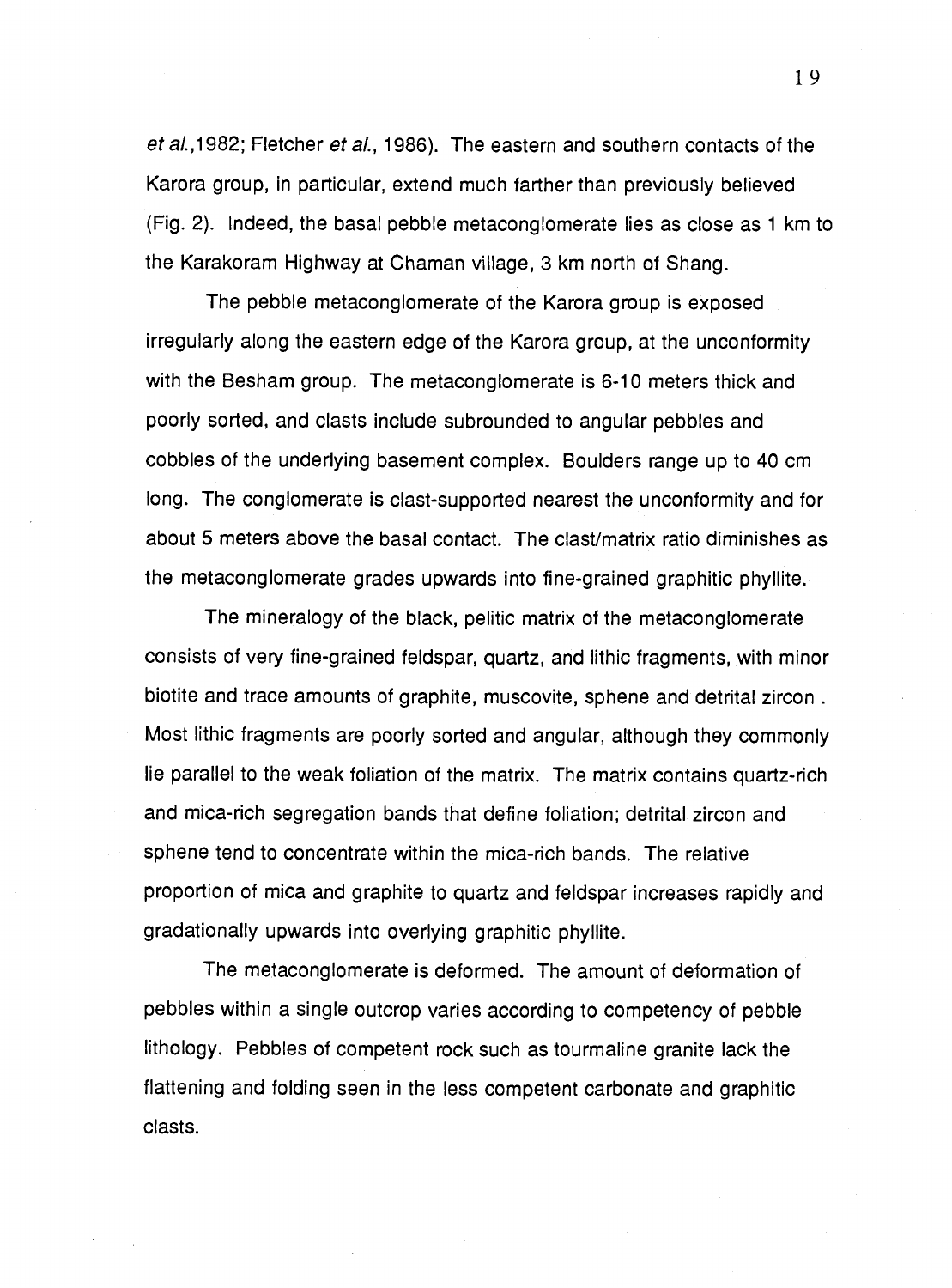Discontinuous beds of intraformational, matrix-supported pebble metaconglomerate are common within the massive graphitic phyllite, however, they are inseparable from the graphitic phyllite at the scale of this study. The principal differences between the intraformational and the basal metaconglomerates are (1) the intraformational beds are not clast-supported, and (2) pebbles are mostly graphitic schist, quartzite, and carbonate, and lack the granitic clasts common to the basal unit.

Massive, fine-grained graphitic phyllite is the most extensive unit of the Karora group, and is relatively easily recognized throughout the field area. The Karora group graphitic phyllite is more extensive in outcrop than the lithologically similar graphitic schist of the Besham group. Excellent exposures of massive, poorly indurated, black graphitic phyllite crop out in roadcuts along the Besham-Karora road. The rock invariably contains abundant, discontinuous, ptygmatically folded quartzose veinlets up to 3 cm wide and 10 cm long. Crenulation cleavage is common.

The mineralogy of the graphitic phyllite consists of dusty, submicroscopic graphite, quartz ribbons with ragged, sutured quartz-quartz grain boundaries, fine-grained plagioclase, biotite, muscovite, minor epidote and chlorite, and trace amounts of detrital zircon. The epidote occurs as amorphous masses within quartz- and plagioclase-rich domains.

The Karora group graphitic phyllite commonly grades into extremely fine-grained, black, dirty quartzite and/or metapelite. The best exposures of these two lithologies occur along the Kurmang Khwar on the road near Gandorai (Fig. 2). Major minerals in the dirty quartzite include very finegrained quartz, feldspar, biotite, and anhedral muscovite blades, with trace amounts of graphite, zircon, and tourmaline. The extremely fine grain size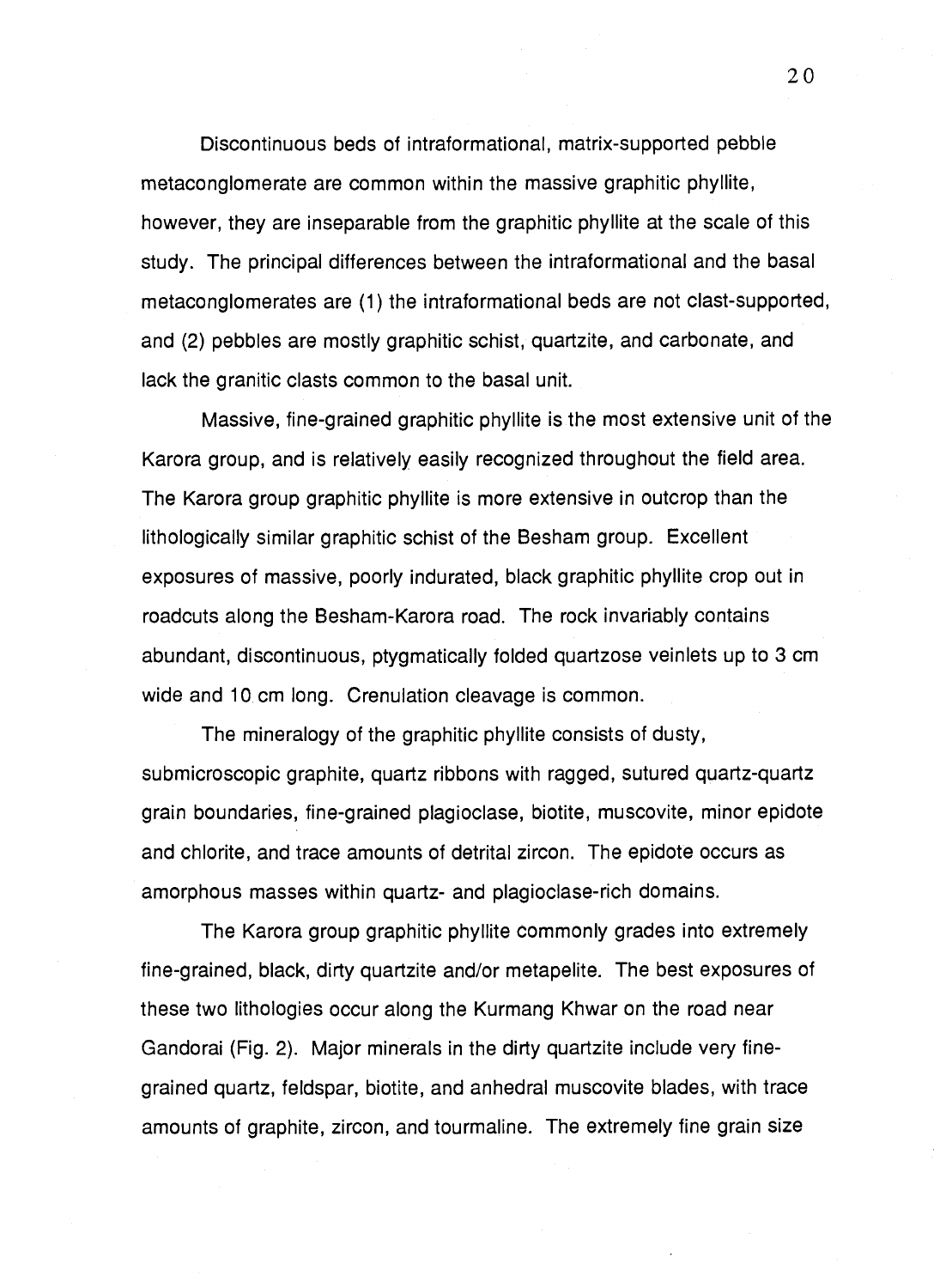(< 0.1 mm) of the dirty black quartzite gives the rock a homogeneous bluishblack appearance, and there is a weak, slaty parting parallel to foliation. Thin folia and quartz veinlets are less than 1 mm apart, and on some surfaces a slight phyllitic sheen is evident.

Graphitic phyllite locally grades into metapelites, ranging from medium-grained psammitic biotite schist to extremely fine-grained muscovite-biotite metapelite. The metapelites occur in discontinuous beds less than 20 m thick. The muscovite-biotite metapelite typically weathers to a light brown-orange color, and is locally aphanitic. Quartz, feldspar, and micas compose the major minerals, with traces of zircon, graphite, and sphene.

The metapelites and graphitic phyllite are in sharp, conformable contact with the Karora group carbonates. The carbonate is exposed in an elongate north-trending unit that reaches its maximum thickness of about 500 meters between Upal and Punial villages. It pinches out laterally to the south of Upal and to the north of the Besham-Karora road.

The most abundant carbonate is a dark grey to black siliceous metadolomite that is well exposed along the Besham-Karora road. The rock has quartzose interlayers in vein-like segregations up to 4 cm thick. Mineralogy of the siliceous metadolomite consists of 70% fine-grained (< 0.2 mm) dolomite and 30% strained, subangular quartz with a trace of muscovite. Both dolomite-dolomite and quartz-quartz grain boundaries are sutured and irregular. The nonrhombic, mosaic texture of the dolomite crystals is typical of xenotopic-A (anhedral) dolomite, which is thought to result from either recrystallization of a preexisting dolomite at temperatures above 100°C, or from replacement of a limestone by dolomite (Gregg and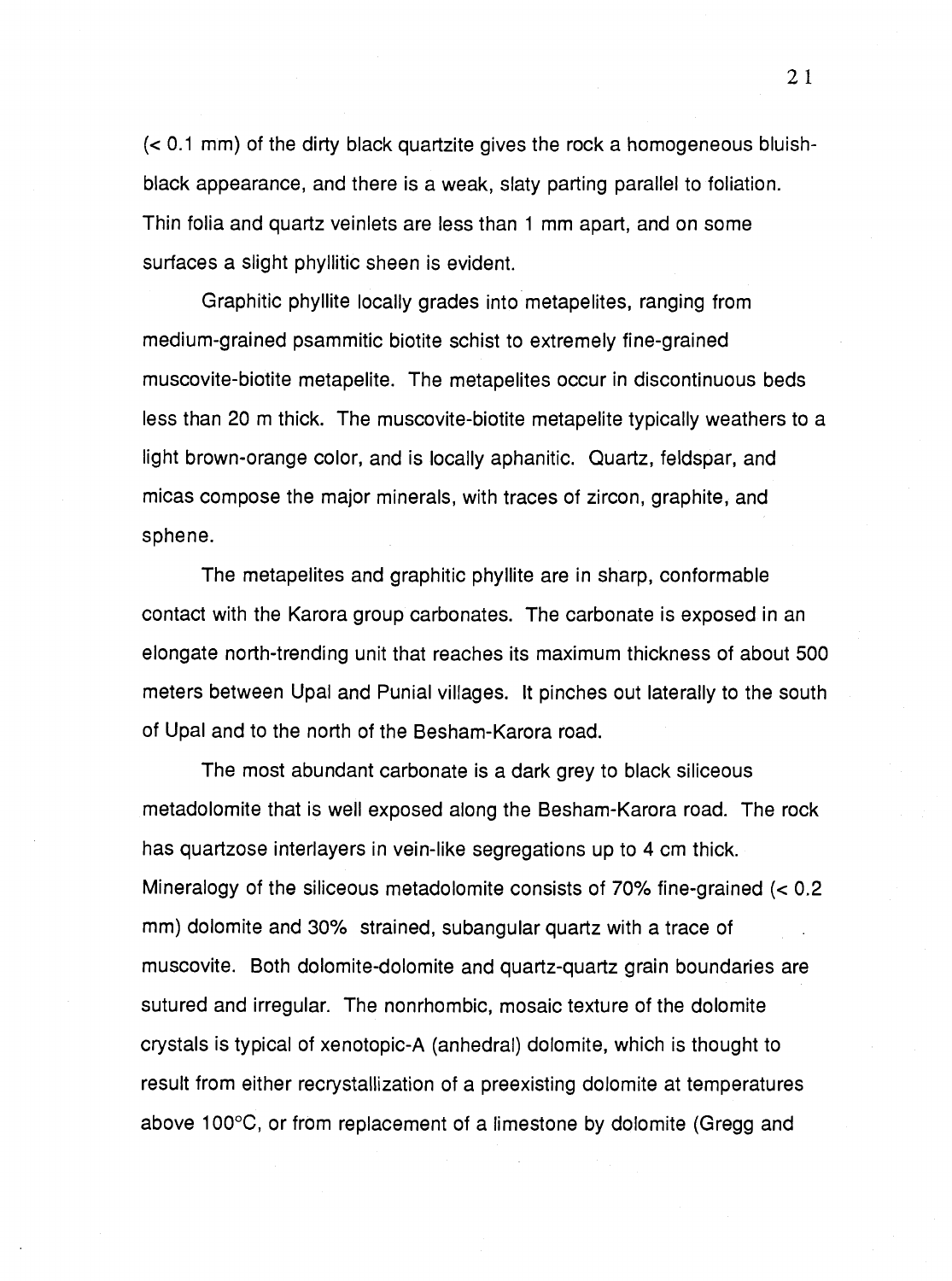Sibley, 1984). Both Karora group and Besham group dolomites clearly display this recrystallized texture.

There are many lithologic variations within this relatively extensive carbonate sequence. For example, the 40-m-wide carbonate outcrop west of the mouth of Chaidam Khwar on the Besham-Karora road is made up of two distinctive lithologies. The outcrop nearest Chaidam Khwar is a tan-buff colored sandy dolomite that powders easily to a yellowish grit. Farther from the stream is a more crystalline, white siliceous dolomite with two pervasive pressure solution cleavage planes spaced 2 cm apart that cause the rock to break readily into elongate, rectangular prisms.

Other variations within the carbonates of the Karora group include etched grey-blue limestone that commonly crops out as discontinuous beds within the massive graphitic phyllite. Also, a 100 m long by 10 m thick outcrop of limestone breccia was found at 1785 m elevation on the steep ridge northeast of Punial village. Clasts in the breccia are angular grey-blue limestone up to 5 cm long, and subangular dissolution pits are prominent where the clasts have dissolved/eroded more rapidly than the limey sand matrix, commonly leaving fragile, reddish-brown skeletal clasts in the pits. The breccia indicates that instability and slumping occurred within the Karora group carbonate.

#### Geology of a post-Karora group intrusion

Near the western contact of the Karora group with the Besham group along the Besham-Karora road the graphitic phyllite of the Karora group is intruded by several small sills of equigranular, medium-grained leucogranite of color index 2 to 7 (Fig. 2). Small sills of the leucogranite also intrude the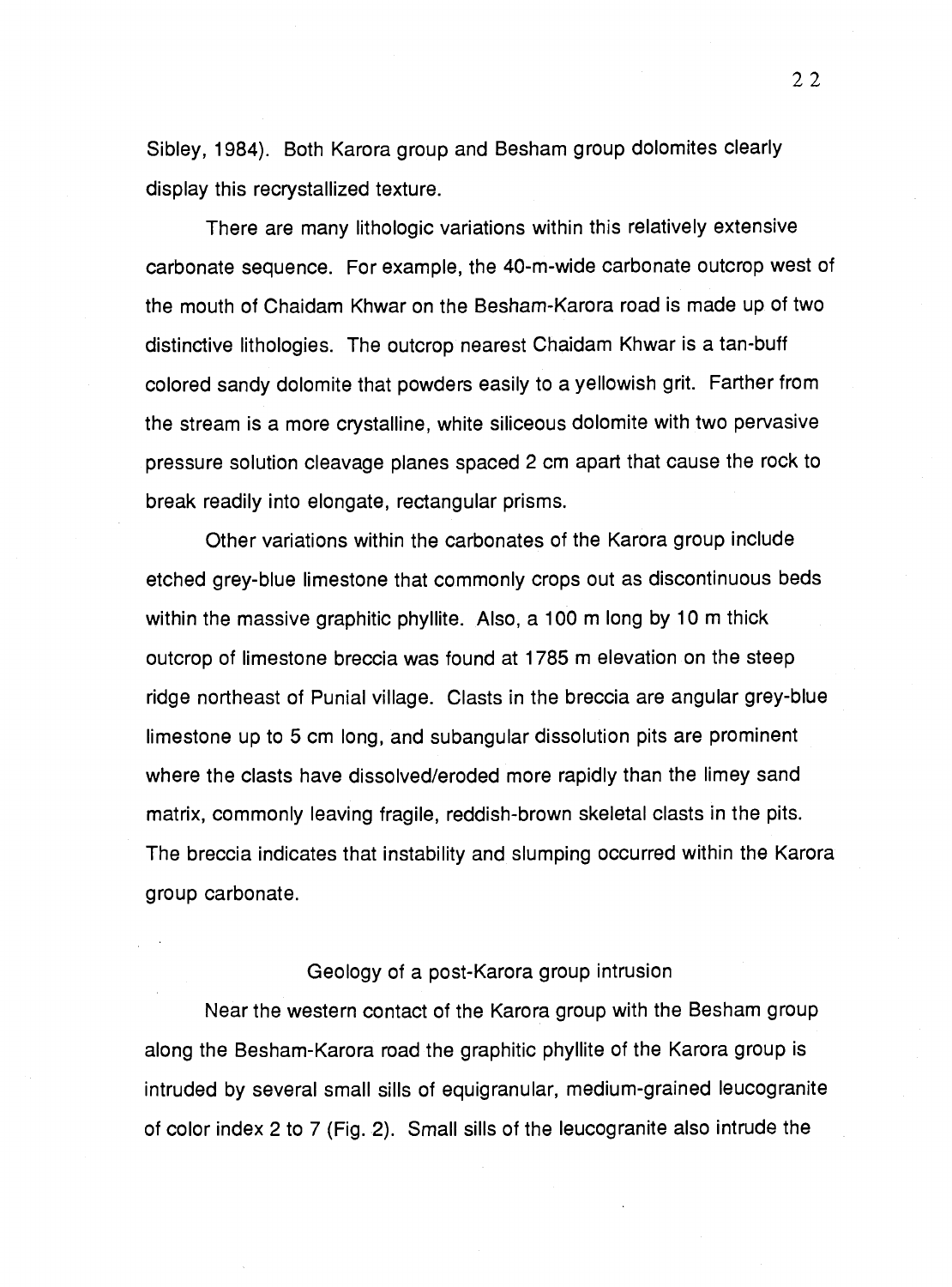Besham group west of the mouth of Chaidam Khwar. The leucogranite is important because it is the only post-Karora group unit recognized within the Besham area basement block, and because it is clearly younger than the Karora group, which was previously considered to be the youngest unit within the basement block (Ashraf et al., 1980; Butt, 1983; Coward et al., 1982; Fletcher *et al.*, 1986).

The leucogranite is faint red on fresh surfaces and weathers white. Its best exposure is located east of the mouth of Chaidam Khwar, where the largest sill is 25 m thick. Karora group graphitic phyllite within a few meters of the contact is baked to an extremely hard, dense, coarse-grained graphitic schist. Mineralogy of the leucogranite consists of oligoclase that is altered to sericite (with optically continuous unaltered oligiclase overgrowths), quartz , microcline, biotite, and accessory pyrite and sphene. Quartz-quartz grain boundaries are sutured to weakly polygonal. Plagioclase is occasionally myrmekitic. Biotite defines a very weak foliation in the leucogranite, which provides evidence for at least minor deformation after metamorphism of the Karora group and emplacement of the leucogranite.

#### Geology of units adjacent to the Besham area

The geology of two units of regional significance will be briefly discussed below in order to better constrain the geology of the Besham area. The two units are the Mansehra granite and the Swat granite gneiss.

Late Precambrian-Cambrian Mansehra granite intrudes metasedimentary rocks of possible Precambrian age southeast of Besham (Ashraf et al., 1980; LeFort et al., 1980). This porphyritic granite is truncated against a major north-trending fault zone that separates the Besham area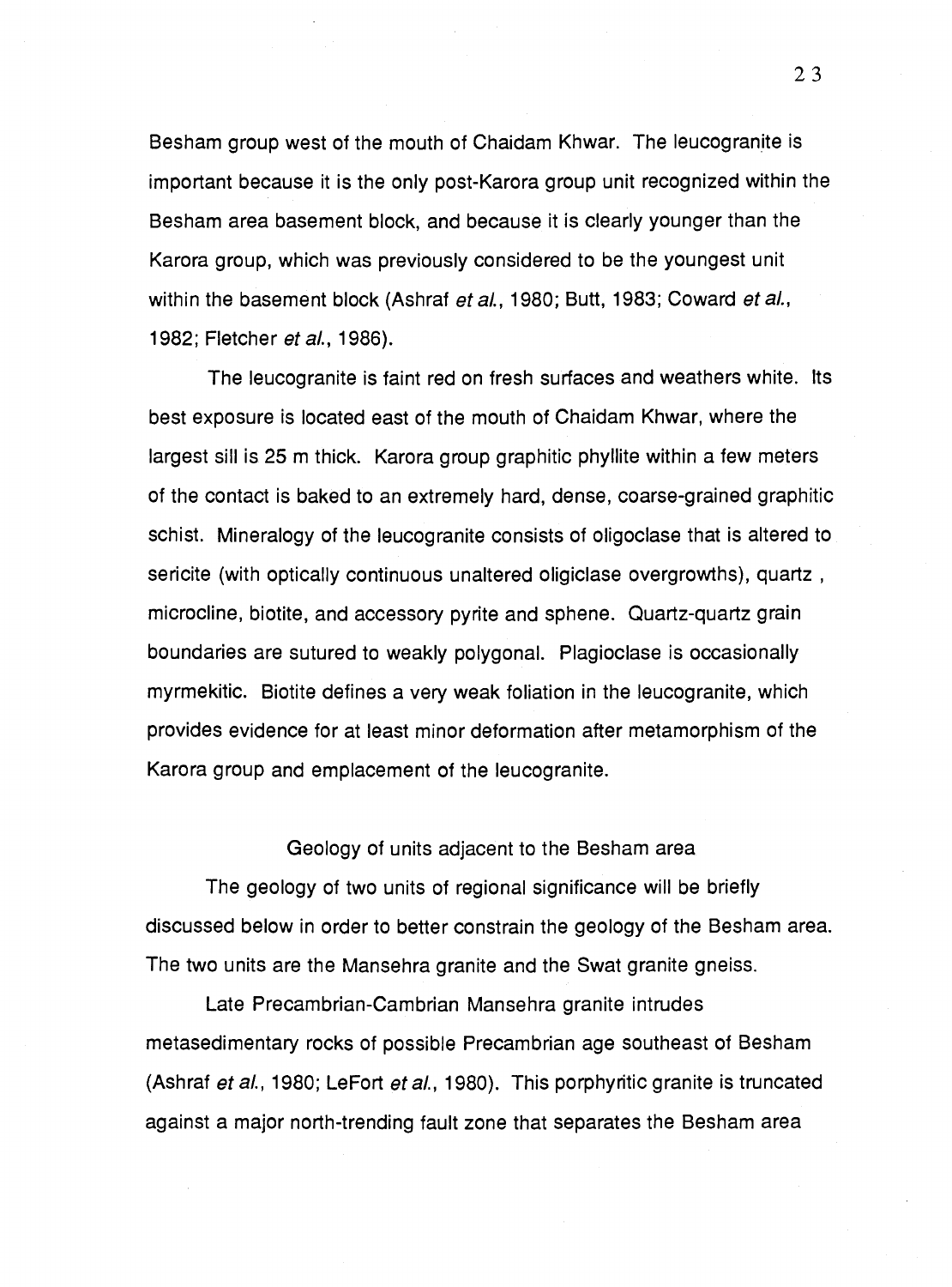basement complex from the Mansehra pluton and associated metasediments (M.S. Baig, personal comm., 1987). The fault zone, therefore, is younger than the Mansehra granite. The fault zone is located on the east side of the Indus River (Fig. 2). Mansehra granite is a peraluminous, cordierite-bearing pluton, dated by LeFort *et al.* (1980) at 516  $\pm$  16 m.y. An analysis of major element and rare earth element (REE) data from the Mansehra granite will be presented in the geochemistry section.

The Swat granite gneiss is a suite of porphyritic granites that is similar to the Mansehra granite and is exposed in the lower Swat region, west of Besham (Martin et al., 1962; King, 1964). The age of the Swat granite gneiss is not known, but it is thought to be similar to the age of the Mansehra granite (Lawrence et al., 1988). The oldest unit of the Swat granite gneiss, the Choga granite, crops out 10 km west of Karora (Martin et al., 1962; J. DiPietro, personal commun., 1987), west of the fault zone that bounds the Besham area basement block. The Choga granite is a porphyritic biotite garnet granite with a moderate to strong gneissic texture. An analysis of geochemical data from the Choga granite will be presented in the geochemistry section.

#### Structure of the Besham area basement uplift

The Besham area basement uplift is bound on the east and west by high angle, north-trending fault zones (Fig. 2)(M.S. Baig, personal commun., 1987). Structures found within the Besham group include tight, upright to recumbent isoclinal folds with an amplitude of 1-3 meters. These small structures are syn- or post-tectonic due to the extreme transposition of layering that created the discontinuous tectonic lenses, pods, and boudins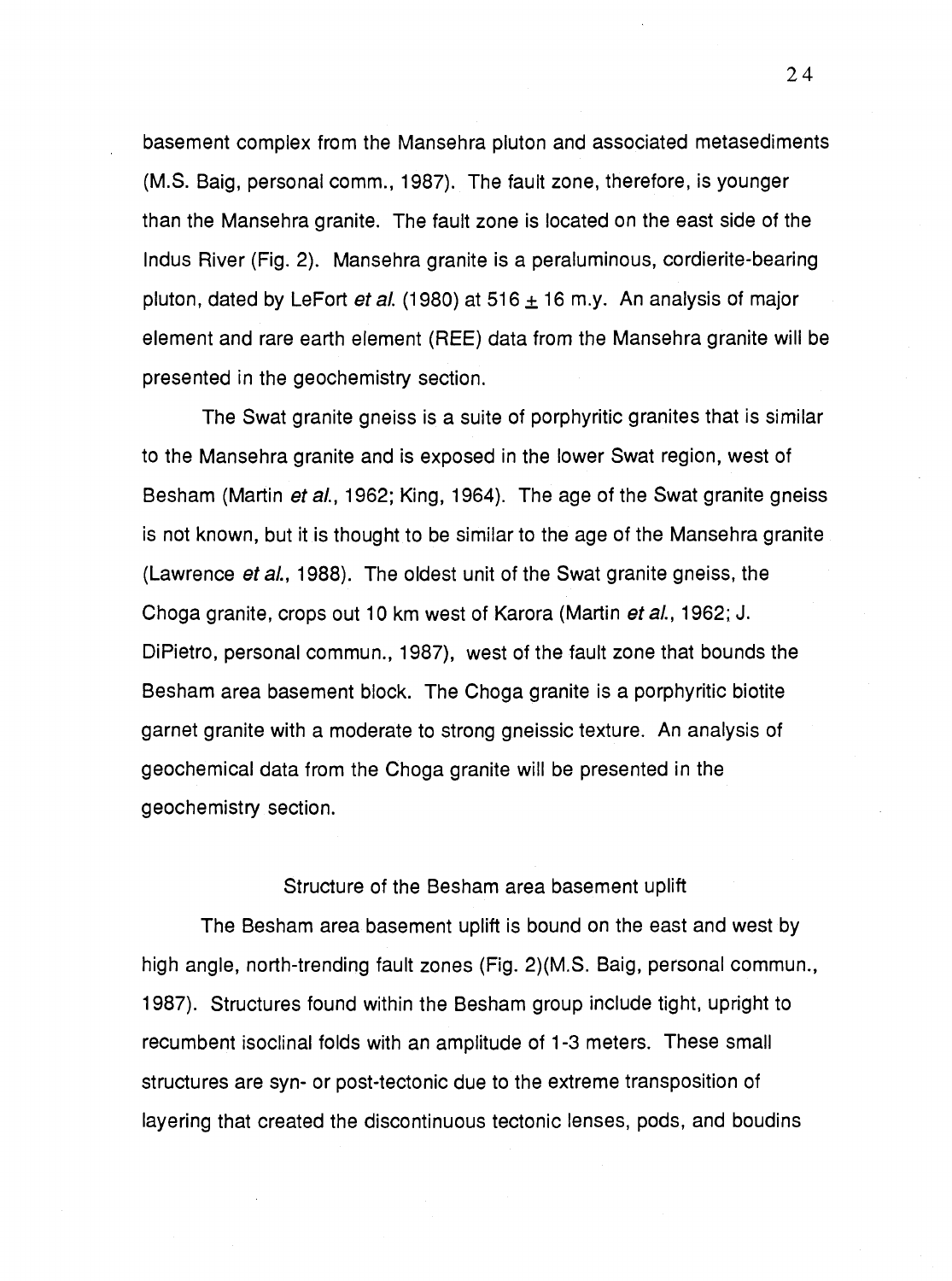found throughout the Besham group. In addition, major north-trending, tight, upright folds with a wavelength of 1-2 km affect all the units of the Besham area basement uplift (Fig. 4). The Karora group was deposited unconformably on top of the Besham group, then enveloped and preserved within synclines formed by these folds. Within the field area, the western limbs of these synclines are cut by high angle north-trending reverse faults that juxtapose the Besham group and the Karora group (Figs. 2 and 4). In the cross-section (Fig. 4) the basal conglomerate has been shown in its uplifted position to illustrate the offset on one of these faults, however the geologic map pattern (Fig. 2) makes it clear that the conglomerate is only locally present in this position.

The Besham group, Lahor granitic complex, and Karora group exhibit a predominantly north-trending foliation that dips steeply to the east or west. The exception to this dominant foliation occurs adjacent to the MMT, where Indian plate rocks are overprinted by a strong blastomylonitic fabric that is parallel to the orientation of the MMT (Lawrence and Ghauri, 1983). The leucogranite has a very weak foliation defined by biotite, and is the least foliated of the units within the Besham area basement uplift.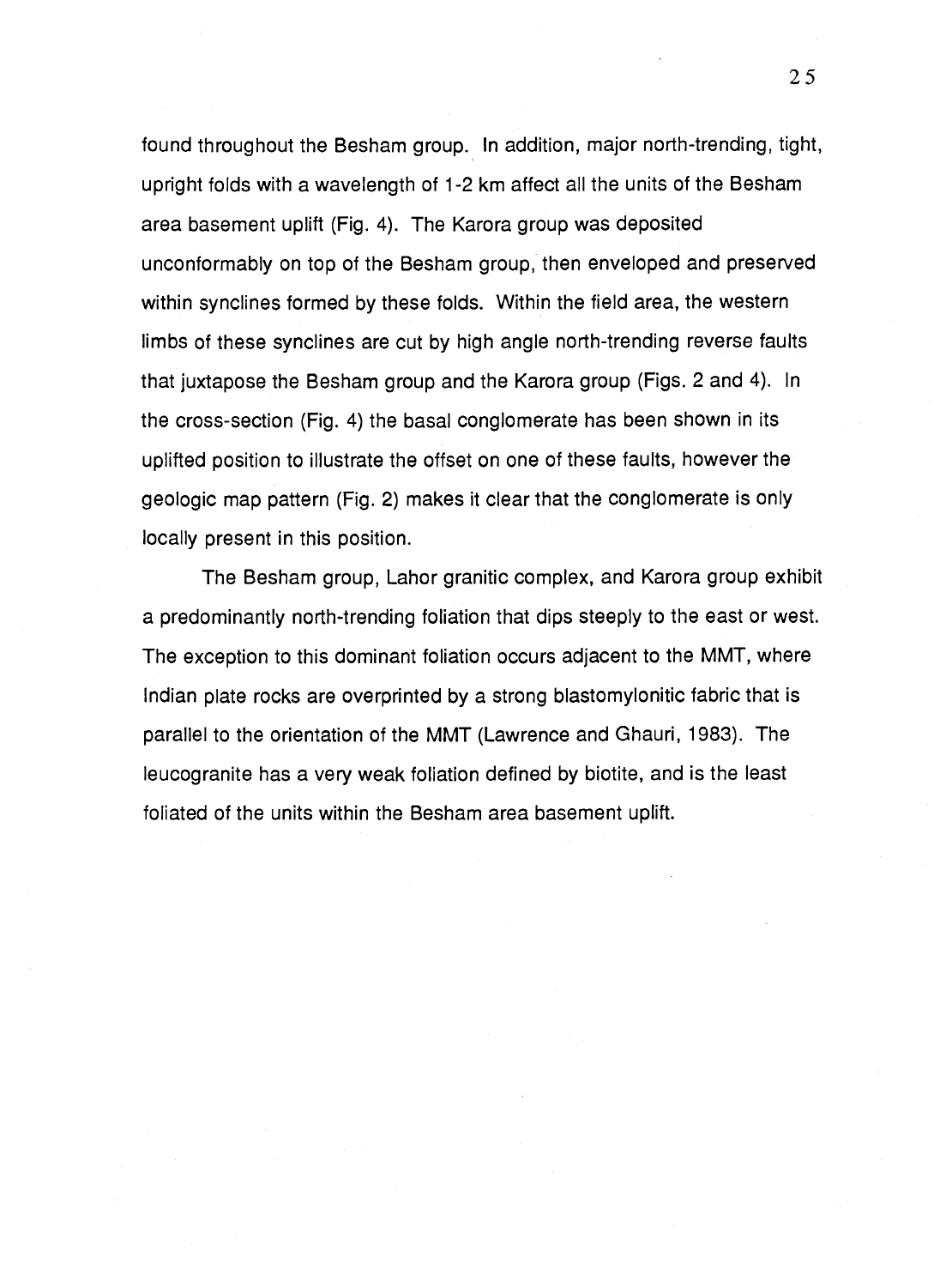#### **GEOCHEMISTRY**

Nineteen samples from the Besham area were analyzed for major and selected trace elements. Sample locations are shown on Figure 5. The samples included five gneisses of the Besham group, four amphibolites, five plutonic rocks of the Lahor granitic complex, the tourmaline granite boulder and the post-Karora group leucogranite. In addition, one sample of the adjacent Mansehra granite and two samples of the Swat granite gneiss were analyzed. Geochemical data are presented in Table 1. Major element concentrations are given in weight percent (wt. %), trace element concentrations in parts per million (ppm). In the context of this paper, the term major element is used for chemical constituents whose abundance in common rocks is normally greater than 0.1 wt. %; trace element is used for an element whose abundance in common rocks is less than 0.1 wt. %.

#### Major elements

The Besham group gneisses include sodic quartzofeldspathic gneiss and quartzofeldspathic gneiss. Both types of gneisses are equigranular, peraluminous, calcium-poor (< 1.5 wt. % CaO) and corundum normative. An A-C-F diagram clearly demonstrates their bimodal nature (Fig. 6)(Ca=CaO, K=K20, Na=Na20). On a ternary Q-A-P diagram of normative quartz-alkali feldspar-plagioclase feldspar the bimodal nature of the gneisses is also evident, *i.e.*; the sodic quartzofeldspathic gneiss contains only 5% normative potassium feldspar, whereas the quartzofeldspathic gneiss contains 34% (Fig.7).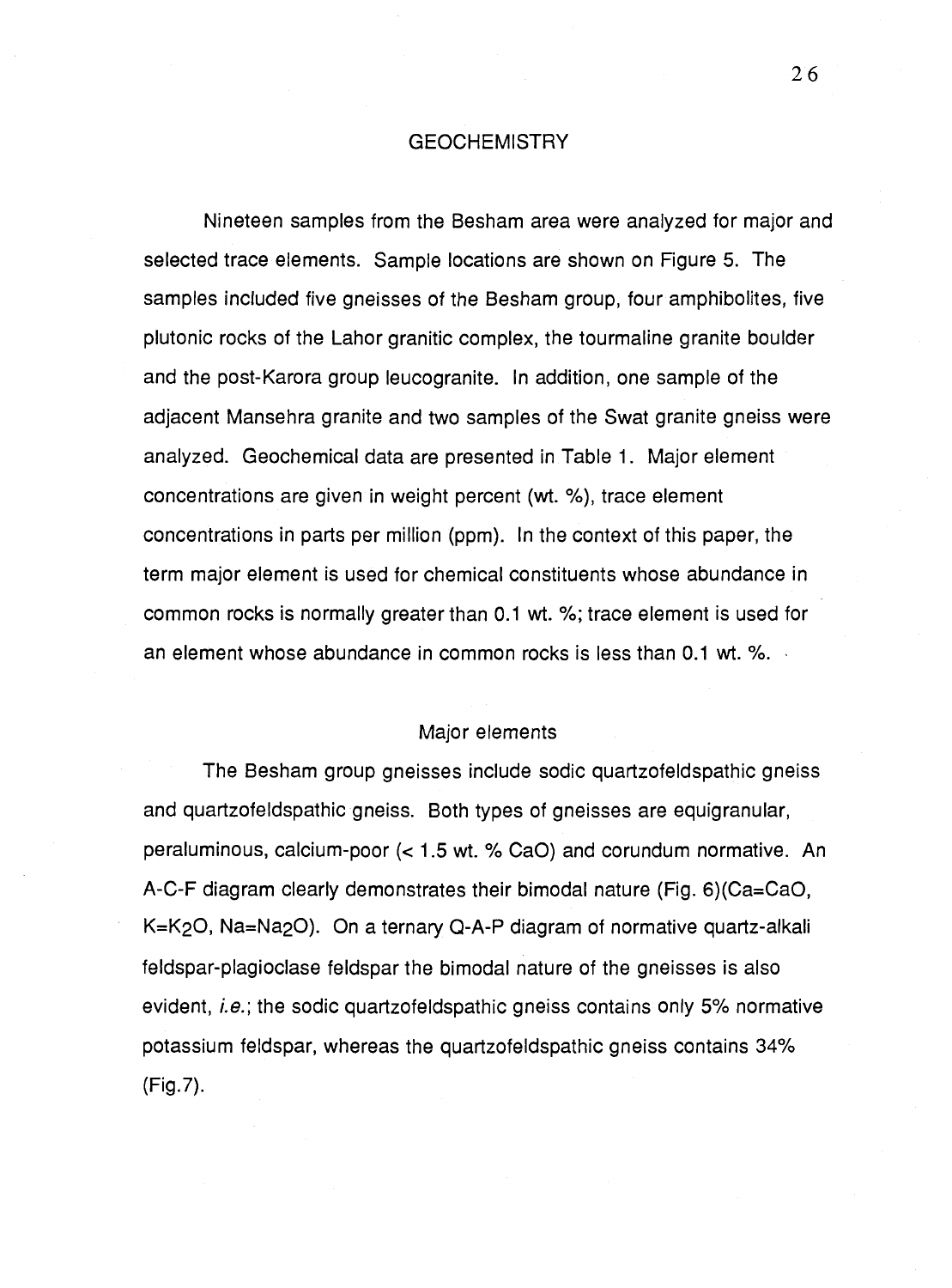

l,

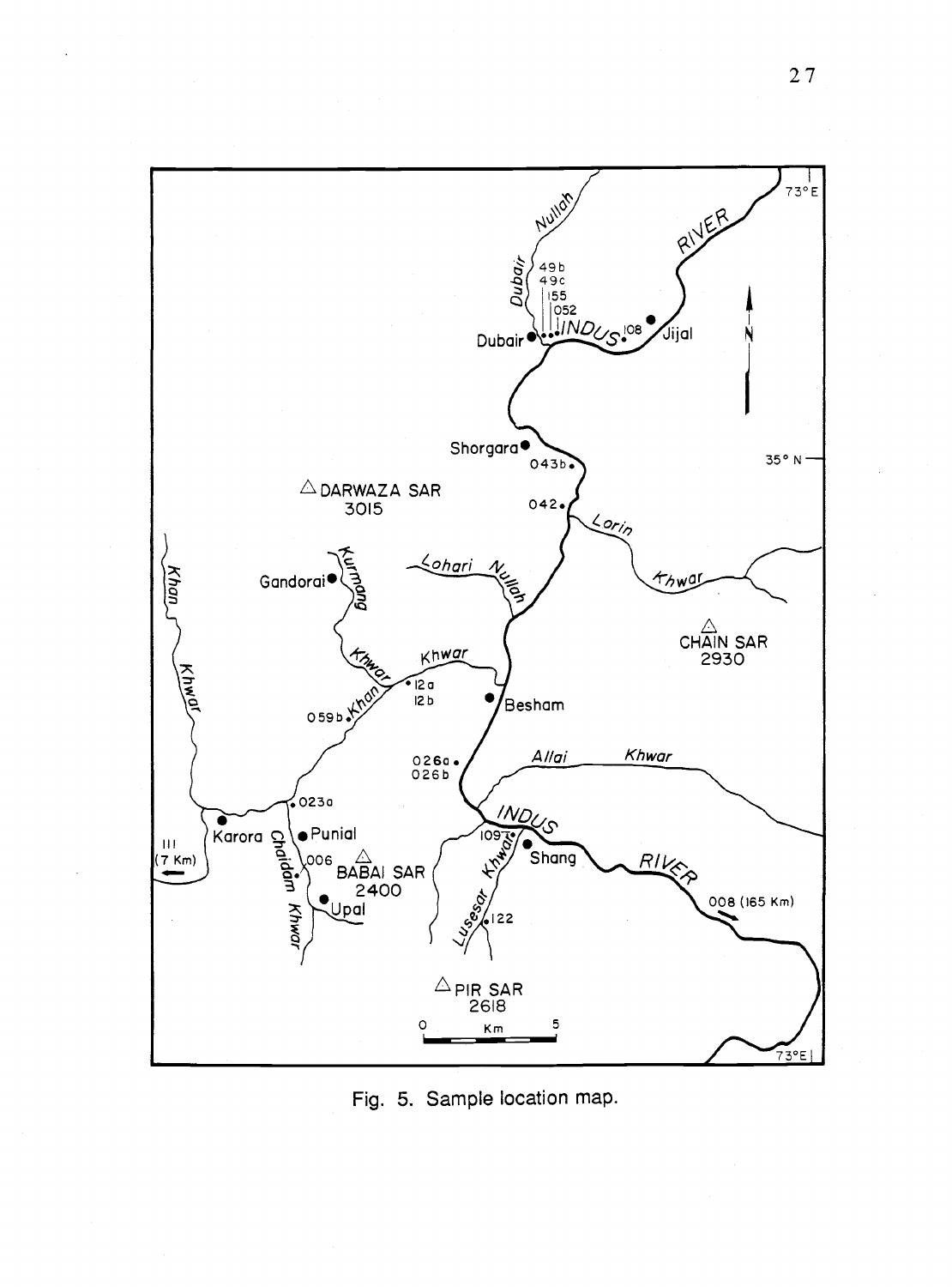| Rock type:                     |        | {------------Besham sodic gneiss--- |        |        | {--Besham gneiss--} |      | --------Besham amphibolite--------} |      |
|--------------------------------|--------|-------------------------------------|--------|--------|---------------------|------|-------------------------------------|------|
| <b>SAMPLE</b>                  | 052    | 43 <sub>b</sub>                     | 26a    | 108    | 49b                 | 042  | 12 <sub>b</sub>                     | 006  |
| SiO <sub>2</sub> (wt. %) 74.4  |        | 75.8                                | 72.7   | 73.6   | 71.7                | 50.8 | 49.5                                | 51.8 |
| Al <sub>2</sub> O <sub>3</sub> | 12.3   | 12.8                                | 15.7   | 13.5   | 14.5                | 13.4 | 13.8                                | 15.3 |
| FeO                            | 2.20   | 0.91                                | 0.44   | 0.68   | 0.70                | 8.63 | 8.04                                | 6.78 |
| Fe <sub>2</sub> O <sub>3</sub> | 1.83   | 0.70                                | 0.39   | 0.56   | 0.70                | 3.61 | 3.48                                | 3.47 |
| MgO                            | 0.16   | 0.45                                | 0.28   | 0.22   | 0.25                | 6.74 | 7.17                                | 6.38 |
| CaO                            | 0.52   | 0.80                                | 1.47   | 1.28   | 1.54                | 10.2 | 10.7                                | 9.83 |
| Na <sub>2</sub> O              | 6.12   | 5.34                                | 6.86   | 2.90   | 3.32                | 2.80 | 2.62                                | 3.60 |
| K <sub>2</sub> O               | 0.89   | 0.78                                | 0.83   | 5.48   | 5.52                | 0.68 | 1.19                                | 0.56 |
| TiO <sub>2</sub>               | 0.25   | 0.29                                | 0.13   | 0.18   | 0.18                | 1.08 | 0.89                                | 0.59 |
| P <sub>2</sub> O <sub>5</sub>  | 0.05   | 0.05                                | 0.05   | < 0.05 | < 0.05              | 0.10 | 0.09                                | 0.1  |
| <b>MnO</b>                     | < 0.02 | $-0.02$                             | < 0.02 | < 0.02 | < 0.02              | 0.22 | 0.20                                | 0.19 |
| La (ppm)                       | 70.6   | 41.8                                | 16.5   | 56.4   | 37.9                | 6.98 | 7.07                                | 11.2 |
| Ce                             | 162    | 115                                 | 25.0   | 123    | 60.5                | 15.2 | 14.2                                | 20.0 |
| Nd                             | 42.6   | 36.2                                | 6.8    | 35     | 17.1                |      | 16.0                                |      |
| Sm                             | 11.8   | 10.7                                | 1.14   | 7.16   | 2.41                | 3.02 | 2.62                                | 2.65 |
| Eu                             | 1.94   | 1.63                                | 0.48   | 0.55   | 0.83                | 1.14 | 0.90                                | 0.79 |
| Tb                             | 1.8    | 1.5                                 | 0.17   | 0.79   | 0.25                | 0.60 | 0.51                                | 0.46 |
| Yb                             | 5.4    | 5.0                                 | 0.8    | 2.0    | 1.2                 | 2.6  | 2.4                                 | 1.8  |
| <u>ш</u>                       | 0.85   | 0.77                                | 0.09   |        | 0.15                | 0.47 | 0.32                                | 0.22 |
| Sc (ppm)                       | 2.39   | 7.84                                | 1.32   | 2.58   | 2.12                | 47.2 | 45.4                                | 37.1 |
| Cr                             | 2.8    | 3.5                                 | 1.8    | 2.5    | 1.8                 | 99   | 188                                 | 79   |
| $\mathop{\rm Co}\nolimits$     | 1.4    | $0.8\,$                             | 1.2    | 0.9    | $1.2$               | 52.1 | 51                                  | 31   |
| Zn                             | 9      | 20                                  | 10     | 18     | 18                  | 150  | 140                                 | 130  |
| <b>Rb</b>                      | 40.3   | 19.8                                | 16.7   | 303    | 163                 | 21.3 | 33.8                                | 21.3 |
| Sr                             | 40     | $\blacksquare$                      | 450    | 90     | 470                 | 260  | 200                                 | 400  |
| $\mathsf{Cs}$                  | 1.2    | 0.8                                 | 0.5    | 3.4    | 1.7                 |      | 0.9                                 |      |
| Ba                             | 157    |                                     | 195    | 563    | 1350                |      | 558                                 |      |
| Zr                             | 320    | 330                                 | 110    | 170    | 170                 | 190  | 140                                 | 120  |
| Hf                             | 9.8    | 9.9                                 | 3.0    | 5.3    | 4.6                 | 2.2  | 1.5                                 | 2.0  |
| Ta                             | 0.35   | 1.4                                 | 0.34   | 0.55   | 0.45                | 0.35 | 0.17                                | 0.34 |
| <b>Th</b>                      | 1.7    | 7.0                                 | 4.4    | 55.    | 7.5                 | 2.2  | 2.7                                 | 2.6  |
| <u>u</u>                       | 3.2    | 3.4                                 | 23     | 7.0    |                     |      | $\bullet$ .                         |      |

Table 1: Geochemistry of Representative Samples from the Besham area, northern Pakistan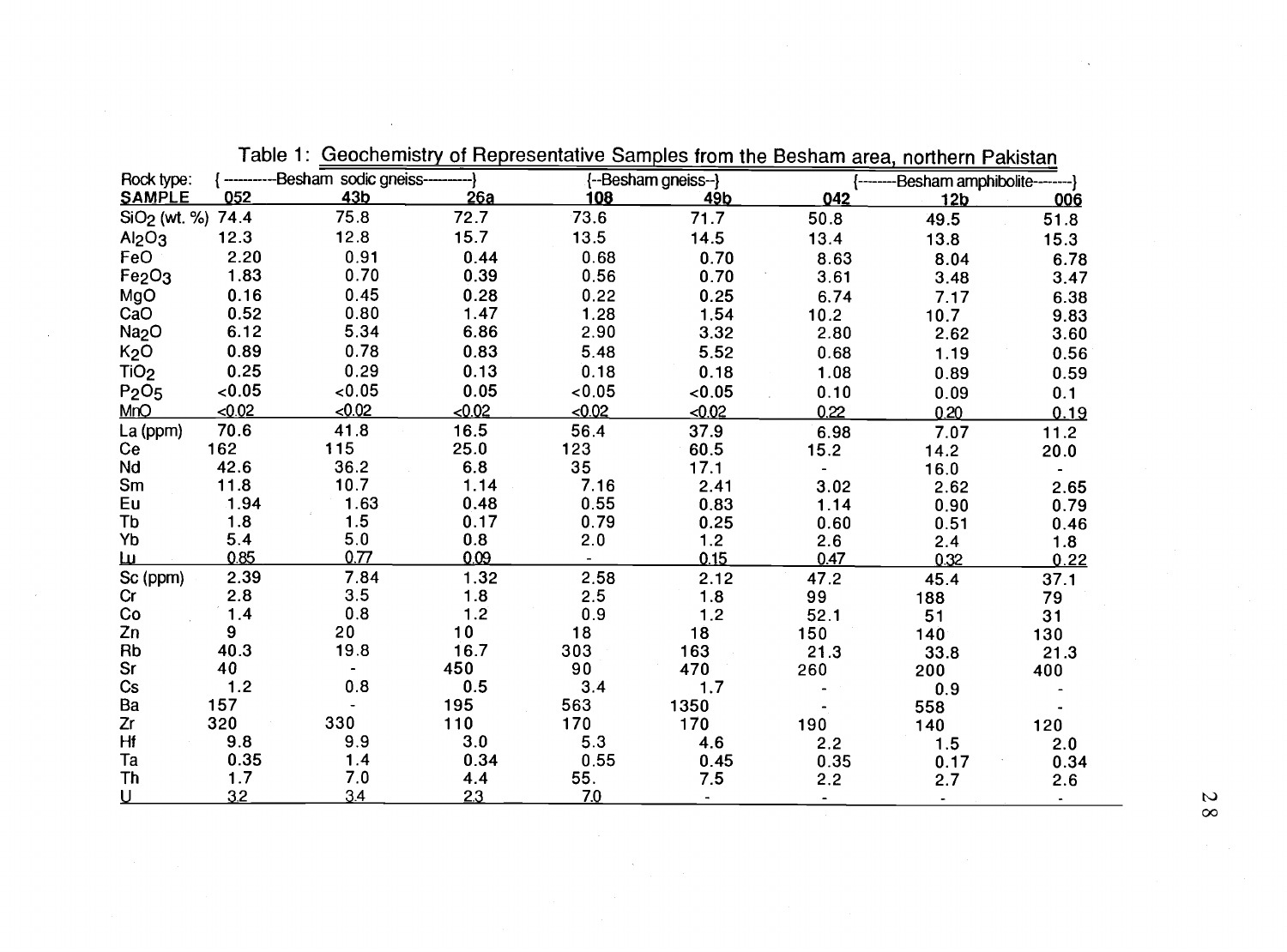| Rock type: {amphibolite}       |       | {---Shang granite---} |       | {Shorgara pegmatites} |                 | {leucogranite}{tour. granite}{Dubair granite} |                 |            |
|--------------------------------|-------|-----------------------|-------|-----------------------|-----------------|-----------------------------------------------|-----------------|------------|
| <b>SAMPLE</b>                  | 155   | 122                   | 109   | 12a                   | 26 <sub>b</sub> | 23a                                           | 59b             | <u>49c</u> |
| SiO <sub>2</sub> (wt. %) 48.3  |       | 70.2                  | 69.6  | 74.0                  | 72.7            | 71.5                                          | 73.7            | 66.0       |
| Al <sub>2</sub> O <sub>3</sub> | 14.2  | 13.0                  | 12.9  | 14.7                  | 14.7            | 14.3                                          | 14.5            | 13.2       |
| FeO                            | 11.61 | 2.16                  | 2.41  | 0.17                  | 0.04            | 0.92                                          | 0.37            | 3.57       |
| Fe <sub>2</sub> O <sub>3</sub> | 3.66  | 1.99                  | 4.62  | 0.15                  | 0.04            | 0.85                                          | 0.35            | 2.92       |
| MgO                            | 7.46  | 0.56                  | 0.40  | 0.16                  | 0.16            | 0.47                                          | 0.14            | 0.68       |
| CaO                            | 12.9  | 1.70                  | 2.07  | 1.20                  | 0.58            | 1.39                                          | 0.53            | 3.14       |
| Na <sub>2</sub> O              | 2.64  | 2.92                  | 2.80  | 4.86                  | 3.37            | 3.78                                          | 4.34            | 2.86       |
| K <sub>2</sub> O               | 0.56  | 5.25                  | 5.27  | 3.18                  | 6.30            | 4.36                                          | 3.88            | 4.50       |
| TiO <sub>2</sub>               | 0.94  | 0.60                  | 0.66  | 0.04                  | < 0.02          | 0.30                                          | 0.03            | 1.09       |
| P <sub>2</sub> O <sub>5</sub>  | 0.08  | 0.13                  | .0.14 | 0.05                  | <0.05           | 0.05                                          | 0.37            | 0.30       |
| <b>MnO</b>                     | 0.19  | 0.03                  | 0.04  | < 0.02                | < 0.02          | < 0.02                                        | <0.02           | 0.07       |
| La (ppm)                       | 3.95  | 361                   | 261   | 7.07                  | 1.81            | 2.49                                          | 11.1            | 103        |
| Ce                             | 8.67  | 712                   | 539   | 11.7                  | 1.50            | 39.1                                          | 19.2            | 201        |
| Nd                             |       | 120                   | 96    | $\frac{1}{2}$         |                 |                                               | 8.9             | 72         |
| Sm                             | 2.16  | 28.9                  | 24.5  | 0.49                  | 0.18            | 2.22                                          | 2.06            | 13.5       |
| Eu                             | 0.85  | 1.29                  | 1.25  | 0.60                  | 0.64            | 0.41                                          | 0.30            | 1.89       |
| Tb                             | 0.44  | 3.0                   | 2.8   | 0.04                  | 0.02            | 0.23                                          | 0.29            | 1.7        |
| Yb                             | 2.4   | 8.5                   | 8.7   |                       |                 | 1.3                                           | 1.0             | 4.8        |
| <u>ш</u>                       |       | 0.89                  | 0.90  | 0.04                  |                 | 0.08                                          | 0.10            | 0.76       |
| Sc (ppm)                       | 37.1  | 6.07                  | 0.61  | 0.15                  | 0.15            | 2.28                                          | 6.84            | 11.2       |
| Cr                             | 122   | 5.7                   | 5.8   | 1.8                   | 1.3             | 3.2                                           | 2.9             | 5.1        |
| Co                             | 53.4  | 3.7                   | 3.3   | 0.2                   | 0.1             | 2.4                                           | 0.4             | 6.2        |
| Zn                             | 120   | 50                    | 60    | $\overline{4}$        | $\overline{2}$  | 20                                            | 30 <sub>o</sub> | 80         |
| Rb                             | 19.1  | 282                   | 316   | 64.4                  | 151             | 123                                           | 153             | 178        |
| Sr                             | 140   |                       | 180   | 250                   | 340             | 460                                           | 63              | 229        |
| Cs                             | 0.5   | 5.0                   | 7.1   | 0.8                   | 1.0             | 3.3                                           | 7.1             | 3.1        |
| Ba                             |       | 827                   |       | 1710                  | 6140            | 766                                           | 350             | 1370       |
| Zr                             |       | 570                   | 650   | 94                    | 41              | 176                                           | 77              | 540        |
| Hf                             | 1.5   | 16                    | 18    | 3.0                   | 0.3             | 4.6                                           | 1.0             | 15         |
| Ta                             | 0.30  | 2.2                   | 2.3   | 0.03                  | 0.05            | $-1.5$                                        | 5.0             | 2.0        |
| Th                             |       | 91.3                  | 94.9  | 1.8                   | 0.2             | 12.2                                          | 0.7             | 20.6       |
| <u>ប</u>                       |       | 9.5                   | 9.4   |                       |                 | 4.4                                           | 1.0             | 4.9        |

Table 1 (continued)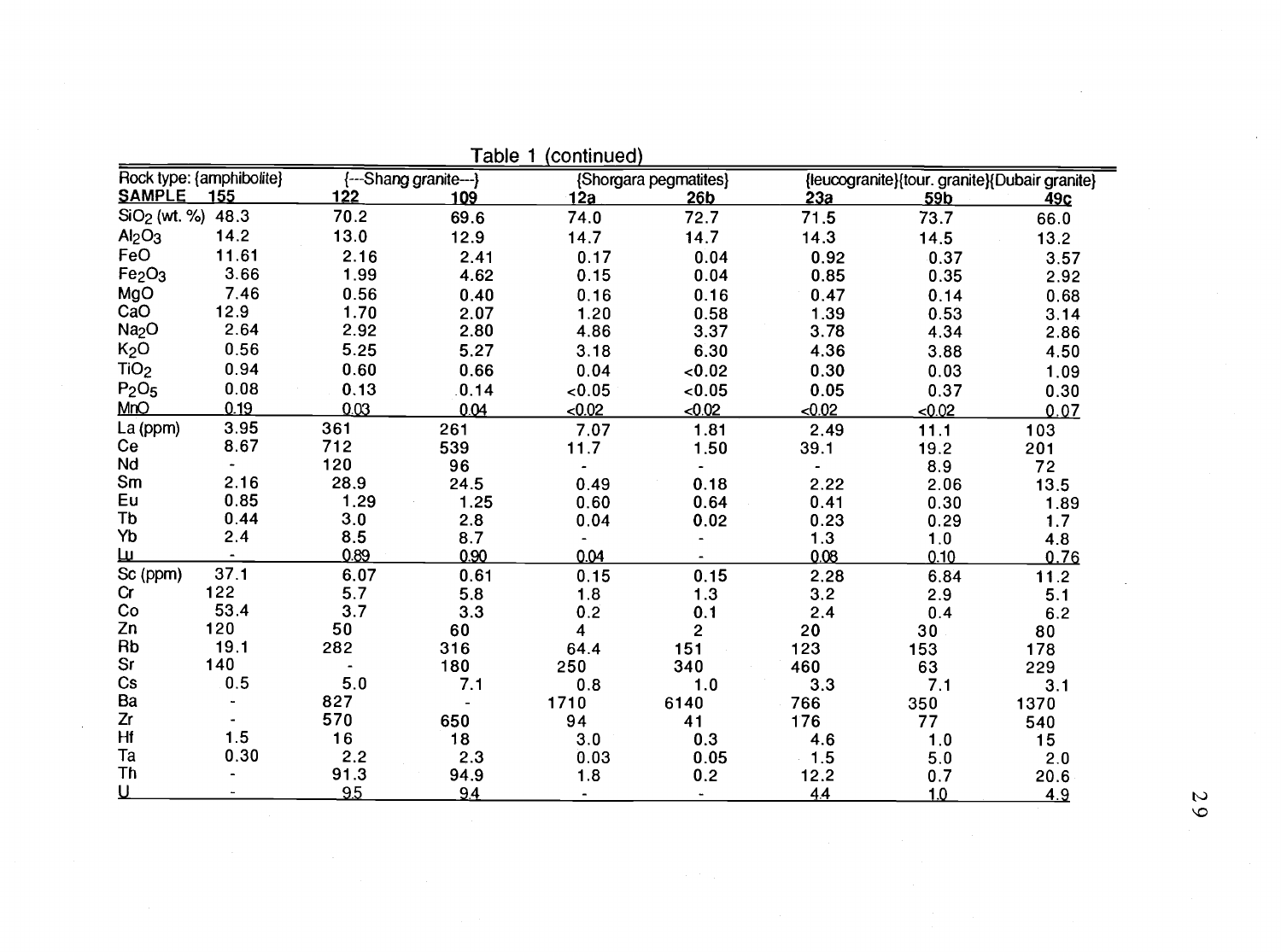|                                |      | Rock type: {Mansehra gr.} {Choga/Swat granite gneiss} |                |                            |  |
|--------------------------------|------|-------------------------------------------------------|----------------|----------------------------|--|
| <b>SAMPLE</b>                  | 008  | 111                                                   | 004            | percent uncertainty at 1 o |  |
| SiO <sub>2</sub> (wt. %) 69.7  |      | 69.1                                                  | 70.0           | .08                        |  |
| Al <sub>2</sub> O <sub>3</sub> | 15.1 | 14.0                                                  | 13.6           | .12                        |  |
| FeO                            | 2.84 | 3.18                                                  | 2.62           | .01                        |  |
| Fe <sub>2</sub> O <sub>3</sub> | 1.38 | 2.12                                                  | 1.84           | .11                        |  |
| MgO                            | 0.93 | 1.83                                                  | 1.49           | .56                        |  |
| CaO                            | 1.36 | 2.17                                                  | 2.01           | .15                        |  |
| Na <sub>2</sub> O              | 2.78 | 2.24                                                  | 2.41           | .93                        |  |
| K <sub>2</sub> O               | 4.88 | 3.11                                                  | 3.38           | .23                        |  |
| TiO <sub>2</sub>               | 0.47 | 0.97                                                  | 0.80           | 1.1                        |  |
| P <sub>2</sub> O <sub>5</sub>  | 0.21 | 0.06                                                  | 0.1            | 1.7                        |  |
| MnQ                            | 0.05 | Q.1                                                   | 0.06           | 5.5                        |  |
| La (ppm)                       | 30.3 | 63.3                                                  | $\overline{a}$ | $\frac{3}{7}$              |  |
| Ce                             | 76   | 127                                                   |                |                            |  |
| Nd                             | 29   | 42                                                    |                | 12                         |  |
| Sm                             | 6.65 | 9.94                                                  |                | 5                          |  |
| Eu                             | 0.92 | 1.59                                                  |                | 5                          |  |
| Tb                             | 0.83 | 1.1                                                   |                | 5                          |  |
| Yb                             | 3.0  | 4.3                                                   |                | 5                          |  |
| <u>ш</u>                       | 0.30 | 0.58                                                  |                | 5                          |  |
| Sc (ppm)                       | 7.70 | 15.0                                                  |                | $\mathbf{3}$               |  |
| Cr                             | 23.2 | 53.2                                                  |                | 10                         |  |
| Co                             | 5.4  | 12.                                                   |                | 5                          |  |
| Zn                             | 45   | 68                                                    |                | 15                         |  |
| Rb                             | 297  | 142                                                   |                | 10                         |  |
| Sr                             |      | 120                                                   |                | 10                         |  |
| Cs                             | 25   | 3.8                                                   |                | 5                          |  |
| Ba                             | 405  | 799                                                   |                | 12                         |  |
| Zr                             | 190  | 340                                                   |                | 15                         |  |
| Hf                             | 470  | 9.2                                                   |                | 5                          |  |
| Ta                             | 2.1  | 1.3                                                   |                | 5                          |  |
| Th                             | 19.6 | 27.6                                                  |                | 5<br>$\overline{7}$        |  |
| <u>ប</u>                       | 3.0  | 28                                                    |                |                            |  |

TABLE 1 (continued)

For major elements, analytical precision is based on replicate countsof in-house basalt standard BB-1 reported by USGS Denver XRF facility. For trace and REE, anaytical precision is based on replicate counts of multiple in-house standards reported by OSU Radiation Center.

 $\mathbf{\omega}$  $\circ$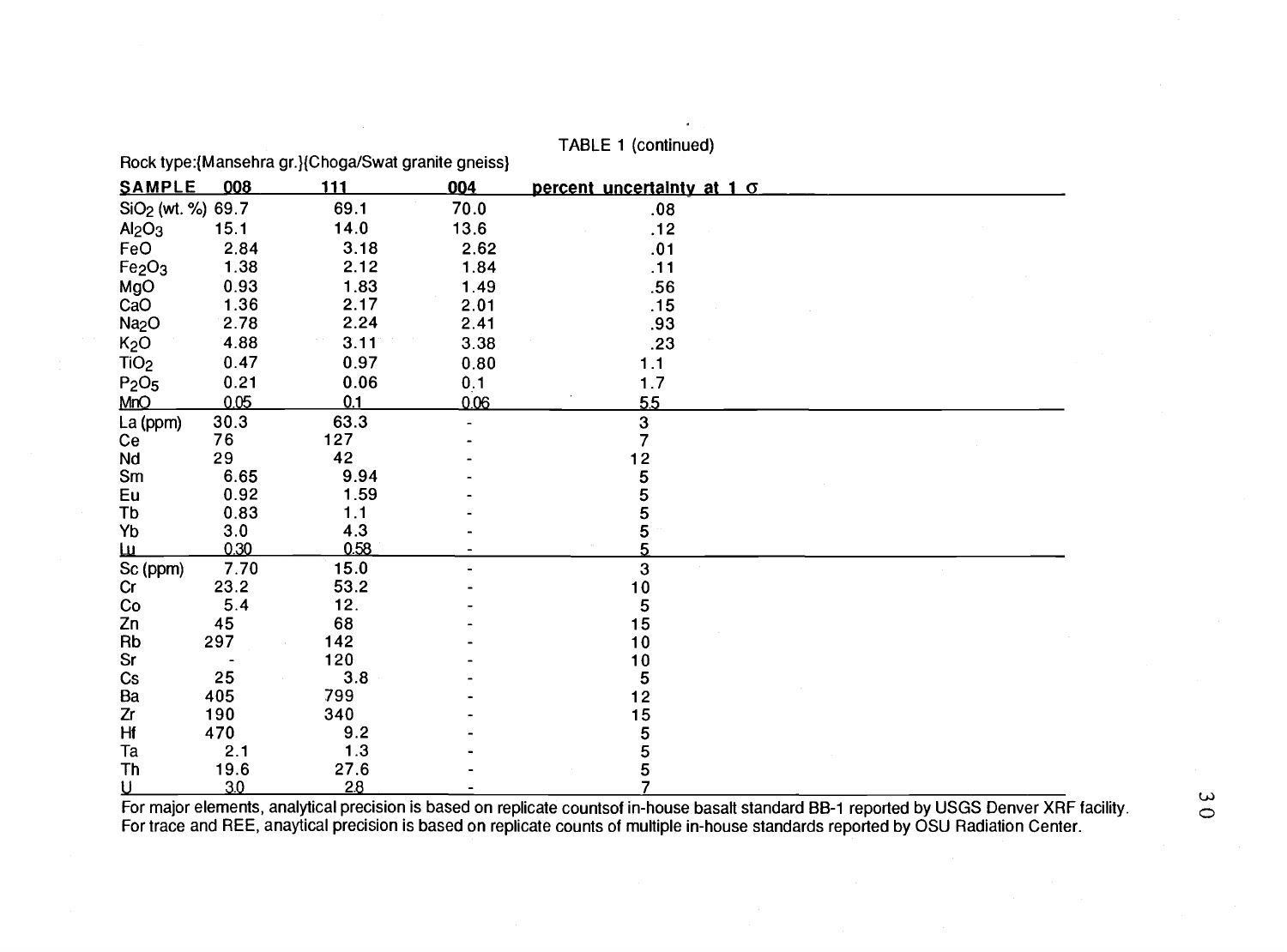

Fig. 6. A-C-F ternary diagram delineating protolith fields for Besham area samples. Plot after Nockolds, 1954.

 $\diamond$  sodic quartzofeldspathic gneiss o quartzofeldspathic gneiss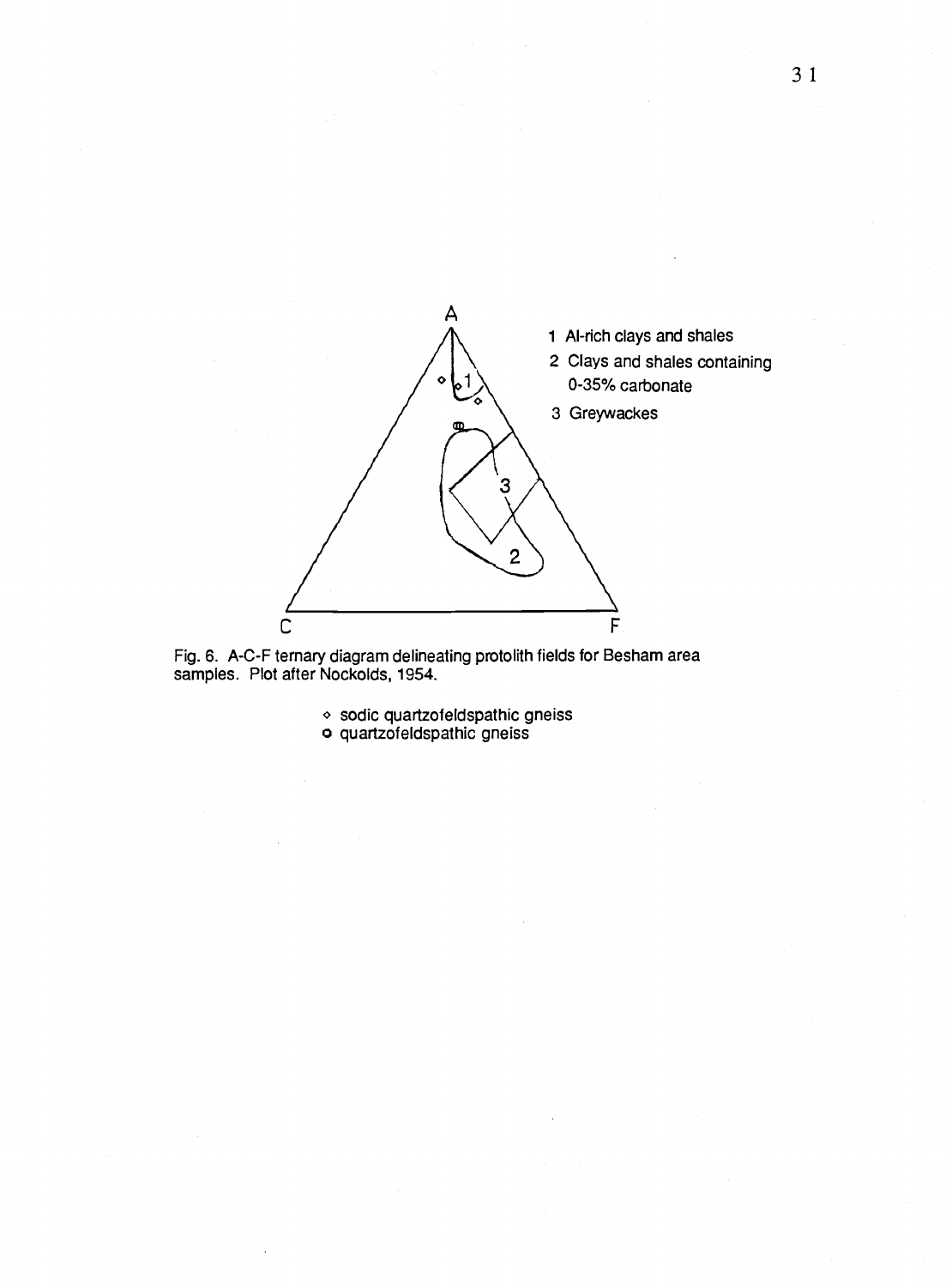

Fig. 7. Normative Q-A-P diagram of Besham area samples. Base diagram after Streckeisen, 1976.

- o sodic quartzofeldspathic gneiss
- o quartzofeldspathic gneiss
- + Lahor granitic complex
- amphibolite
- leucogranite
- x Mansehra granite
- Choga granite
- tourmaline granite boulder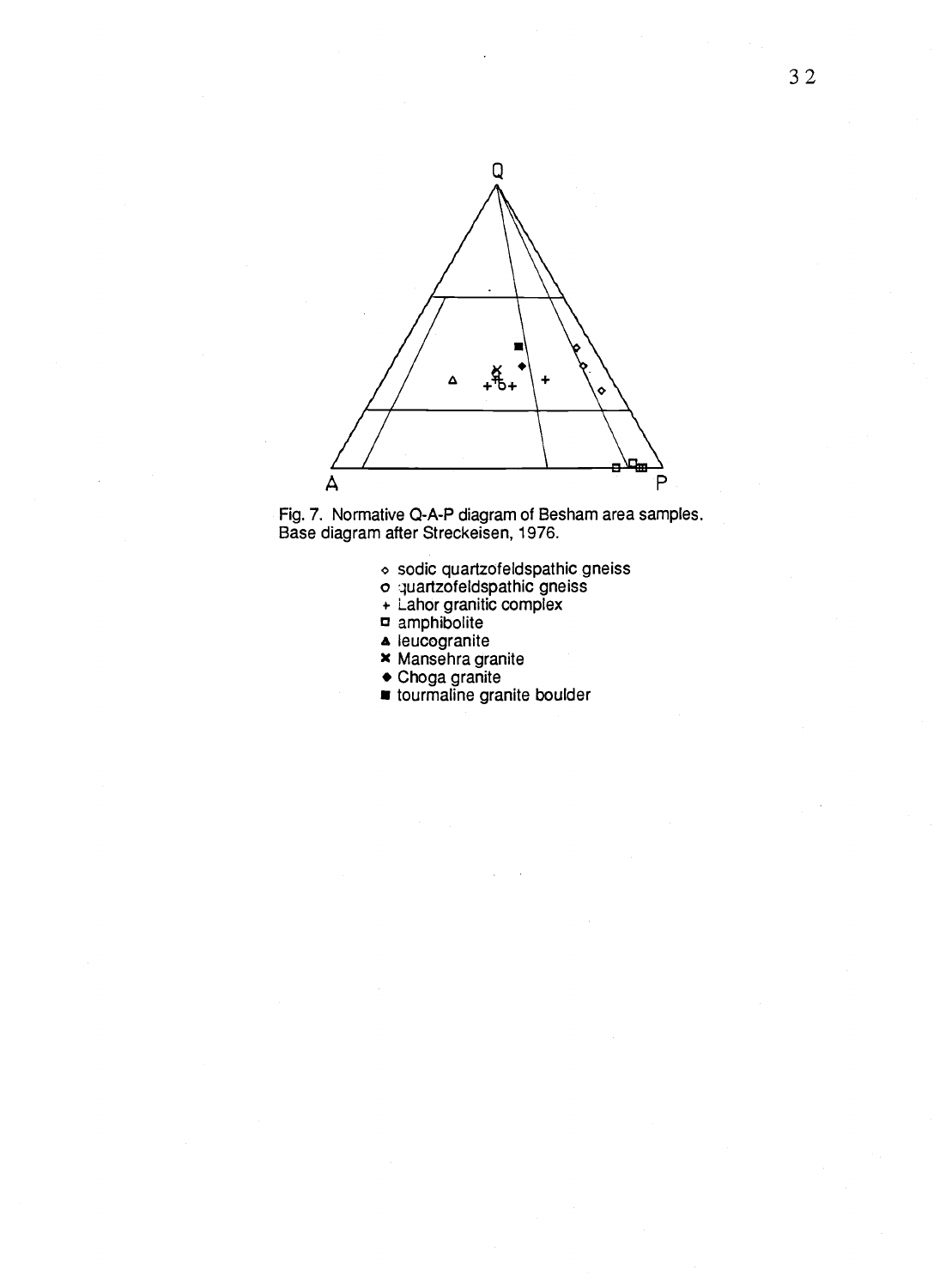Figure 8 shows an A-F-M diagram of major element compositions of five Besham gneisses, in addition to twelve other samples from the Besham area (A=Na<sub>2</sub>O + K<sub>2</sub>O, F=FeO\*, and M=MgO). The FeO\*/Na<sub>2</sub>O + K<sub>2</sub>O ratio of the sodic quartzofeldspathic gneiss exhibits a wide range of values, whereas the quartzofeldspathic gneiss values are more consistent. Mg content is relatively constant for both types of gneiss.

Spider diagrams of the Besham gneisses exhibit depletion of TiO2 relative to average Archean upper crust in both the sodic quartzofeldspathic gneiss and the quartzofeldspathic gneiss (Figs. 9 and 10). All values presented in spider diagrams in this study are chondrite normalized (after Thompson, 1982) except rubidium, potassium, and phosphorus, which are normalized to primative mantle values after Sun, (1980). TiO2 ranges from .13 to .25 wt.  $%$  in the sodic quartzofeldspathic gneiss, and is .18 wt  $%$  in the quartzofeldspathic gneiss. A negative trough is also seen for P2O5

The scatter seen in the major element data, particularly in sodium and potassium, for the Besham gneisses may be due to variability in the composition of the sediments that comprised the protolith of the gneisses. This compositional variability relative to protolith is observed in the A-C-F diagram (Fig. 6): the quartzofeldspathic gneiss plots near the field of rocks with a protolith of clays and shales containing 0-35% carbonate, and the sodic quartzofeldspathic gneiss plots within or near the field of aluminum-rich clays and shales.

Amphibolite bodies found within the Besham area basement uplift are classified as tholeiitic based on their major element content, as shown by the A-F-M diagram (Fig. 8)(Irvine and Baragar, 1971). The four amphibolite samples plot within the tholeiite field, near the calcalkaline/tholeiite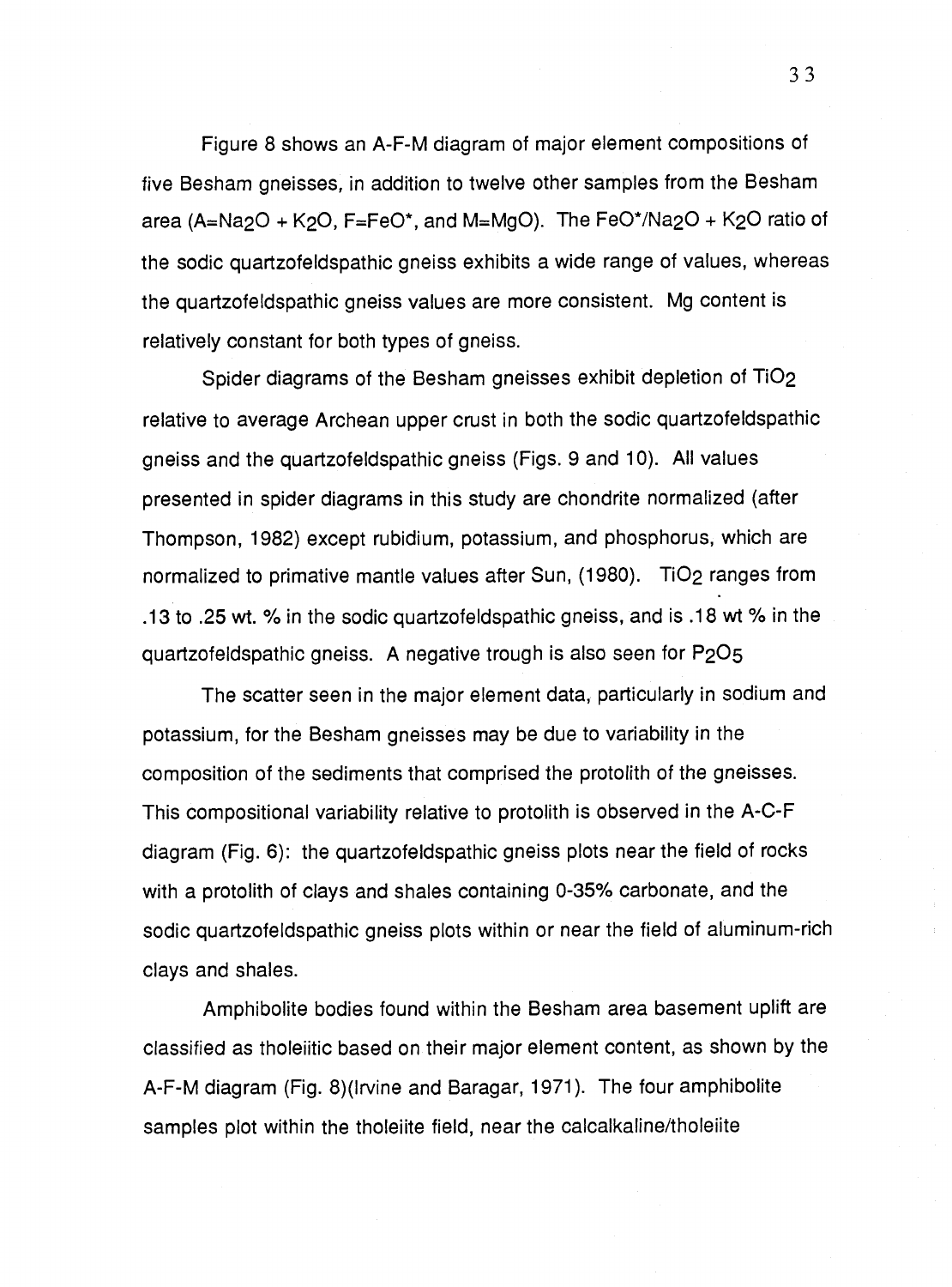

Fig. 8. A-F-M diagram of Besham area samples. Discrimination line from Irvine and Baragar, 1978.

- sodic quartzofeldspathic gneiss
- o quartzofeldspathic gneiss
- + Lahor granitic complex
- a amphibolite
- A leucogranite
- x Mansehra granite
- Choga granite
- tourmaline granite boulder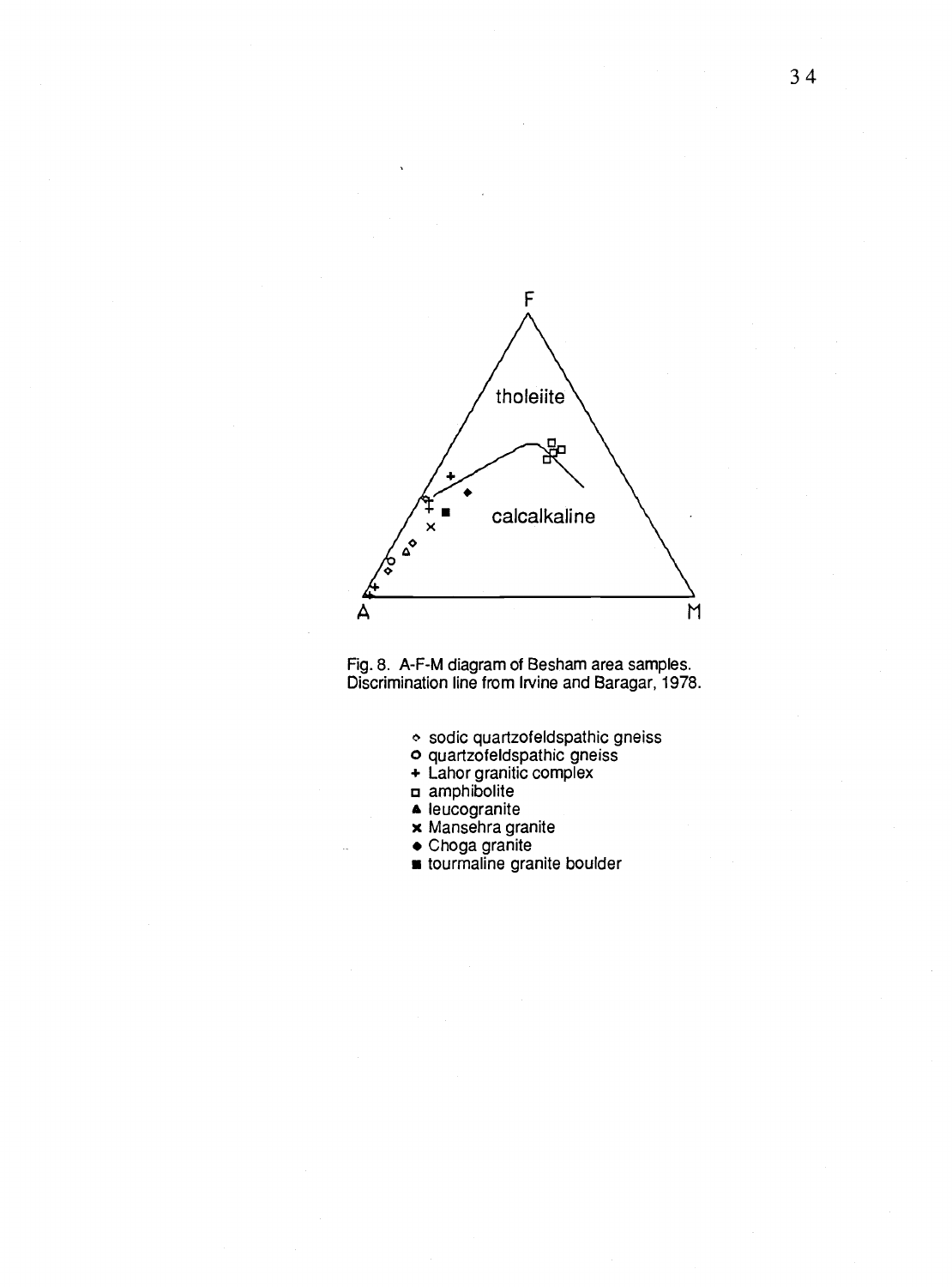

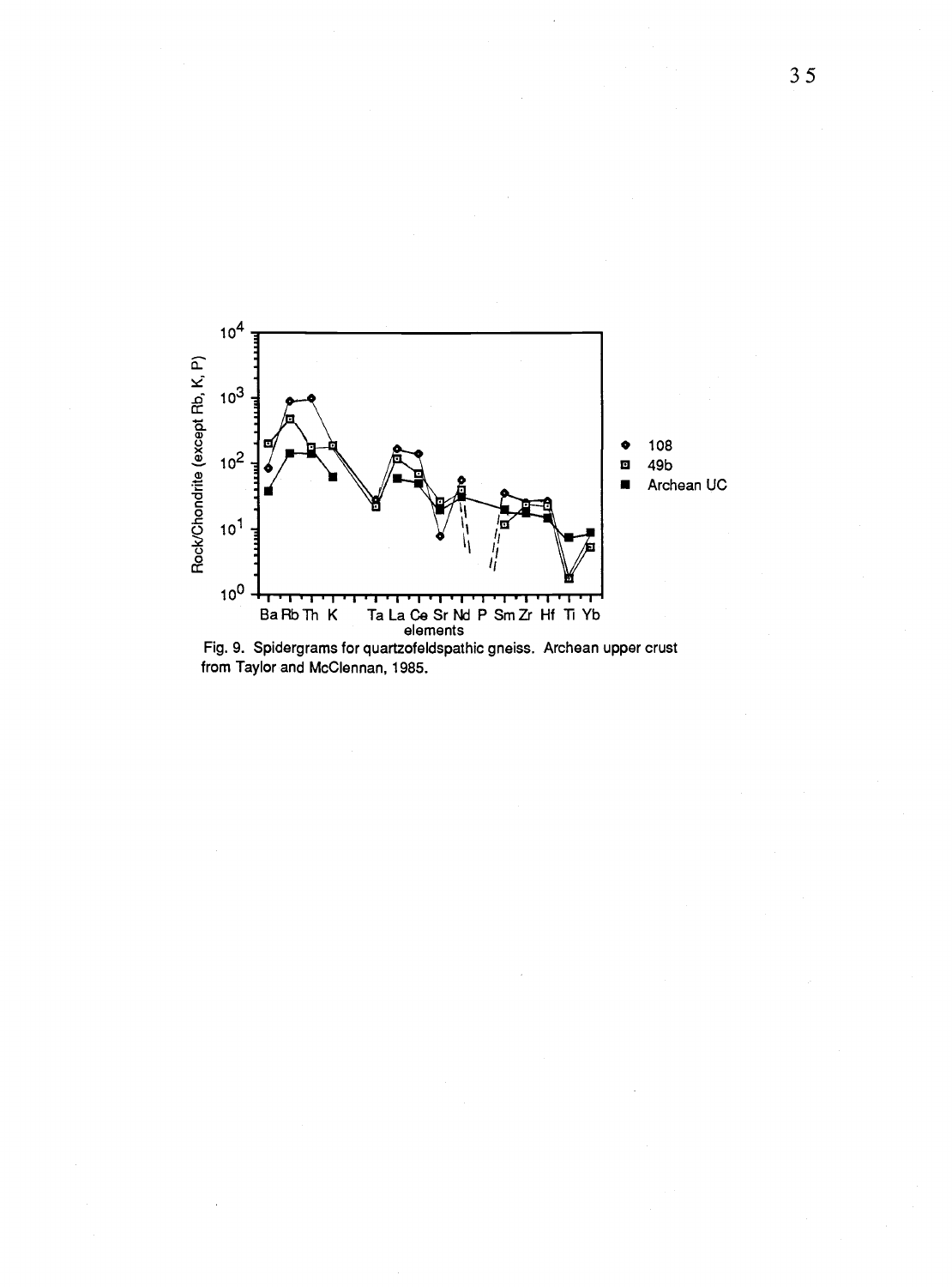

Fig. 10. Spidergrams for sodic quartzofeldspathic gneiss. Archean upper crust from Taylor and McClennan, 1985.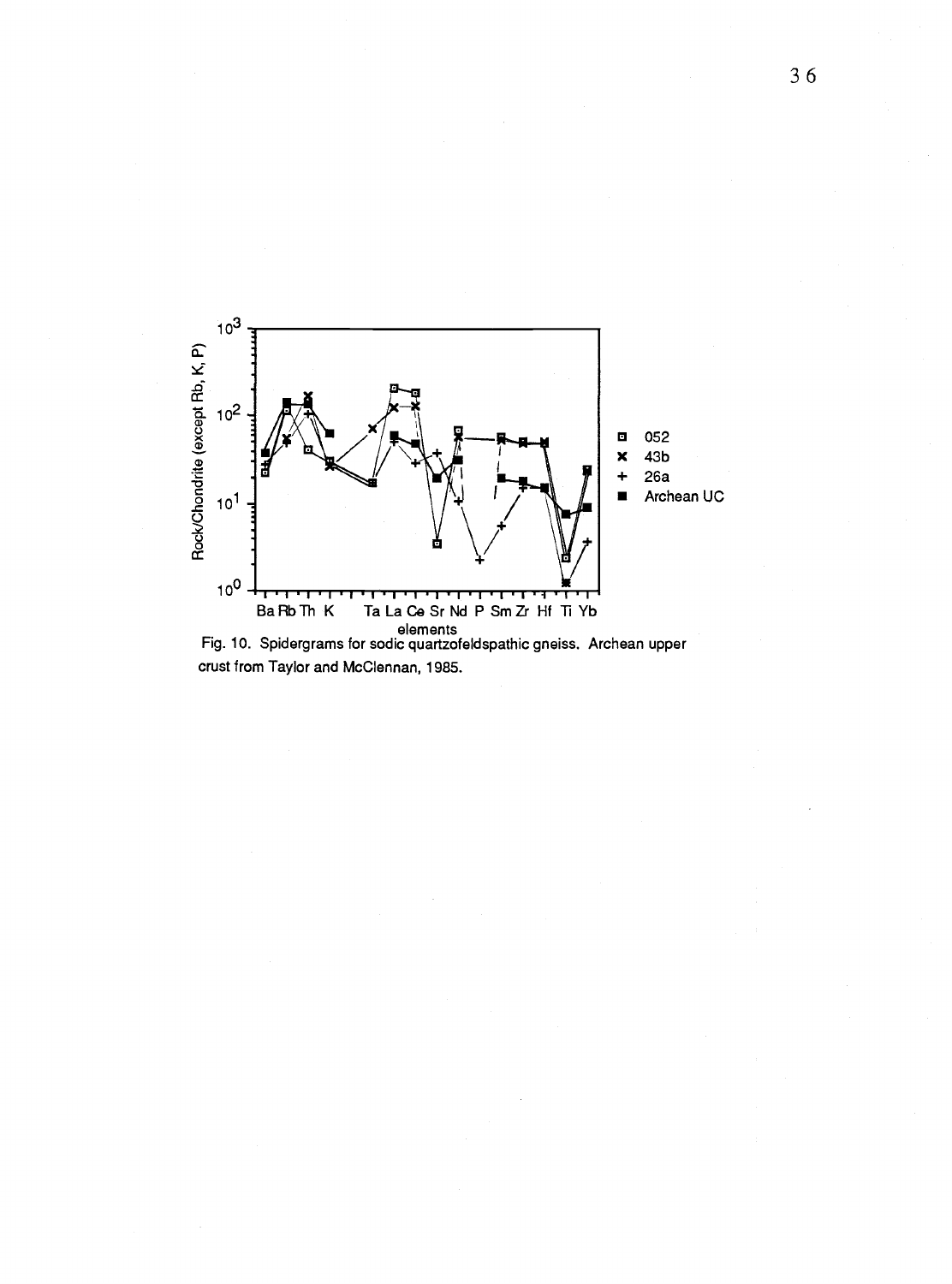discrimination line. Other diagrams that distinguish tholeiitic from calcalkaline magmas (SiO<sub>2</sub> vs. FeO\* and SiO<sub>2</sub> vs. FeO\*/MgO; Miyashiro, 1974) suggest a tholeiitic protolith for the amphibolite (Figs. 11 and 12)

A spider diagram of the amphibolites shows a negative trough for P2O5 relative to the international standard basalt BHVO-1 (Fig. 13). Phosphorous content varies from .06 to 0.1 wt %. Titanium is also depleted relative to BHVO-1, although TiO<sub>2</sub> does not plot as a trough on the spider diagram. Potassium, a volatile-lithophile element, is depleted relative to BHVO-1, perhaps due to its mobility during metamorphism.

Figure 14 is a tectonic discrimination diagram (after Bhatia, 1983) which suggests that the amphibolite protolith was derived from an oceanic island arc setting. The diagram also demonstrates that silica (48 to 52 wt. %) and alumina (13.4 to 15.3 wt.%) content in the amphibolites have a narrow range of concentrations, as does magnesium (6.4 to 7.5 wt. %).

The Lahor granitic complex includes Shang granite, Dubair granite, and Shorgara pegmatite. Major element oxides of calcium, potassium, and sodium of the Lahor granitic complex are plotted on a ternary diagram in Figure 15. Sodium content is nearly constant for both the Shang and the Dubair granite, however, CaO varies from 3.1 for the Dubair granite to 1.7 for Shang granite sample #122. The ratio K<sub>2</sub>O/Na<sub>2</sub>O for the pegmatite is inconsistent, varying from 0.65 to 1.9 wt. %. All three units of the Lahor complex are moderately high in A1203, with values ranging from 12.9 to 15 wt. %, but none contain normative corundum.

On a Q-A-P ternary plot the Shang and Dubair granites cluster tightly with the Besham quartzofeldspathic gneiss (Fig. 7). The Lahor complex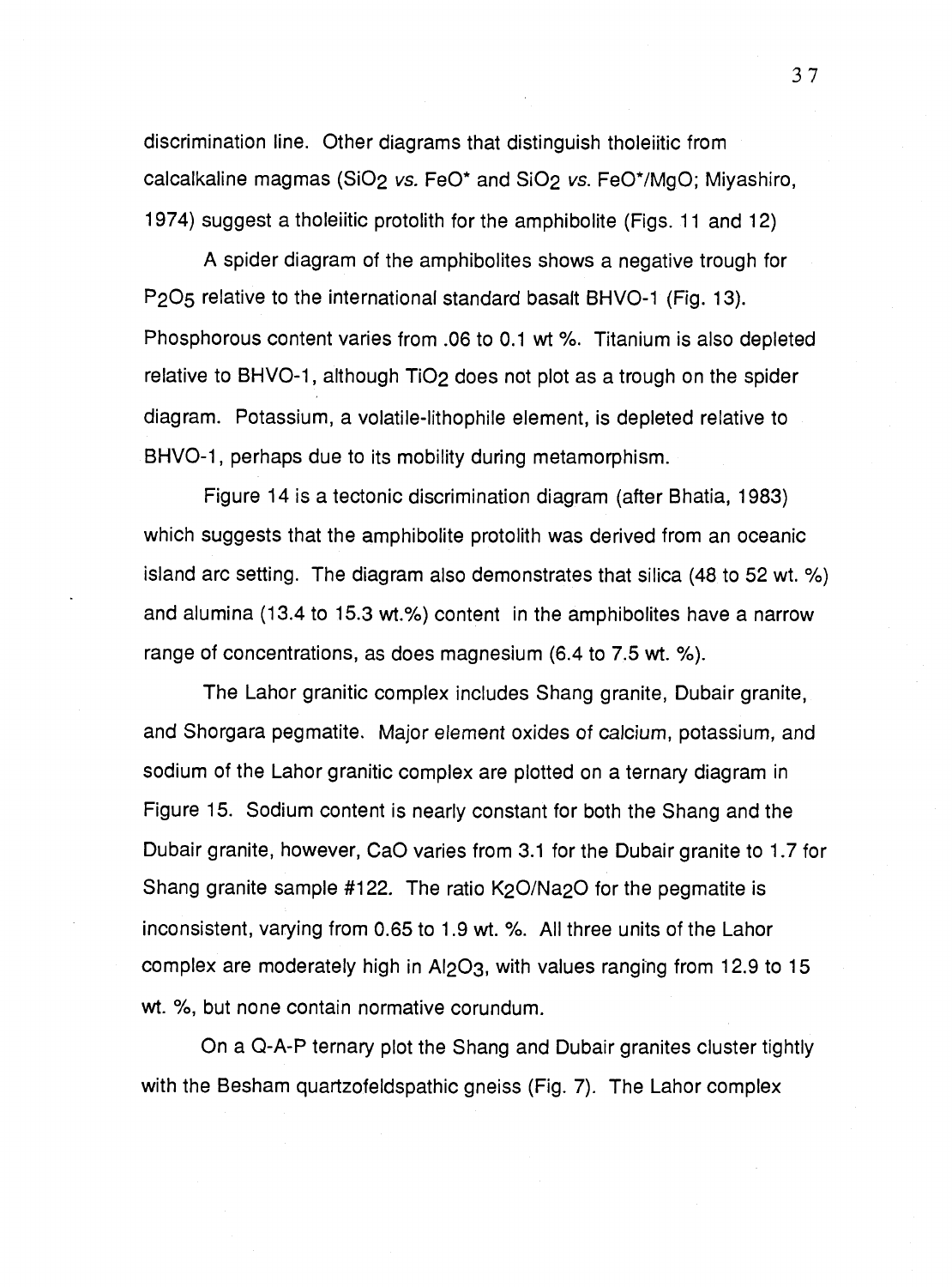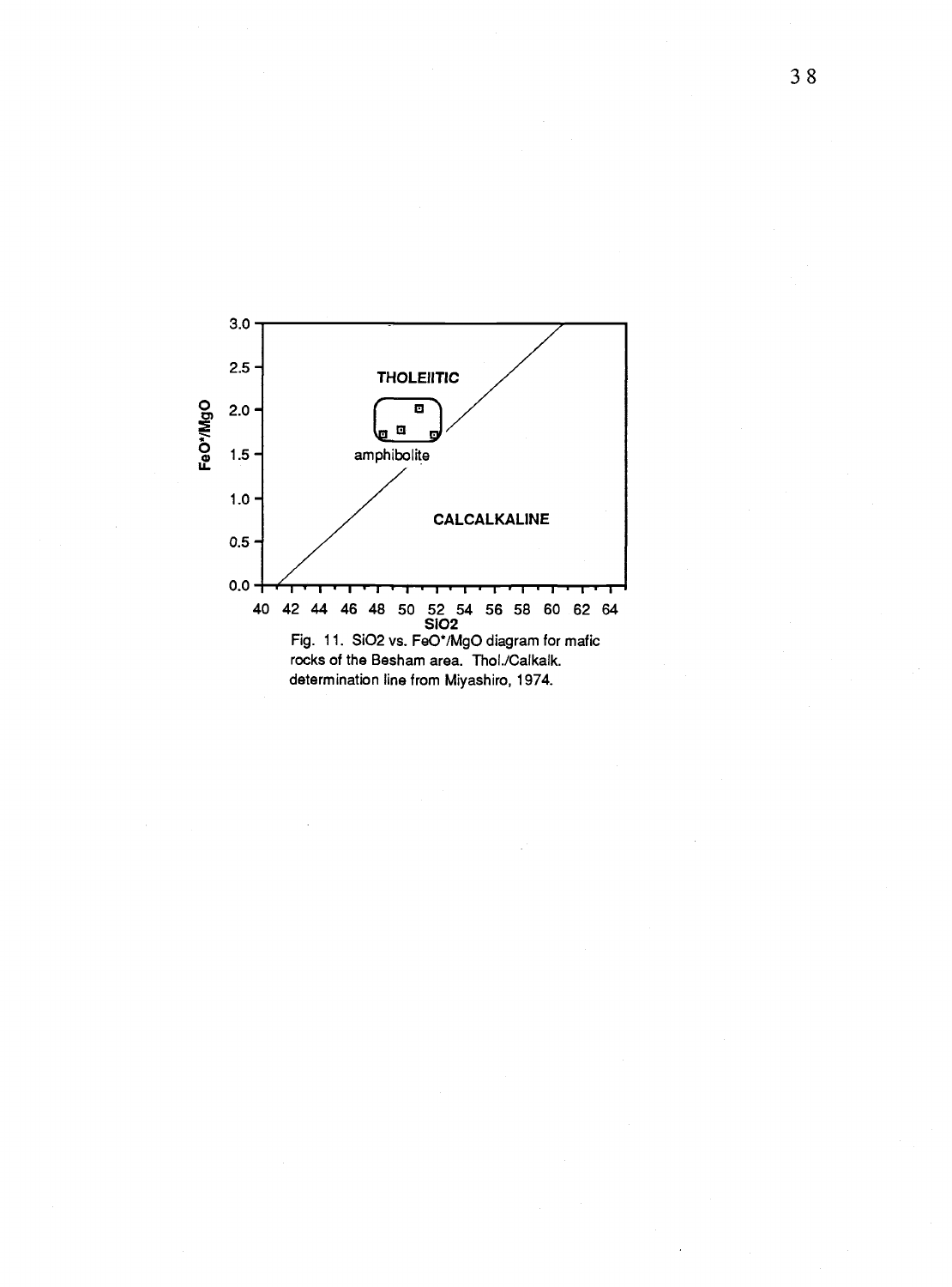

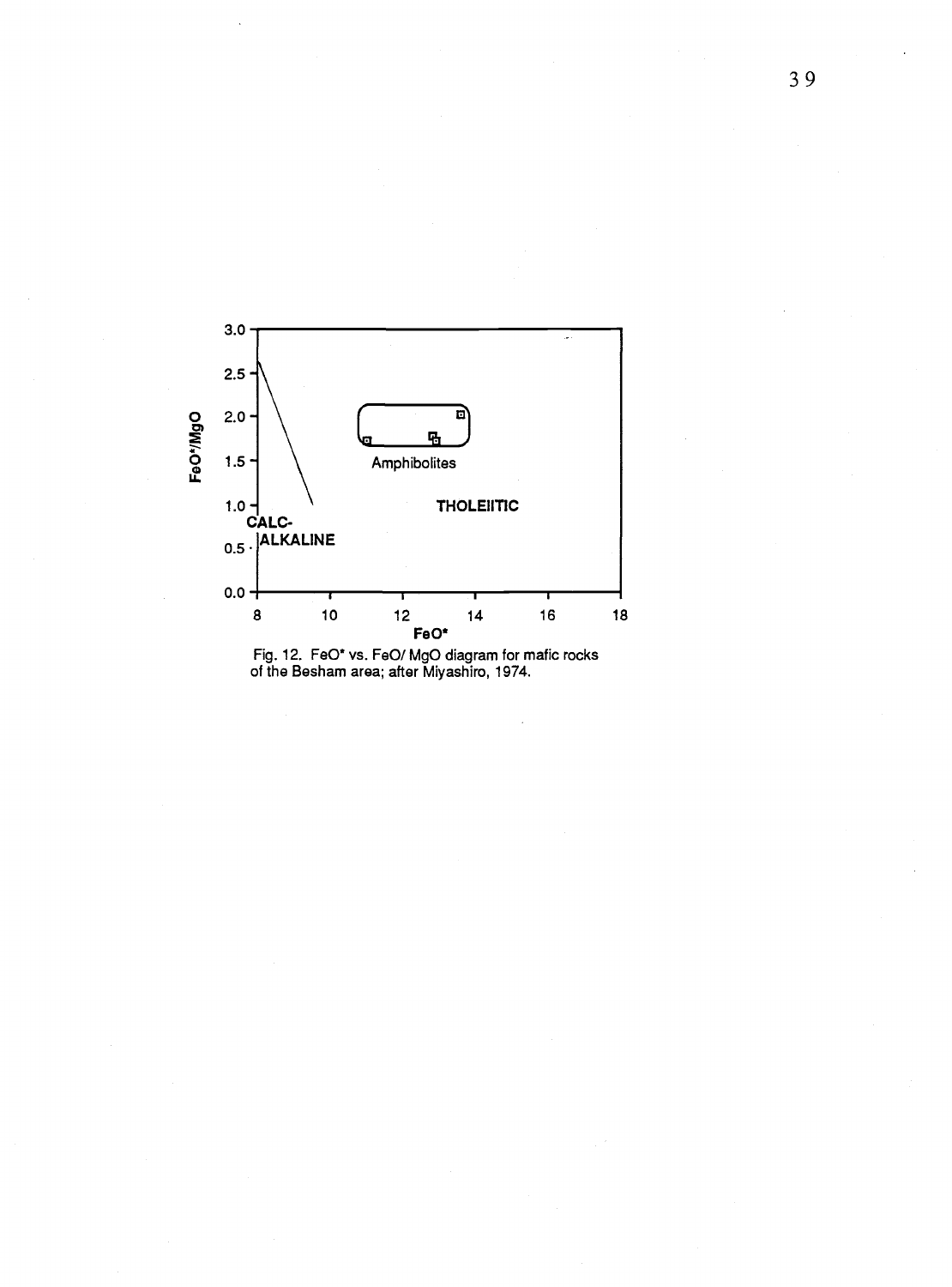

Fig. 13. Spidergrams for amphibolites. BHVO-1 from Taylor and McClennan, 1985.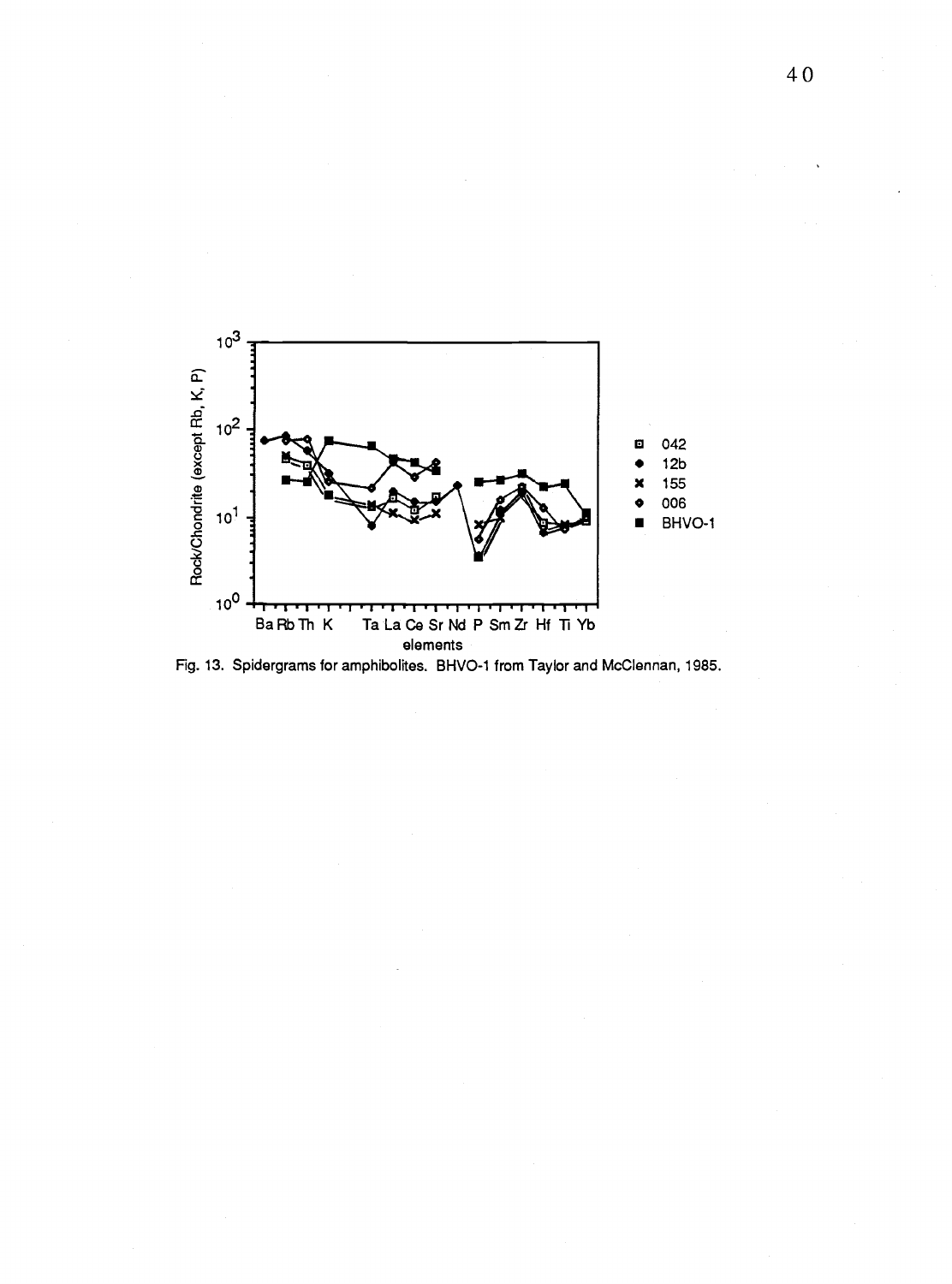datum that plots outside this cluster is the more sodic-rich pegmatite noted above.

On the A-F-M diagram the Dubair granite has greater total iron content than the Shang granite by a factor of 1.5. Magnesium content is similar for both units. Shorgara pegmatite data plot near the alkali apex, an indication of their extremely fractionated, felsic mineralogy.

A spider diagram normalized to chondrite exhibits depletion of Ti02, P205, and K2O in both the Shang and the Dubair granite (Fig. 16). Average Archean upper crust is also shown for comparison. TiO<sub>2</sub> content for Shang granite is similar to that of average Archean upper crust. The spidergrams for the Shang and Dubair granite resemble other "S-type" granites noted by Thompson et al., (1984).

On a Fe2O3 + MgO vs. Al2O3/SiO2 tectonic discrimination diagram (Bhatia, 1983) the Dubair granite plots within the "active continental margin" field, and Shang granite plots near the field (Fig. 14). This diagram also illustrates the iron and magnesium enrichment of the Shang and Dubair granites relative to the Besham gneisses.

On a Q-A-P diagram the tourmaline granite boulder does not plot in a cluster with the Lahor complex or Besham group rocks (Fig. 7). The tourmaline granite is more siliceous and slightly less alkalic than the other granites and granite gneisses of the Besham area. This distinction can also be seen on the A-F-M diagram. The tourmaline granite is peraluminous.

The Mansehra granite and the Choga granite are included on Figure 7. Both are peraluminous granites located adjacent to the Besham area uplift that help constrain the age and tectonic history of the uplift. The Q-A-P diagram discriminates well between the cluster of normative granite and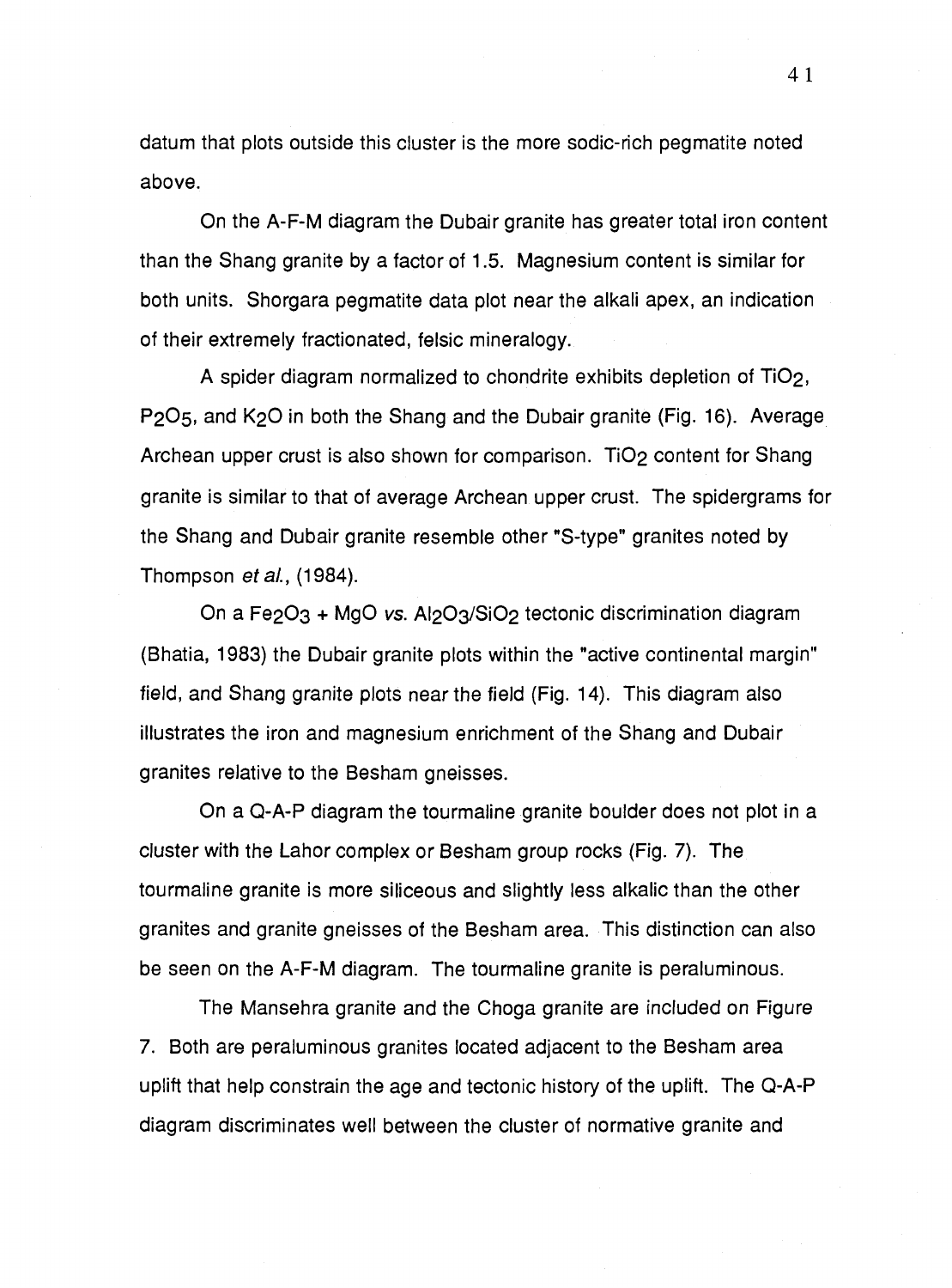

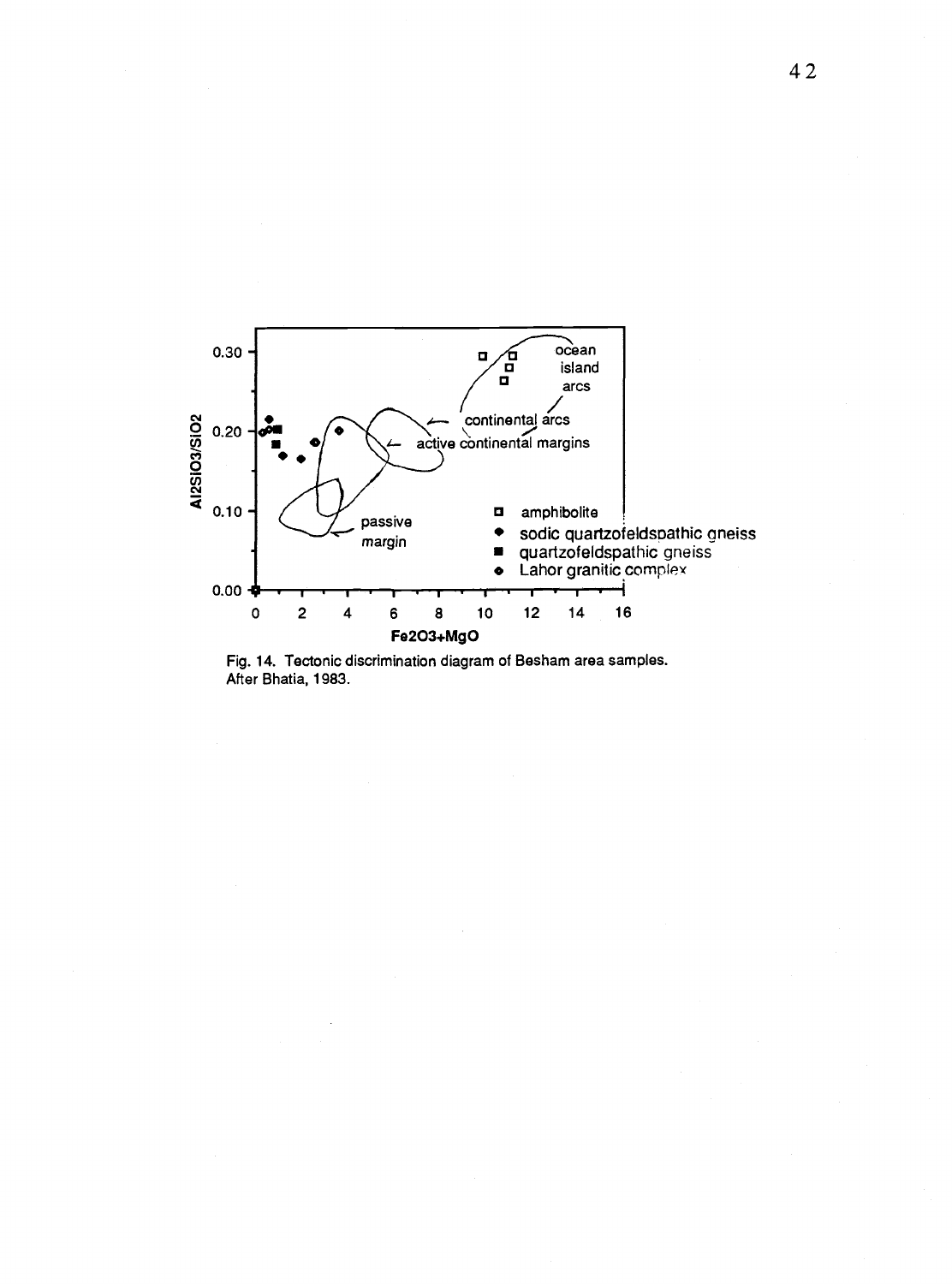gneiss compositions located within the Besham area uplift and the Choga granite, located adjacent to the uplift. The Choga granite is also enriched in iron and magnesium relative to the Mansehra granite and the Besham area rocks. The sample of Mansehra granite has similar Q-A-P normative weight percentages to Besham quartzofeldspathic gneiss #108.

## Trace elements

The concentrations of Rb, Cs, Ba, Sr, Cr, Co, Sc, Zn, Zr, Hf, Ta, Th, U, and the rare earth elements (REEs) La, Ce, Nd, Sm, Eu, Tb, Yb, and Lu are presented in Table 1. The chondrite normalized incompatible element patterns of representative samples from the Besham area are presented on both spider diagrams and REE diagrams.

Trace elements in the Besham group The K-group incompatible elements include Rb, Cs, Ba, and Sr. These elements are large cations that generally correlate positively to K2O concentration. Figures 9 and 10 are spider diagrams that demonstrate this correlation for the quartzofeldspathic gneiss and sodic quartzofeldspathic gneiss respectively. The quartzofeldspathic gneisses contain 163 and 303 ppm rubidium, and the sodic quartzofeldspathic gneisses contain 17 to 40 ppm.

Average cesium concentration in the quartzofeldspathic gneiss is higher than in the sodic quartzofeldspathic gneiss by a factor of two. Likewise, barium is more enriched in the quartzofeldspathic gneiss relative to the sodic quartzofeldspathic gneiss by a factor of 5. Strontium in the Besham gneisses is less systematic, with quartzofeldspathic gneiss concentrations of 90 and 470 ppm, and sodic quartzofeldspathic gneiss values ranging from 40 to 450 ppm.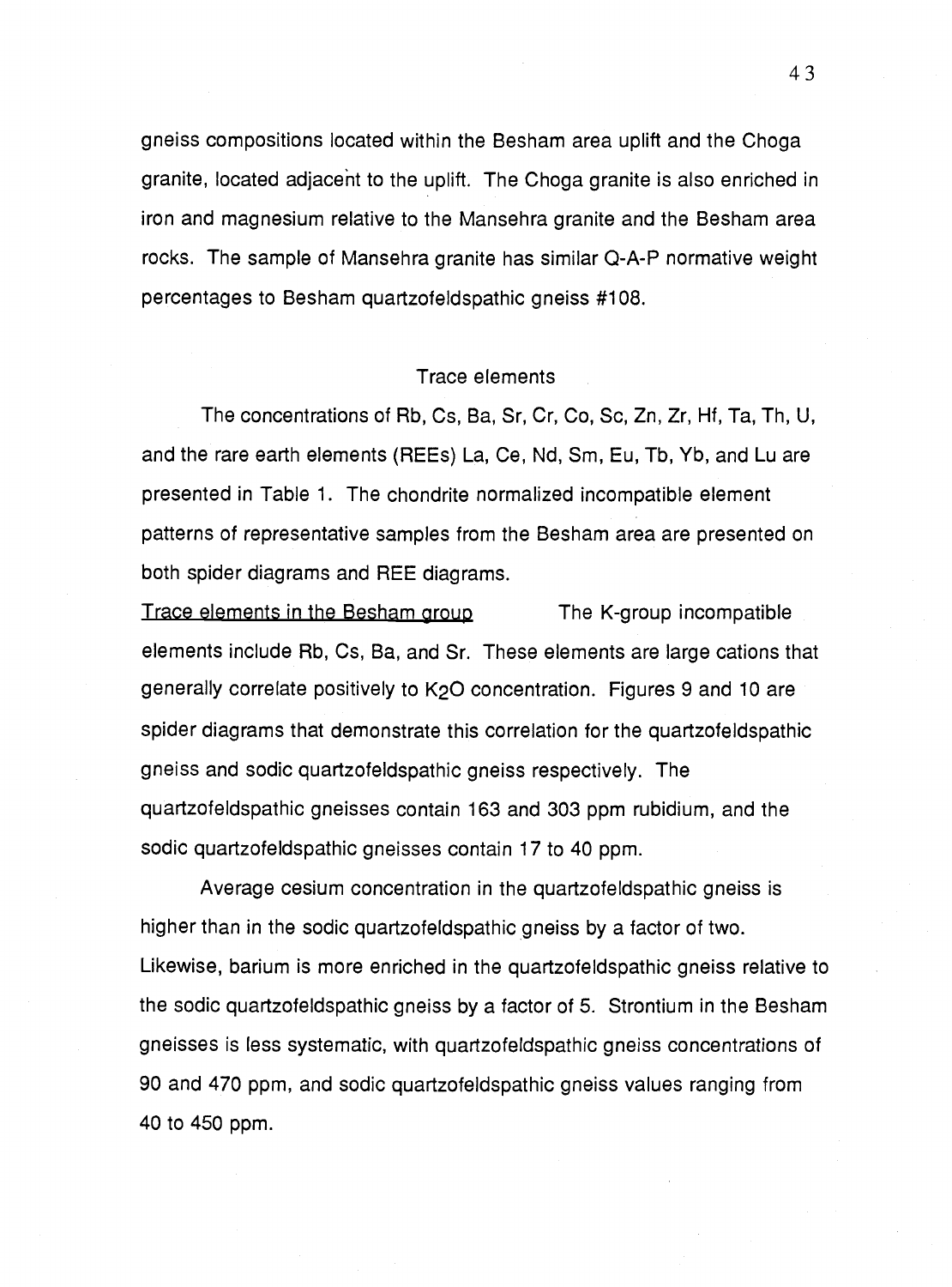



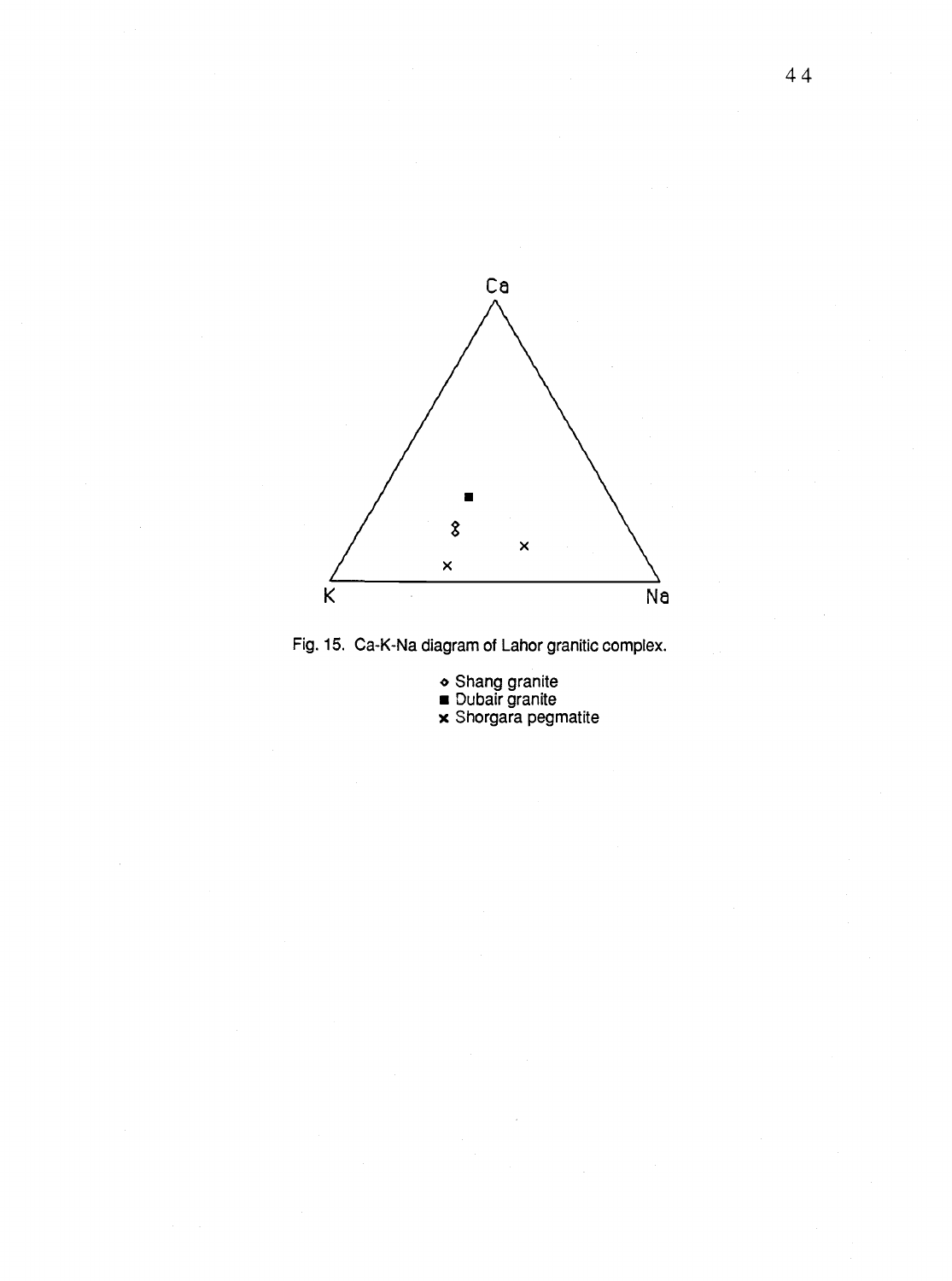The compatible group elements include chromium, cobalt, and scandium. The compatible group elements differ from the K-group elements in that they tend to concentrate in the ferromagnesian minerals. Chromium content in the Besham gneisses varies from 1.8 to 3.5 ppm, with no distinctive trend separating the quartzofeldspathic gneiss from the sodic quartzofeldspathic gneiss. The concentration of cobalt is 0.8 to 1.2 ppm. Scandium varies from 1.3 to 7.8 ppm.

The thorium group includes thorium and uranium. Sample #108, a quartzofeldspathic gneiss, has very high thorium content (55 ppm), while the other Besham gneisses vary from 1.7 to 7 ppm (Figs. 9 and 10). Thorium is enriched in the quartzofeldspathic gneiss relative to average Archean upper crust. Conversely, thorium is generally depleted in the sodic quartzofeldspathic gneiss relative to average Archean upper crust. Uranium content varies from 2.3 to 7.0 ppm.

The high field strength elements include zirconium, hafnium, and tantalum. These elements have high charge/ionic radius and are not incorporated into most of the common minerals. The ratio of Zr/Hf for the Besham gneisses is consistently 32 to 35. The spider diagram in figure graphically demonstrates the systematic positive correlation of zirconium and halfnium to each other in the Besham gneisses. The concentration of tantalum varies from 0.3 to 1.4 ppm.

The rare earth elements include La, Ce, Nd, Sm, Eu, Tb, Yb, and Lu. REE plots for the Besham gneisses are presented in Figure 17. The chondrite normalized (Anders and Ebihara, 1982) rare earth element pattern of the sodic quartzofeldspathic gneiss samples shows that two of the sodic quartzofeldspathic gneisses (#052 and #043b) are enriched when compared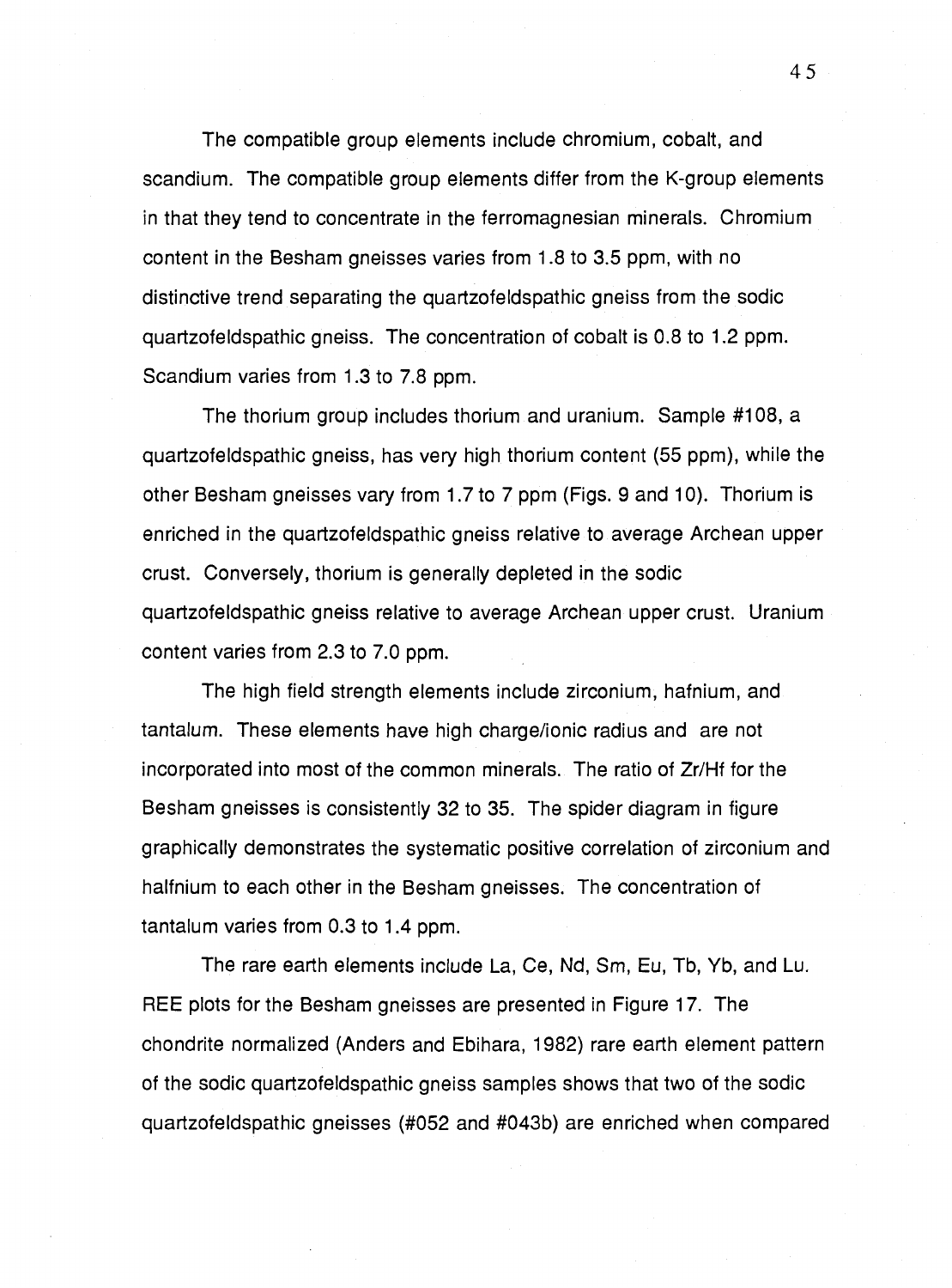

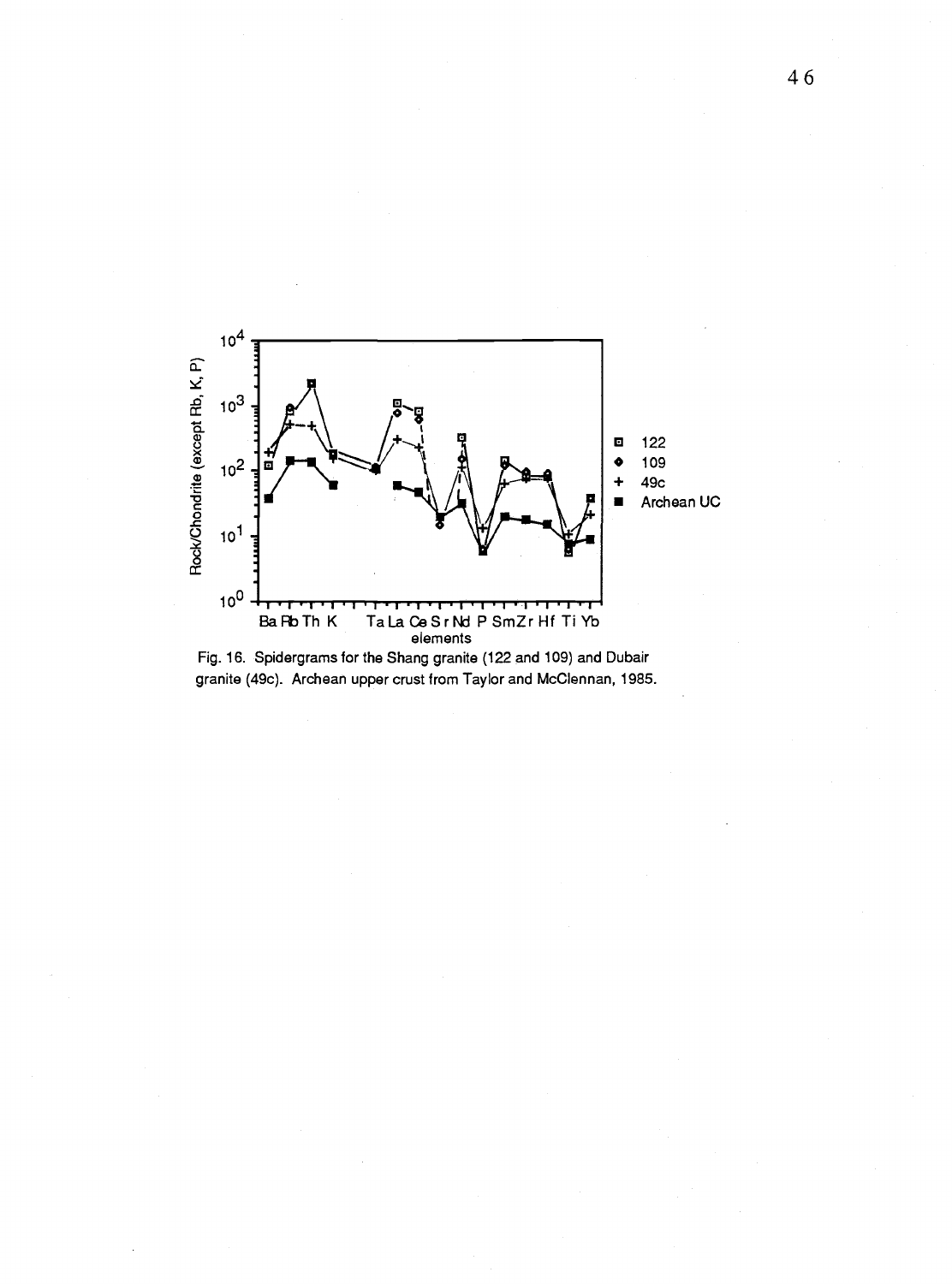

La Ce Nd Sm Eu Tb<br>Fig. 17. REE diagram of Besnam gneisses. Sodic quartzofeldspathic gneiss<br>(052, 043b, 026a), quartzofeldspathic gneiss (108, 049b), and NASC (from Haskin et al., 1968).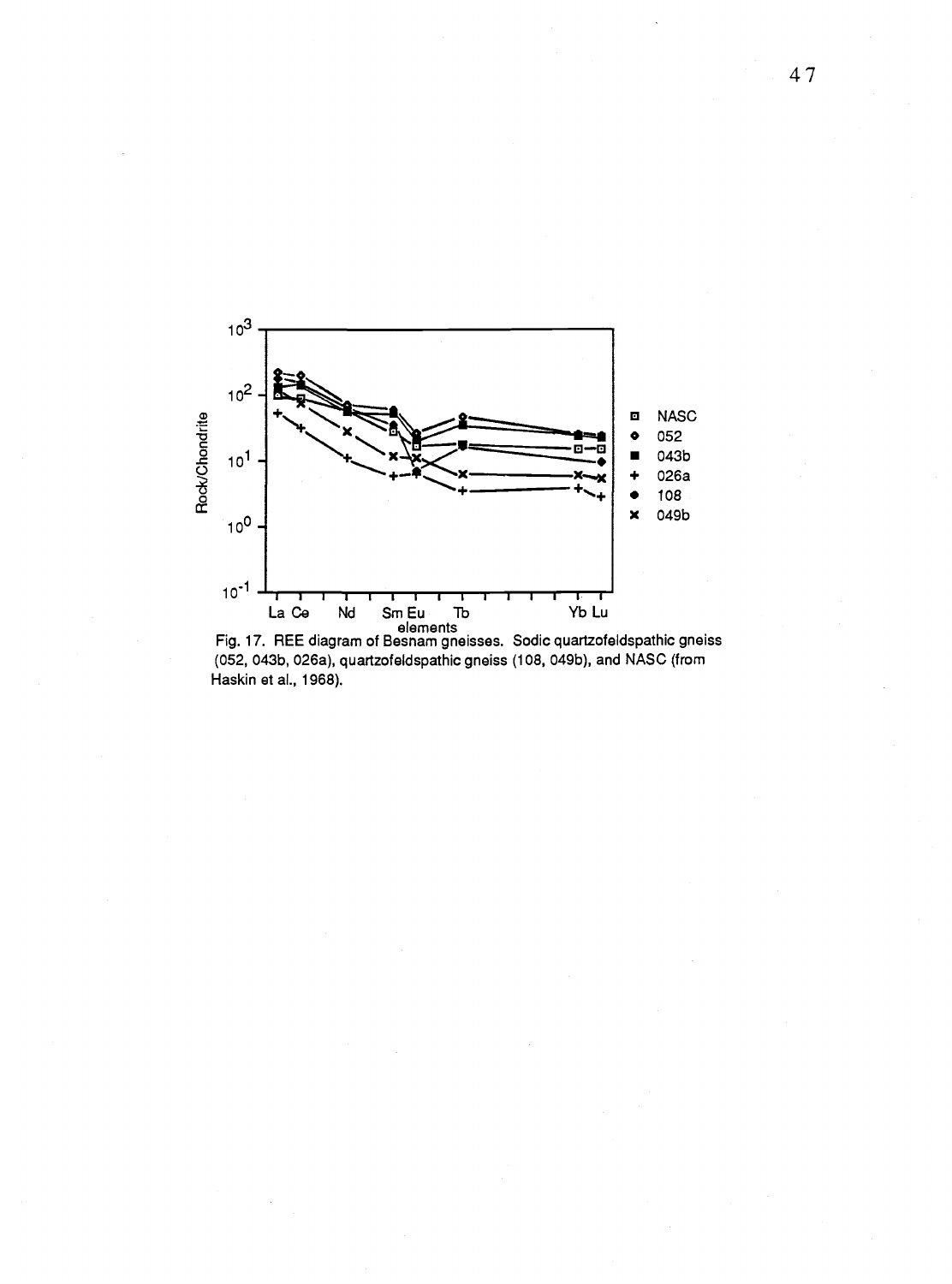with the North American Shale Composite (N.A.S.C.), and one (#026a) is not enriched. The composition of average North American shale is thought to represent the average chemical composition of the earth's upper continental crust (Haskin et al.,, 1968). Compared with C1 chondrite, most materials at or near the earth's surface are enriched in the REE, for example, the N.A.S.C. The same two enriched sodic quartzofeldspathic gneisses also display a negative Eu anomaly, which indicates that plagioclase fractionated from the protolith or was a residual phase in the source area. The third sodic quartzofeldspathic gneiss, however, displays a slightly positive Eu anomaly.

Most evolved protoliths are more enriched in the light rare earth elements (LREE) than in the heavy REE (HREE), as shown by a high ratio of La/Lu for chondrite normalized (cn) abundances. The average La/Lu(cn) of the two sodic quartzofeldspathic gneisses is 7.6, versus 6.8 for N.A.S.C.. La/Lu(cn) for the third sodic gneiss is 18.9, which is similar to the average value of 20.9 for the quartzofeldspathic gneisses.

One quartzofeldspathic gneiss (#108) has a strong, negative Eu anomaly, while the other (#049b) has a slightly positive Eu anomaly and a lower overall concentration of REE relative to N.A.S.C., in particular a depletion of HREE.

**Trace elements in the amphibolite** Chondrite normalized spidergrams for the amphibolite are shown in Figure 13. The incompatible element data for this plot have been "double-normalized" to  $Yb(n)=10$  after Thompson et al. (1984). This convention makes incompatible element patterns of basic rocks easier to compare. In addition, the international standard basalt BHVO-1 is plotted for comparison.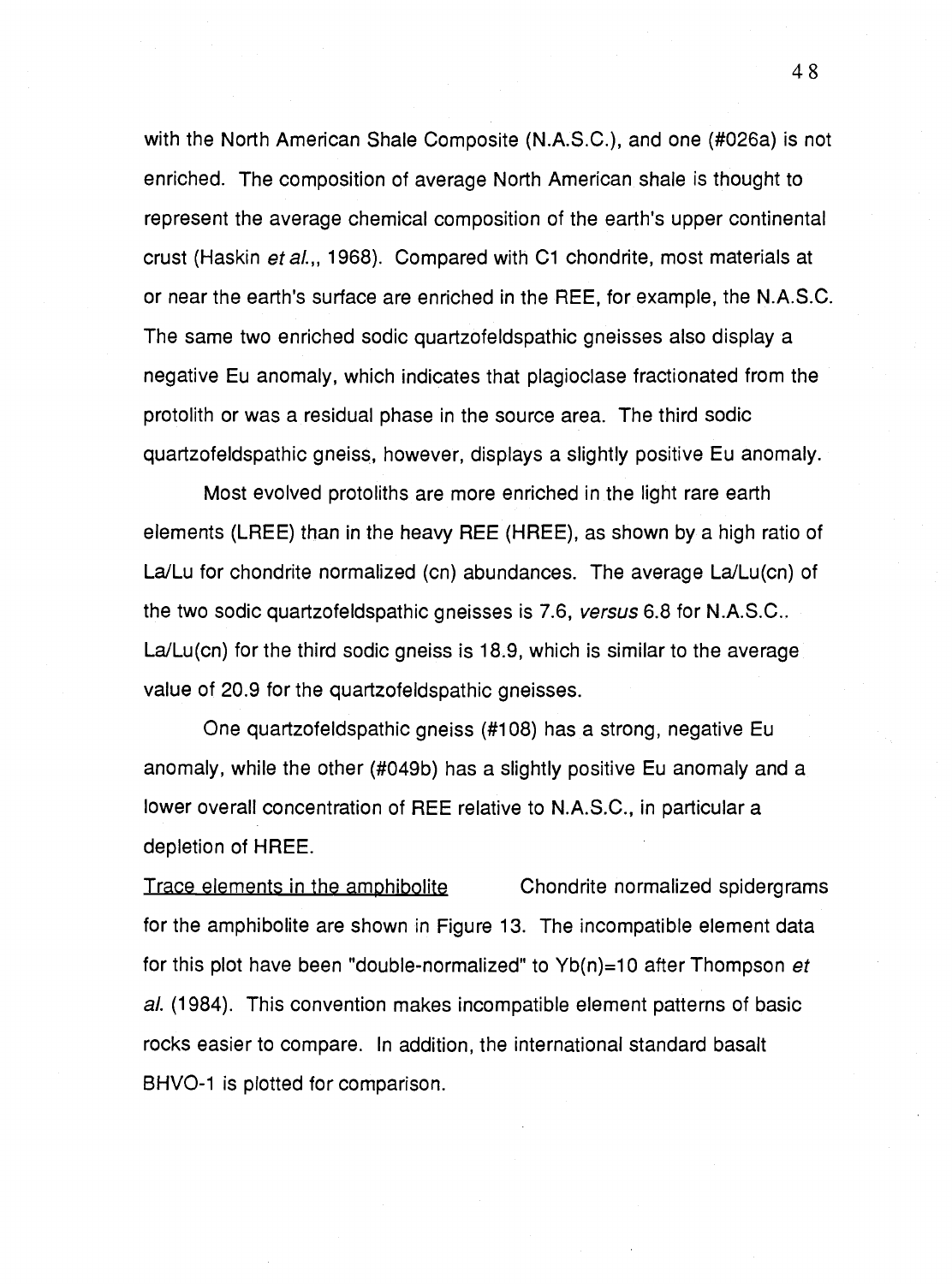The K-group elements in the amphibolite are enriched 2 to 3X relative to BHVO-1. Rubidium concentrations in the amphibolite are in the range of 19 to 34 ppm, with K/Rb ratios consistently 111 to 143. Cesium and barium concentrations are below detectable limits for two of the four amphibolites analyzed. For the other two amphibolites, cesium is 0.5 to 0.9 ppm, and barium is 558 ppm in sample #12b.

The compatible elements are enriched in the amphibolite. Chromium ranges from 79 to 188 ppm, cobalt from 31 to 53 ppm, and scandium from 37 to 47 ppm.

Thorium in the amphibolite ranges from 2.2 to 2.7 ppm. Ternary plots of Th-Hf/3-Ta are utilized to discriminate tectonic setting for rocks of basaltic composition (Fig.18)(Wood et al., 1979). The amphibolite of the Besham area is consistent with a volcanic arc basalt. Uranium concentrations are below detectable limits for all four amphibolite samples analyzed.

The high field strength elements in the amphibolite are depleted relative to BHVO-1. The spider diagram also shows a peak at zirconium. Zr/Hf ratios are high, ranging from 58 to 95.

The REE pattern of the Besham area amphibolite shows a LREE enrichment at 20-25 times chondrite, a HREE enrichment of 10 times chondrite, and a relatively flat pattern with average  $(La/Lu)cn = 2.7$  (Fig. 19). The pattern is typical of rocks with island arc affinities.

Trace elements in the Lahor granitic complex The K-group elements in the Lahor granitic complex are enriched relative to average Archean upper crust, except strontium, which has a similar concentration to upper crust (Figs. 16 and 20). Rubidium concentration in the Shang and Dubair granites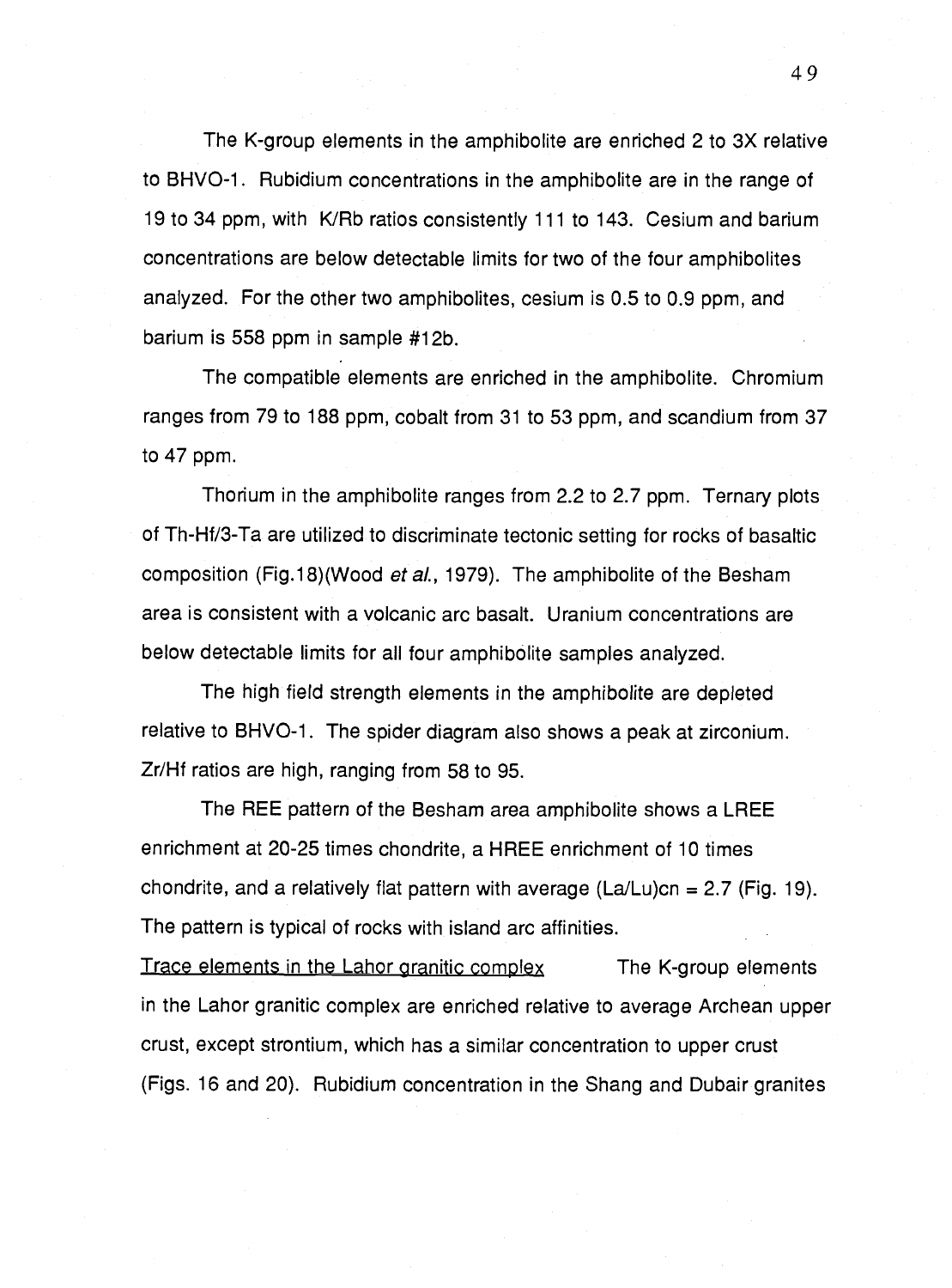

Fig.18. Th-Hf/3-Ta tectonic discrimination diagram for amphibolites. Plot after Wood *et al*., 1979.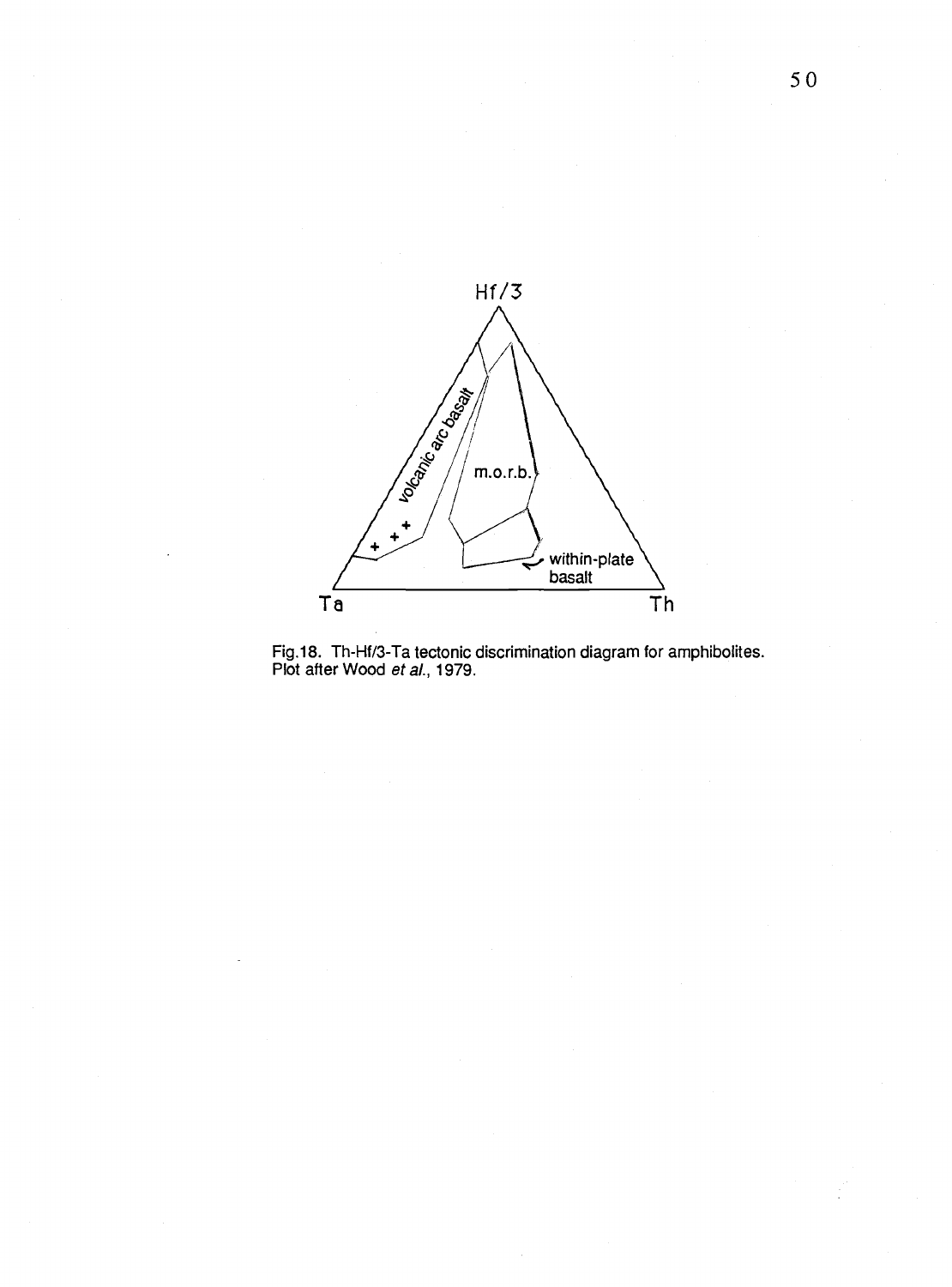

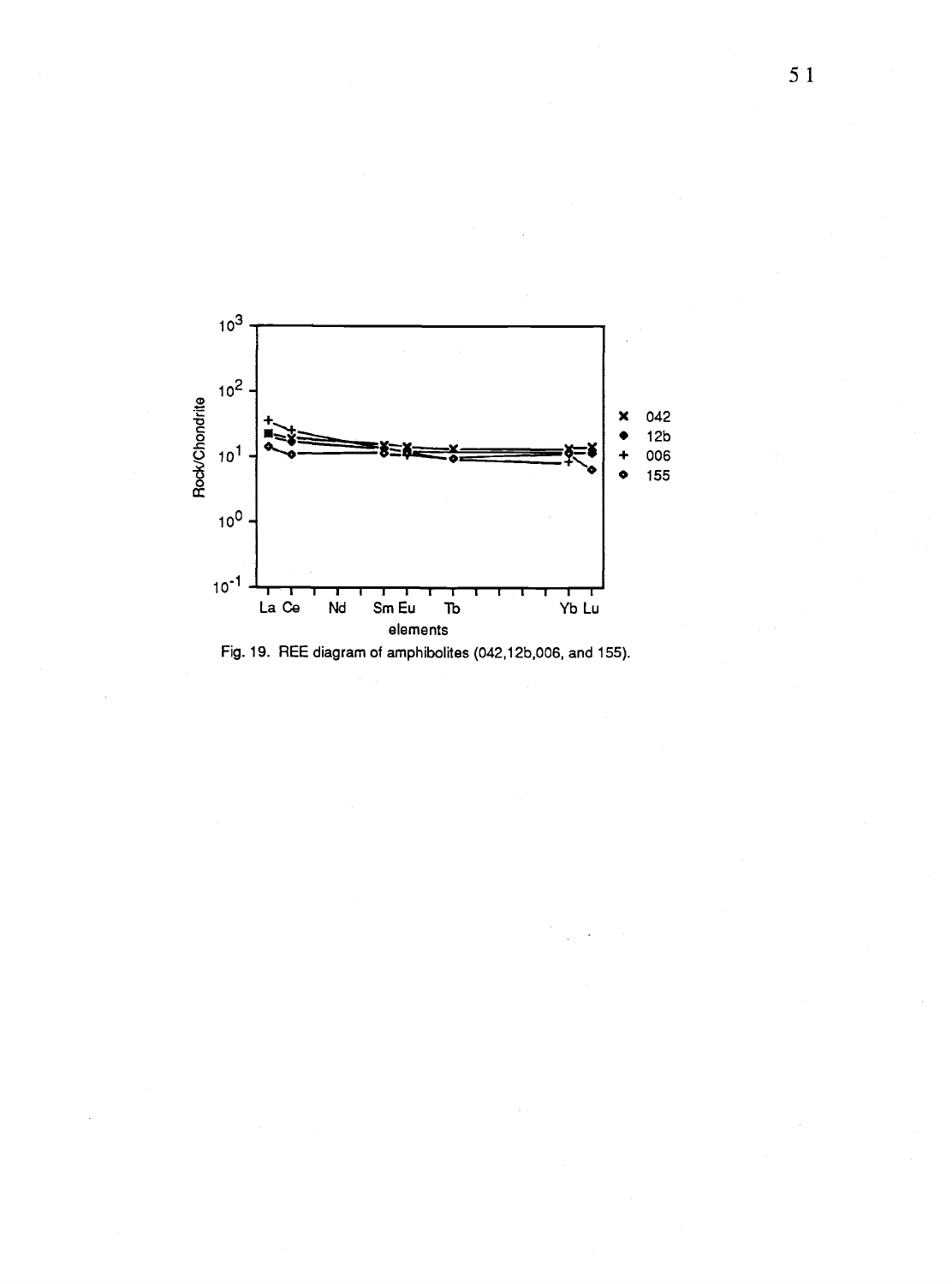

Fig. 20. Spidergrams for Shorgara pegmatite. Archean upper crust from Taylor and McClennan, 1985.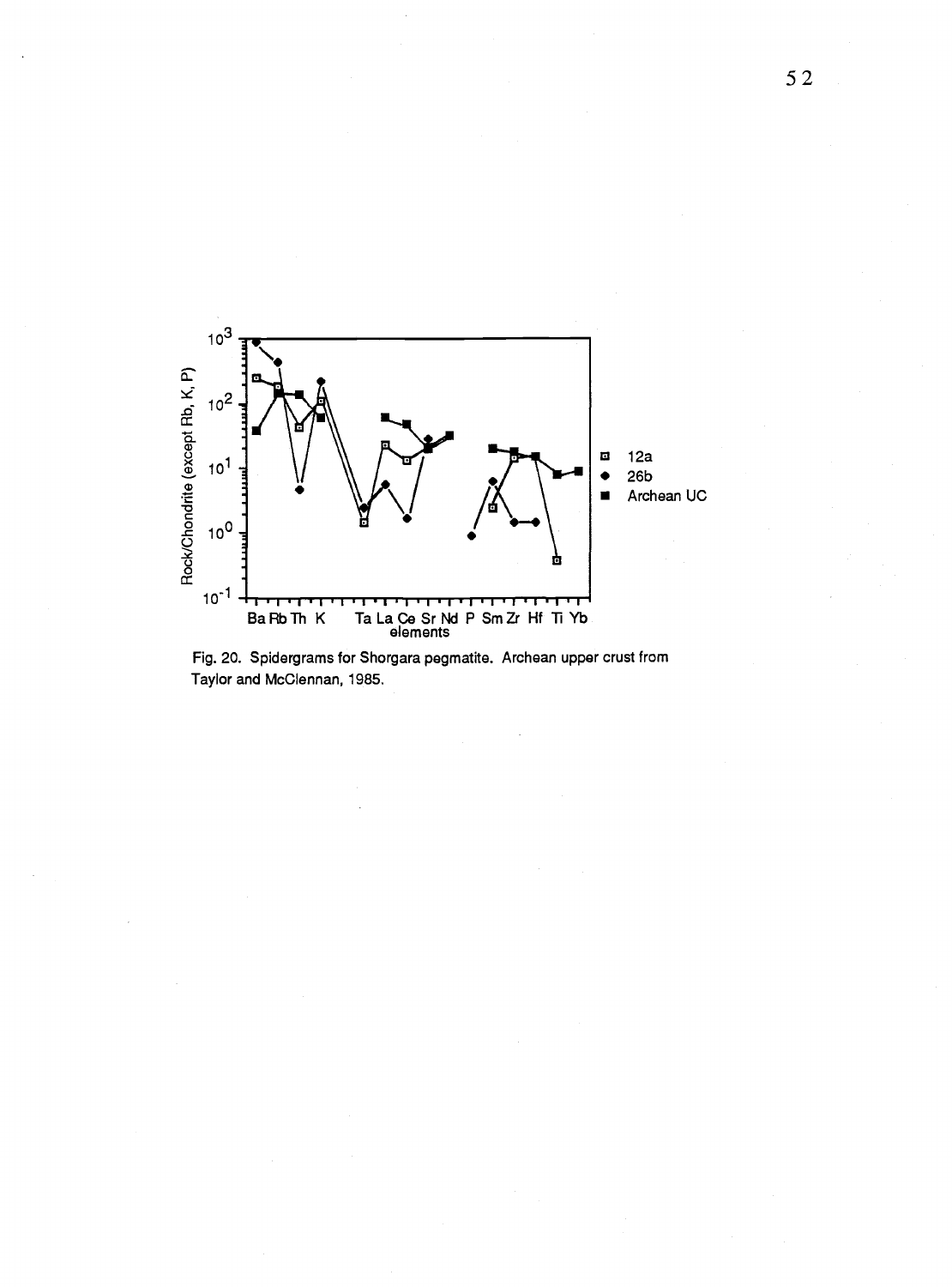is 179 to 316 ppm. Rubidium is variable in the Shorgara pegmatite at 64 and 151 ppm.

Cesium content is 3 to 5 ppm in the Shang and Dubair granites, and 1 ppm in Shorgara pegmatite. Barium is extremely enriched (6100 ppm) in the more sodic of the two pegmatites (#26b).

The compatible group elements have concentrations in the Lahor granitic complex typical for granitic rocks, with the more mafic rocks containing more compatible elements. Chromium values range from 5 to 6 ppm in the Shang and Dubair granites to 1.3 in the Shorgara pegmatite. The fact that scandium, like chromium and cobalt, is preferentially crystallized in the lattice of mafic minerals is evident from the scandium concentration of 7 to 12 ppm in the Shang and Dubair granite, respectively, and only 0.1 to 0.6 ppm in the Shorgara pegmatite.

Thorium concentration displays a positive peak of enrichment at 1300x chondrite for Shang granite, and 500x chondrite for Dubair granite. Shorgara pegmatite demonstrates the opposite characteristic, i.e.; a negative trough for thorium. Uranium values in the Shang and Dubair granite are 5 to 10 ppm; uranium was below detectable limits in the sampled pegmatites.

Concentrations of the high field strength elements are consistent within the Shang and Dubair granite ( $Zr/Hf= 35$ , Ta = 2 ppm), but less consistent within the Shorgara pegmatite  $(Zr/Hf= 31$  and 150, Ta = .04). These trends can be seen on their respective spider diagrams.

The REE plot of the Lahor granitic complex shows that the Shang and Dubair granite are extremely enriched relative to C1 chondrite in all the REE and have a large, negative Eu anomaly, while the Shorgara pegmatite is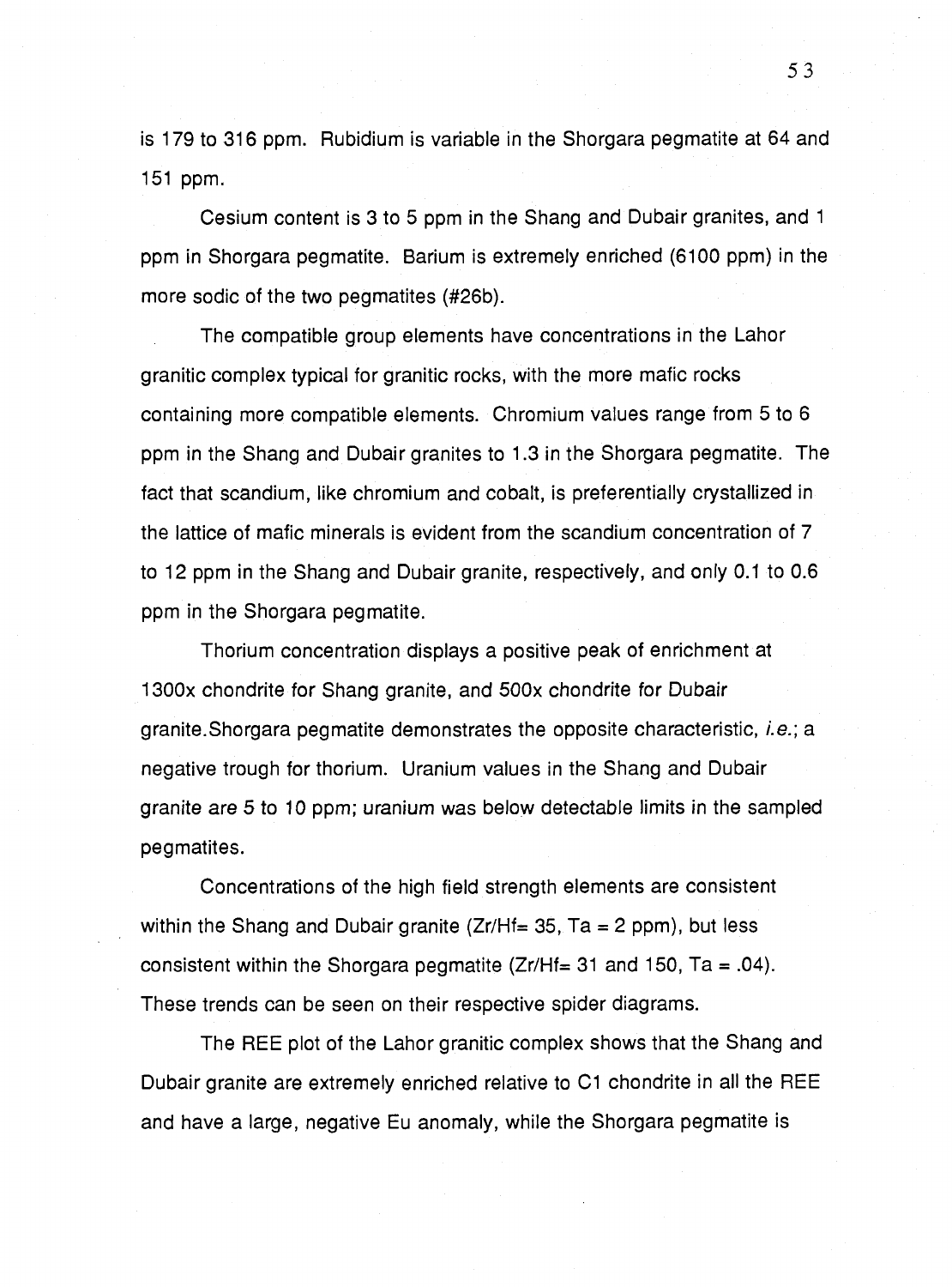

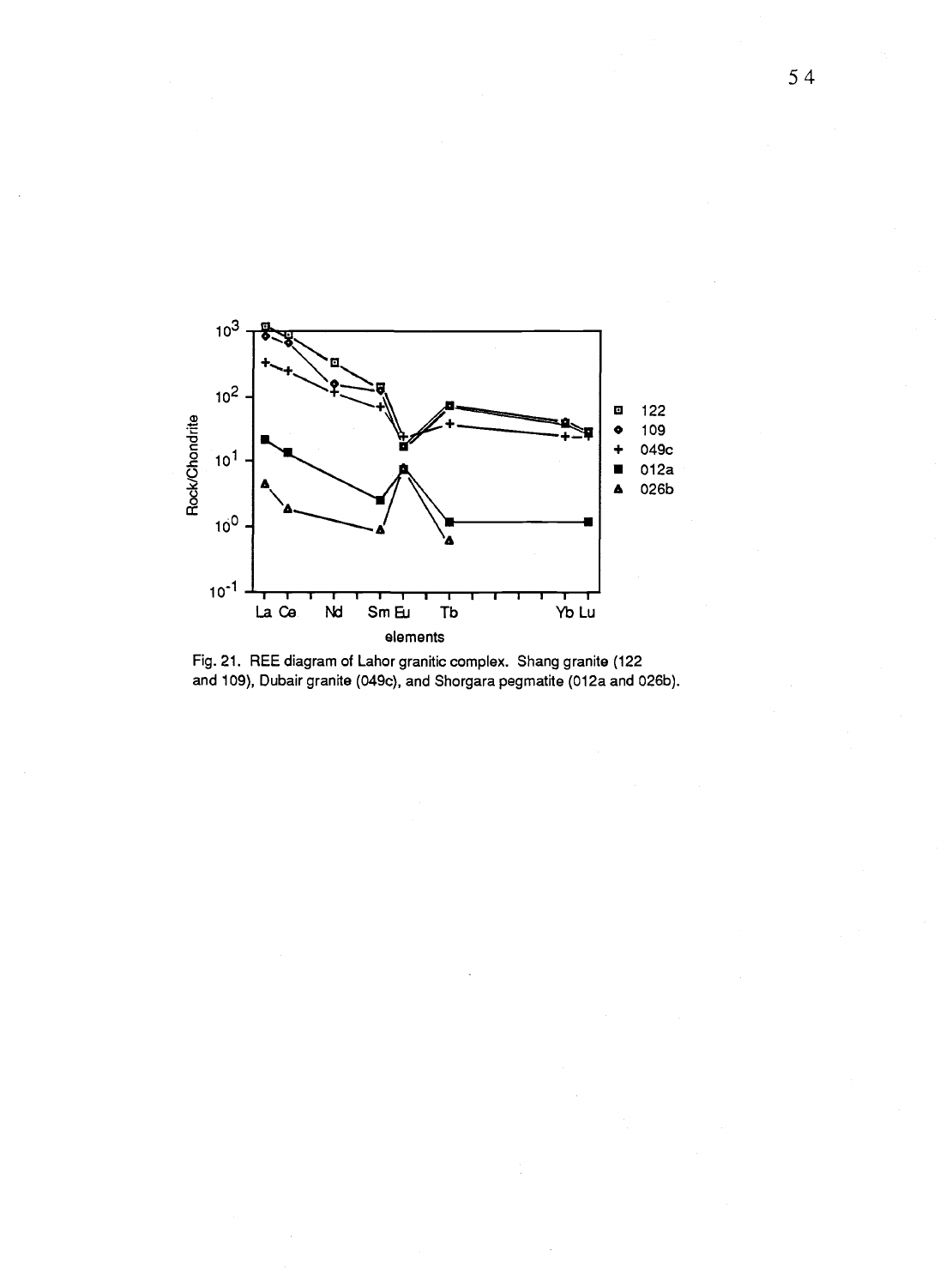only slightly enriched in REE and demonstrates a large positive Eu anomaly (Fig. 21). The average (La/Lu)cn for the highly fractionated and evolved Shang Granite is 35, whereas the ratio is 11.6 for the pegmatite. Trace elements of the tourmaline granite and the leucogranite The tourmaline granite is a boulder deposited in the Karora group metaconglomerate. The tourmaline granite has high concentrations of the Kgroup elements (Fig. 22), a high ratio of Zr/Hf=77, low compatible element content, and low thorium and uranium (0.7 and 1.0, respectively). The REE plot (Fig. 23) shows LREE enrichment at La/Lu (cn) = 110, and a slight negative Eu anomaly is present.

The leucogranite has high concentrations of the K-group and Thgroup elements, low compatible element content and Zr/Hf= 38. The REE plot for the leucogranite shows LREE enrichment of 10-100 times chondrite, an indistinct negative Eu anomaly, a relatively flat pattern of HREE enrichment of 10 times chondrite, and  $La/Lu$  (cn) = 31.

Trace elements of the Mansehra and Choga granites The K-group, the Th-group, and the compatible elements are enriched in the Mansehra granite relative to average Archean upper crust, as seen on the spider diagram presented in Figure 24. The high field strength elements are enigmatic, with an unusually low Zr/Hf ratio of 0.4. Tantalum concentration is 2 ppm. The REE plot of the Mansehra granite demonstrates a remarkable correlation of the Mansehra granite to the N.A.S.C. Since N.A.S.C. represents the average composition of continental crust, the REE data complements previous studies by suggesting that the Mansehra pluton derived a major magmatic contribution from continental crustal material.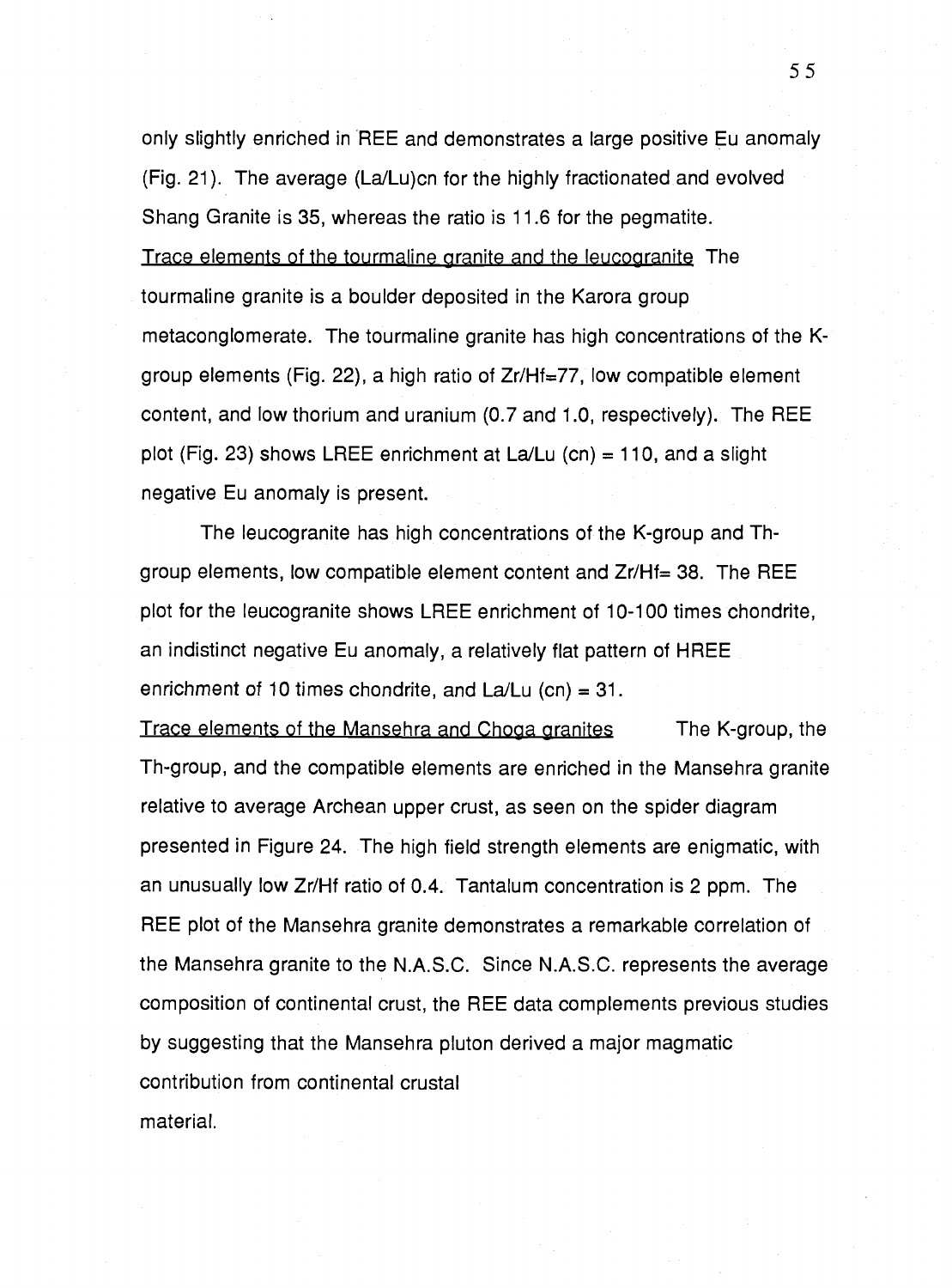

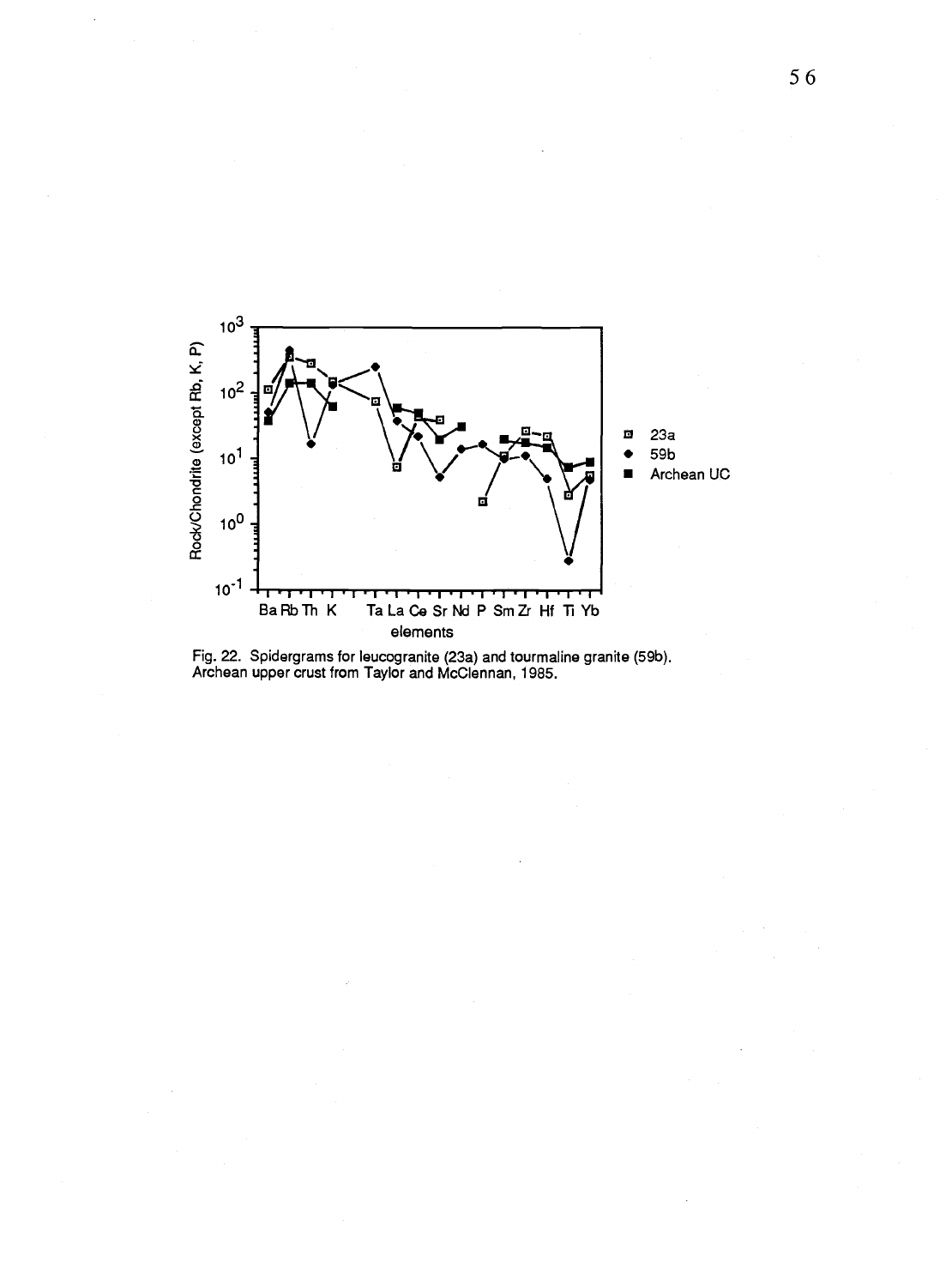

Fig. 23. REE diagram of Choga granite (111), Mansehra granite (008), leucogranite (023a), tourmaline granite (059b), and NASC (from Haskin et al., 1968).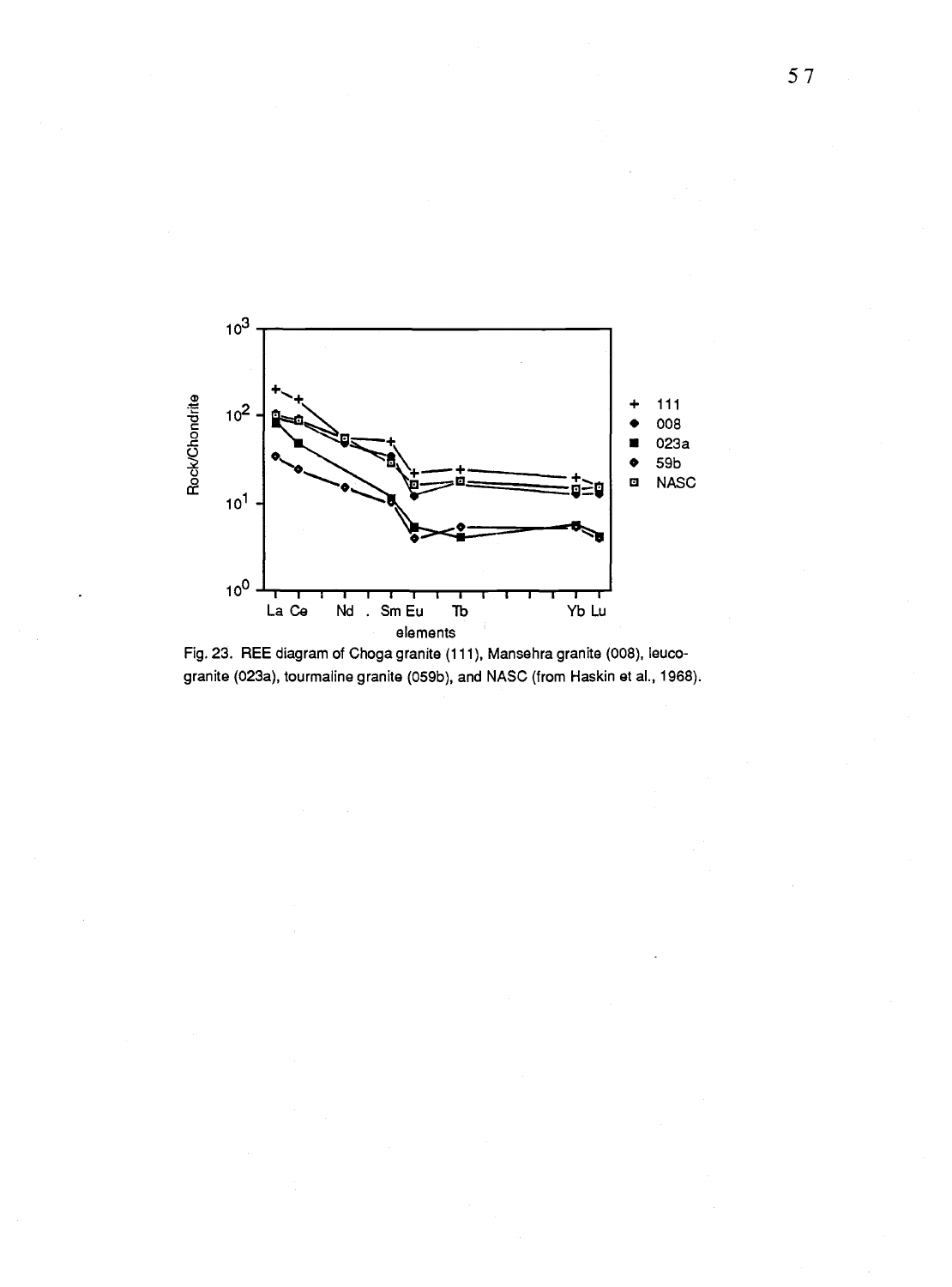

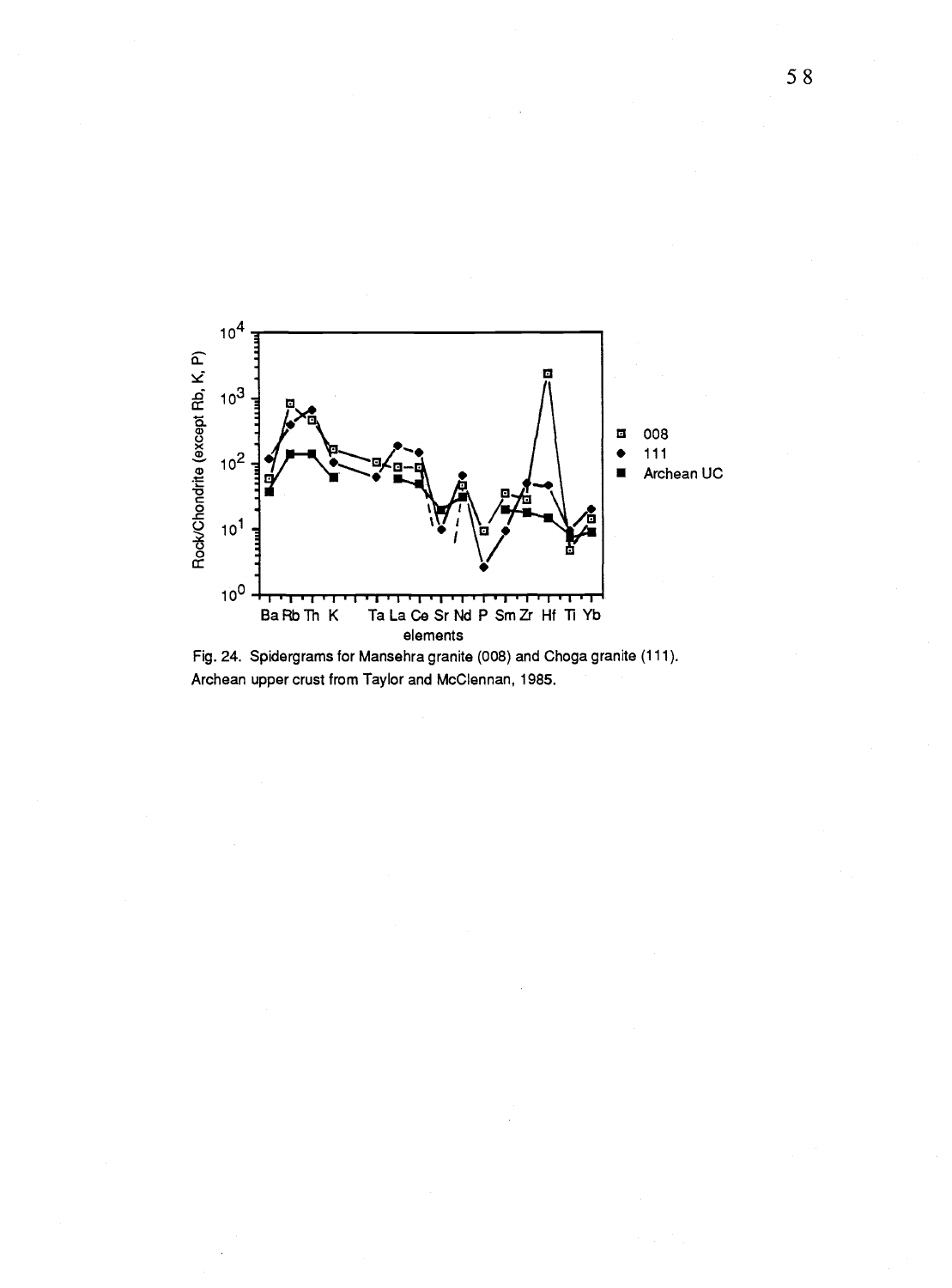Choga granite is enriched in all the K-group elements relative to average Archean upper crust except strontium (Fig. 24). It is also enriched in the Th-group and the compatible elements. The ratio  $Zr/Hf = 38$ , and tantalum content is 1.3 ppm. The REE plot for Choga granite shows significant LREE enrichment averaging 180 times chondrite, a slight negative Eu anomaly, and a flat HREE pattern at 20 times chondrite (Fig. 23). The ratio of  $(La/Lu)cn = 13$ . The REE pattern for the Choga granite mimics the patterns for Mansehra granite and N.A.S.C., but is slightly enriched relative to them.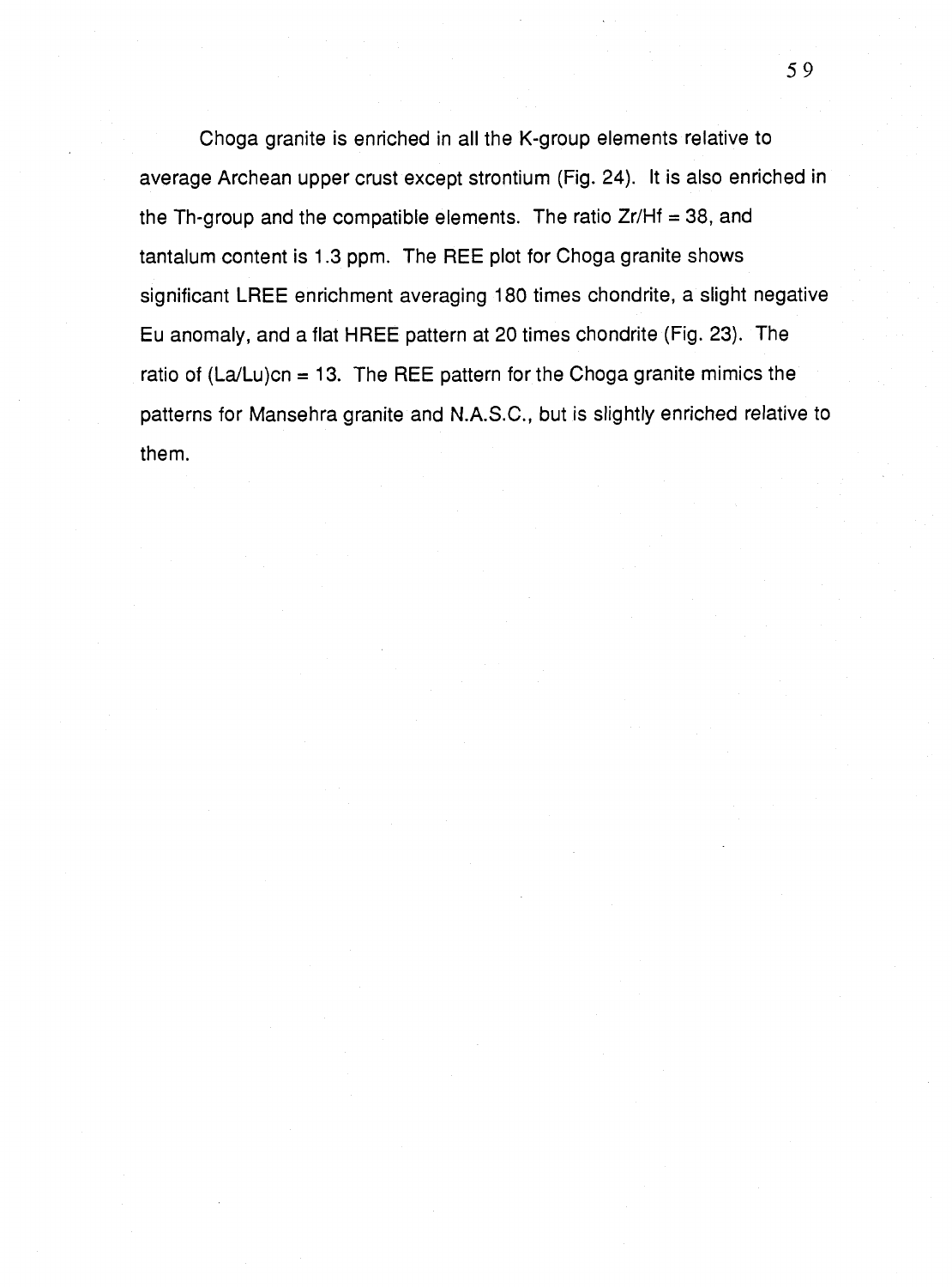## DISCUSSION

The Besham uplift has exposed basement rocks that are significantly different from any of the other plutonic and metamorphic rocks of southern Kohistan and that are not seen elsewhere in the Pakistan Himalaya west of the Nanga Parbat-Haramosh Massif (NPHM). Field, petrographic and geochemical evidence suggests a complex geological history for the Besham area.

The oldest rocks within the Besham area basement uplift are the quartzofeldspathic gneiss and sodic quartzofeldspathic gneiss of the Besham group. These quartzofeldspathic paragneisses are peraluminous. The scatter seen in the major element data, particularly in sodium and potassium (Fig. 6) for the Besham gneisses may be due to variability in the composition of the sedimentary protoliths of the gneisses.

The sedimentary protoliths of the Besham group gneisses may have been metamorphosed in situ. (Butt, 1983) at a depth slightly shallower than the depth at which granite melting would occur for that particular geothermal gradient. Evidence for this includes the highly variable texture of the gneisses, which in places is migmatitic, with moderately gneissic fabric in the same outcrop. Furthermore, there are no large scale igneous emplacement features that would indicate that the Besham gneisses are orthogneiss, or that the gneisses are plutonic in scale, as proposed by Ashraf et al., (1980).

Figure 14 shows Fe $2O<sub>3</sub>$  + MgO plotted against Al $2O<sub>3</sub>/SiO<sub>2</sub>$  to distinguish tectonic setting in which the protolith sedimentary rocks of the Besham gneisses were deposited (Bhatia, 1983). Fields are derived from Paleozoic rocks of known tectonic setting. The most likely environment appears to be associated with Bhatia's (1983) "active continental margin"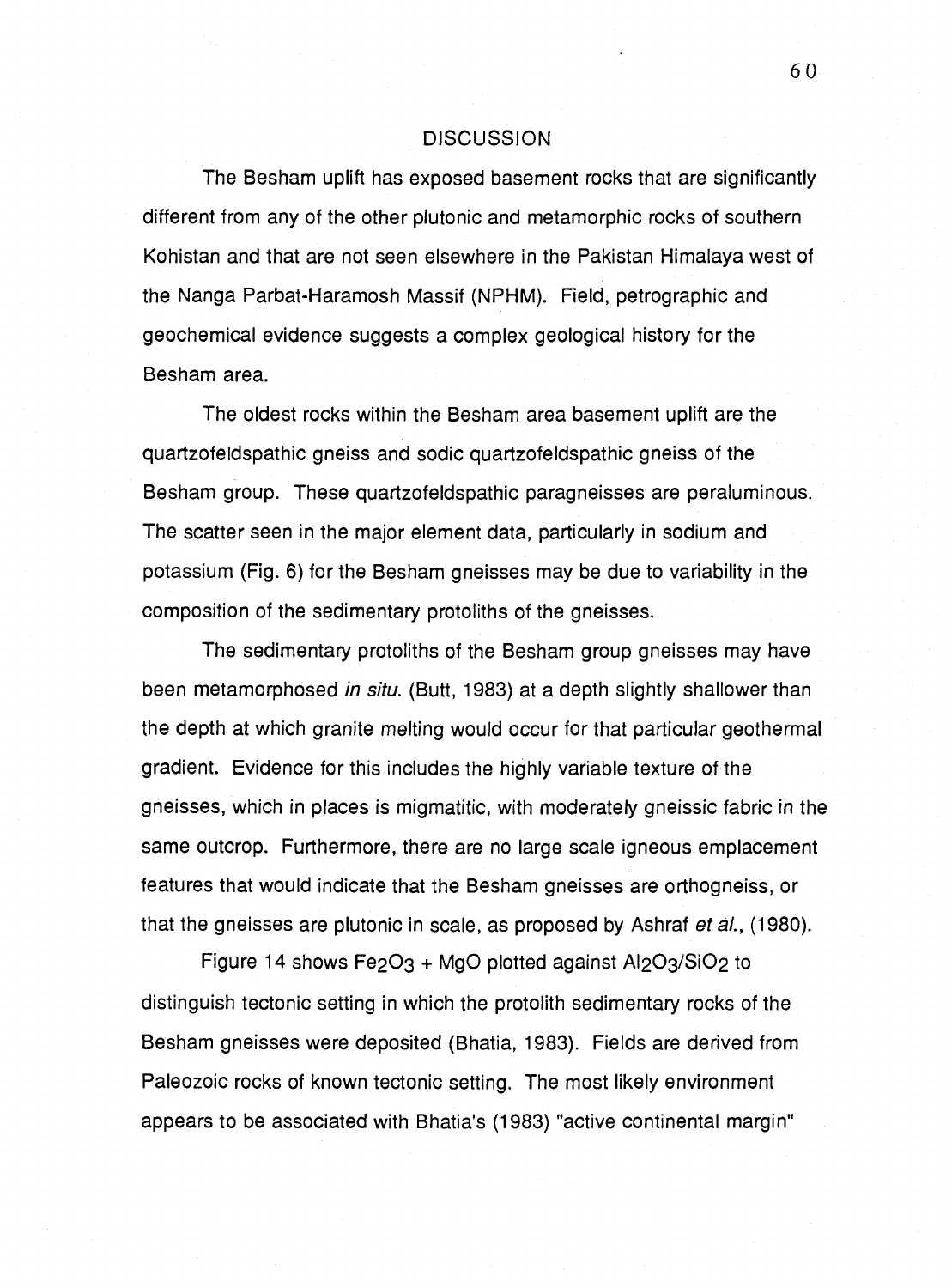field, which is consistent with known geologic constraints. This field includes sediments derived from siliceous volcanic rocks or granitic gneisses of uplifted basement that are deposited in marginal retro-arc or pull apart basins.

The Besham gneisses may be correlative to the Nanga Parbat gneisses (Butt, 1983). Both are metamorphic and granitic terrains, and both occur within structural basement highs along the northern margin of the Indian plate. Geochemical data also allow this correlation.

The second-oldest rocks of the Besham area are mafic dikes that intruded the sedimentary protoliths of the Besham group. The sedimentary rock protoliths were later metamorphosed into the Besham group gneisses and metasediments, and the mafic dikes into amphibolites.

The protolith for the amphibolite bodies found within the Besham area basement uplift is classified as tholeiitic based on its major element oxides content, as shown on four separate diagrams (Figures 8, 11, 12, and 14). Field evidence indicating a protolith for the amphibolite was ambiguous, however, and marl was considered to be a potential protolith. This ambiguity was largely due to the transposition of bedding that formed tectonic lenses, pods and boudins in most of the pre-Karora group rocks, thereby disguising cross-cutting relationships.

Trace and major element analyses of the amphibolite suggest that the protolith was tholeiitic, not sedimentary. For example, the concentration of compatible elements (Cr, Co and Sc) are high in the amphibolite. Chromium in the amphibolite varies from 79 to 188 ppm, which is 2 to 5x higher than values reported for sedimentary rocks (Wedepohl, 1978) that could be metamorphosed to produce an amphibolite. Cobalt concentration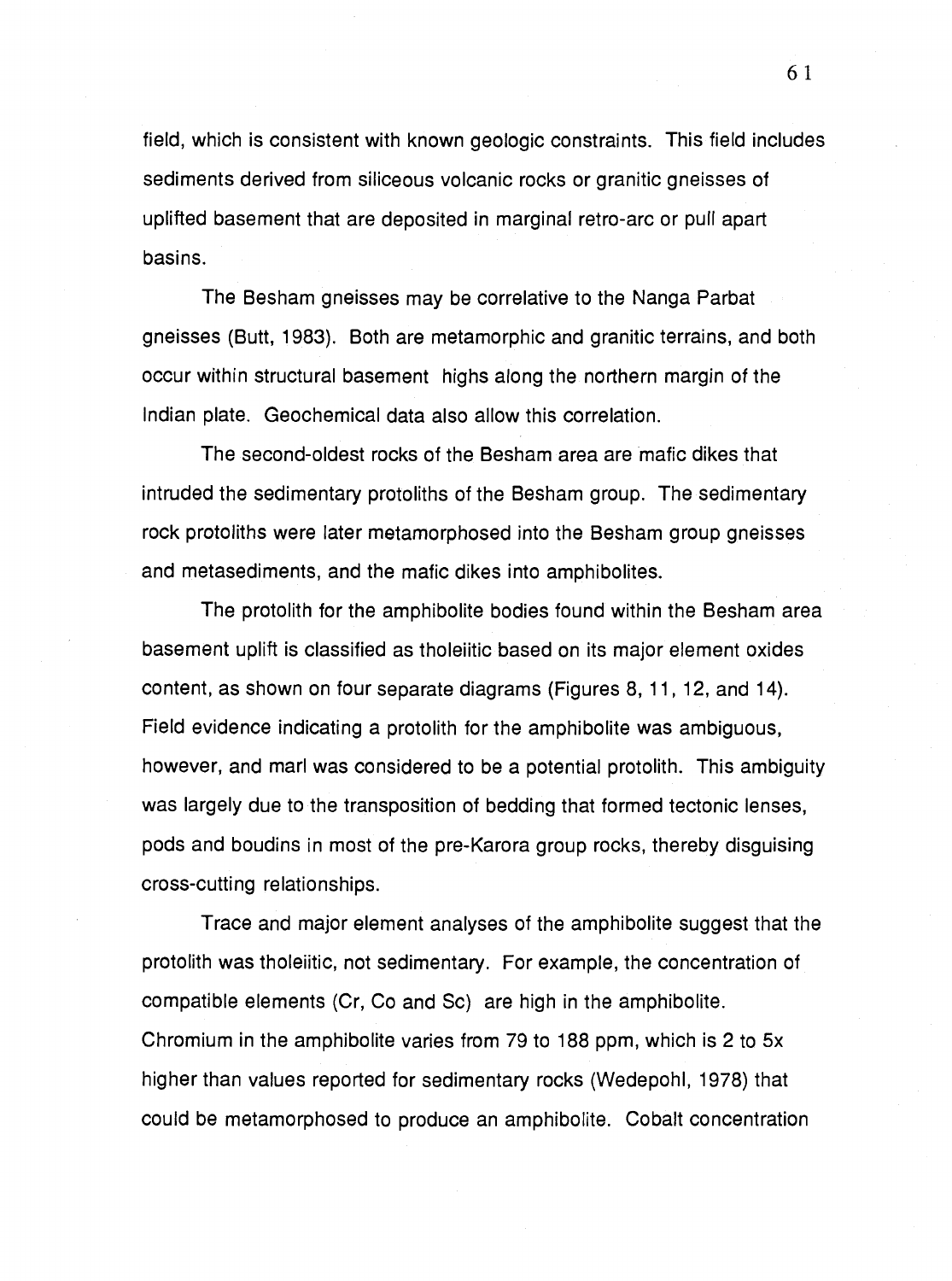in the amphibolite is also about 2x higher than values expected for potential sedimentary protoliths.

Trace element abundances may also serve as discriminators of tectonic setting. For example, the REE plot of the Besham area amphibolites is typical of rocks with island arc affinities (Fig. 19). A tectonic discrimination diagram of Th-Hf/3-Ta for the amphibolite is also consistent with a volcanic arc basalt (Wood et al, 1979). Island arc affinities, however, are not particularly consistent with known constraints on the tectonic setting of the Besham area uplift, such as the location of the uplift within a thick sequence of rocks with continental affinities. Continental rift basalt is consistent with the known tectonic constraints, and might be a reasonable protolith for the amphibolite. Indeed, values for chromium reported from African rift basalts (Wedepohl, 1878) are similar to chromium concentrations in the amphibolite.

The ratio K/Rb may be used as another tectonic disriminator for the amphibolite. K/Rb in the amphibolite ranges from 111 to 143. These values, however, are 0.5x less than values reported for African rift basalts (Wedepohl, 1978).

Geochemical evidence allows, therefore, that the protolith of the amphibolite has volcanic island arc affinities. Furthermore, REE signatures of some mafic dikes in the Nanga Parbat gneiss (Verplanck, 1986) are similar to signatures of amphibolites from the Besham area basement uplift.

Field and geochemical evidence suggests that Shang granite, Dubair granite and Shorgara pegmatite are comagmatic. Both the Shang and Dubair are peraluminous granites that intrude the Besham group gneisses and metasediments, and both contain abundant blue-grey microcline. Shorgara pegmatites intrude all the pre-Karora group rocks of the Besham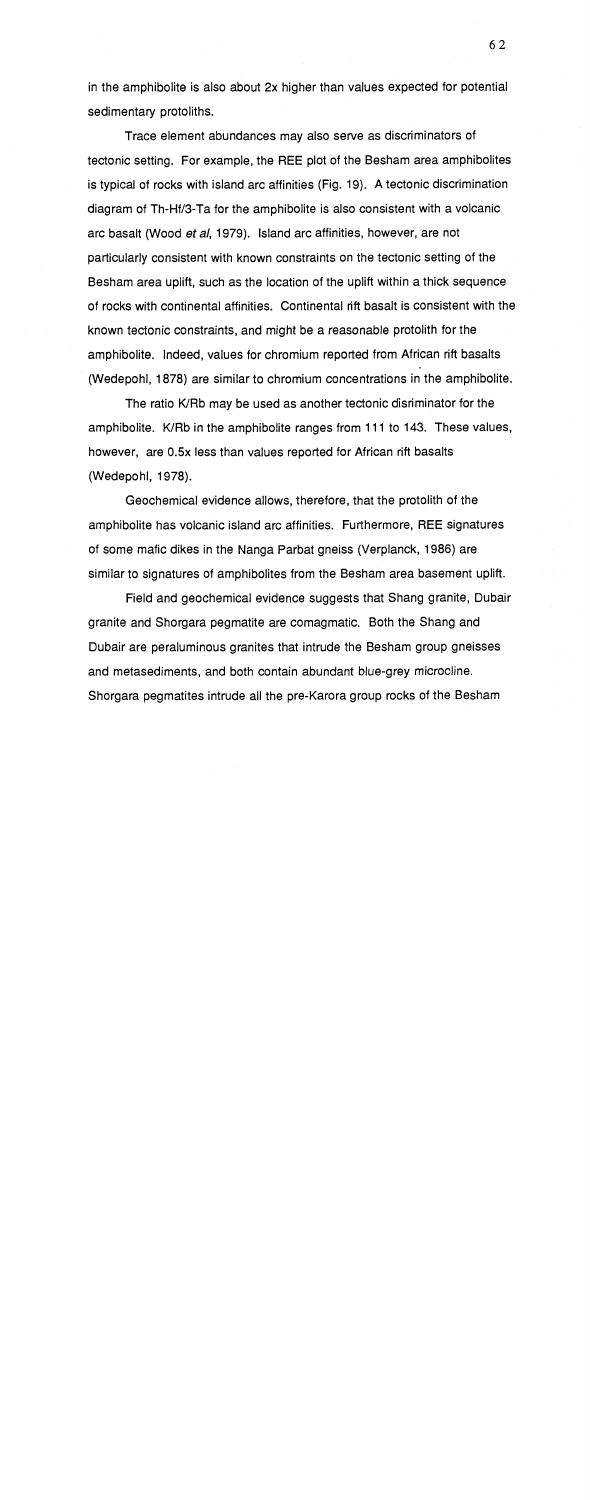area basement uplift except the Shang and Dubair granites. Shorgara pegmatite is found only at the margins of the Shang and Dubair granites, and their abundance rapidly diminishes towards the centers of the plutons.

The spidergrams for Shang and Dubair granites resemble other "Stype" granites (Fig. 16)(Thompson et al., 1984). The systematic downward slope from left to right and the strong, negative troughs at strontium, phosphorous, and titanium are common characteristics of granites derived from sediments.

On a Q-A-P ternary diagram the Shang and Dubair granites plot in a tight cluster with the Besham granite gneiss, thus the sedimentary protolith of the Shang and Dubair granites may be the same sedimentary protolith from which the Besham gneisses formed (Fig. 7). At some depth below where sedimentary rocks were being metamorphosed into Besham gneisses, melting of the sedimentary protolith might have occurred. This melt might then have migrated upwards into the overlying Besham gneisses and metasediments as a small intrusion. Pegmatites associated with the small intrusion would cross-cut all units of the Besham group.

REE plots of the Shang and Dubair granite (Fig. 21) and the Besham gneisses (Fig. 17) allow the above hypothesis as a model of the relationship between the Lahor granitic complex and the Besham group. A magma with the REE signature of sample #49c could represent the composition of the early melt. The slight positive Eu anomaly progressively became a strong negative anomaly as first melts gave way to melts dominated by potassic feldspar rather than calcic feldspar. REE-enriched sample #122 could represent the end member of the system. The REE signature of the Shorgara pegmatite is also shown on Figure 21. Potassium feldspar may be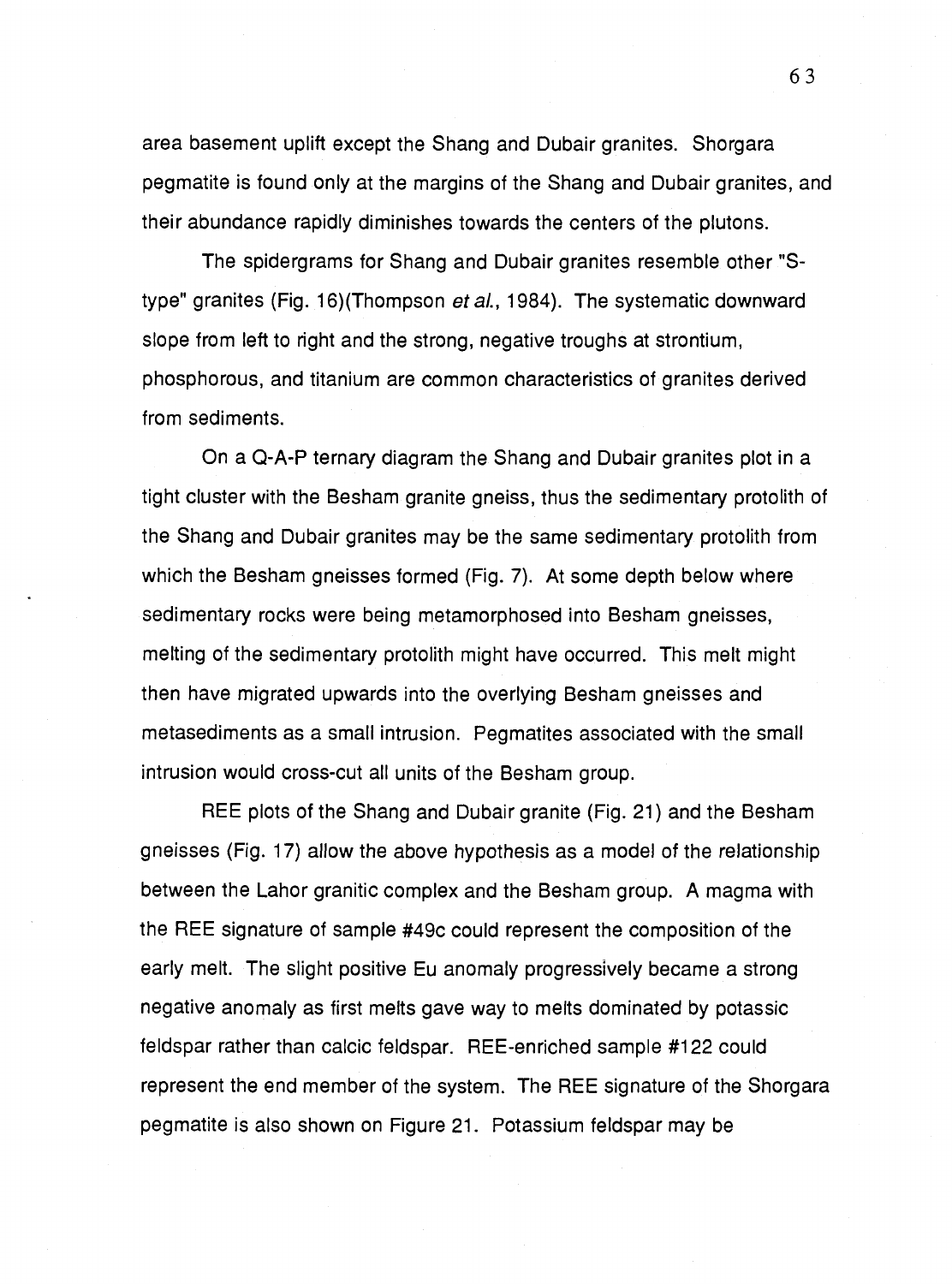responsible for the Eu peak observed in the REE plot of the pegmatite (Gromet and Silver, 1983).

Although it is difficult to provide irrefutable evidence for more than one metamorphic event in the Besham area uplift, there are indications that two metamorphic events may have occurred. The unconformity above the Besham group, amphibolite, and Lahor granitic complex may separate rocks that have been metamorphosed more than once from rocks that were subjected to only one metamorphic event. Based on field and petrographic evidence, the Karora group has been metamorphosed to middle greenschist facies. This most recent event masks vestiges of earlier events, however, the sediments that comprised the protolith of the Besham gneisses and the Lahor granitic complex were probably metamorphosed to epidoteamphibolite facies before deposition of the Karora group. The evidence for a pre-Karora group metamorphic event includes the presence of clasts of the Besham gneiss and Shang granite (which is foliated) deposited within the Karora group conglomerate. It is probable that this foliation existed before the clasts were deposited in the conglomerate. Furthermore, pre-Karora group lithologies all demonstrate some degree of tectonic disruption and boudinage. The Karora group apparently has not been subjected to this degree of deformation, as lateral continuity of units is more common in the Karora group than in pre-Karora group lithologies.

The leucogranite is a previously unrecognized unit that intrudes both the Besham group and the Karora group in very small sills. The leucogranite is relatively undeformed and unmetamorphosed. There are no leucogranitic dikes associated with the sills.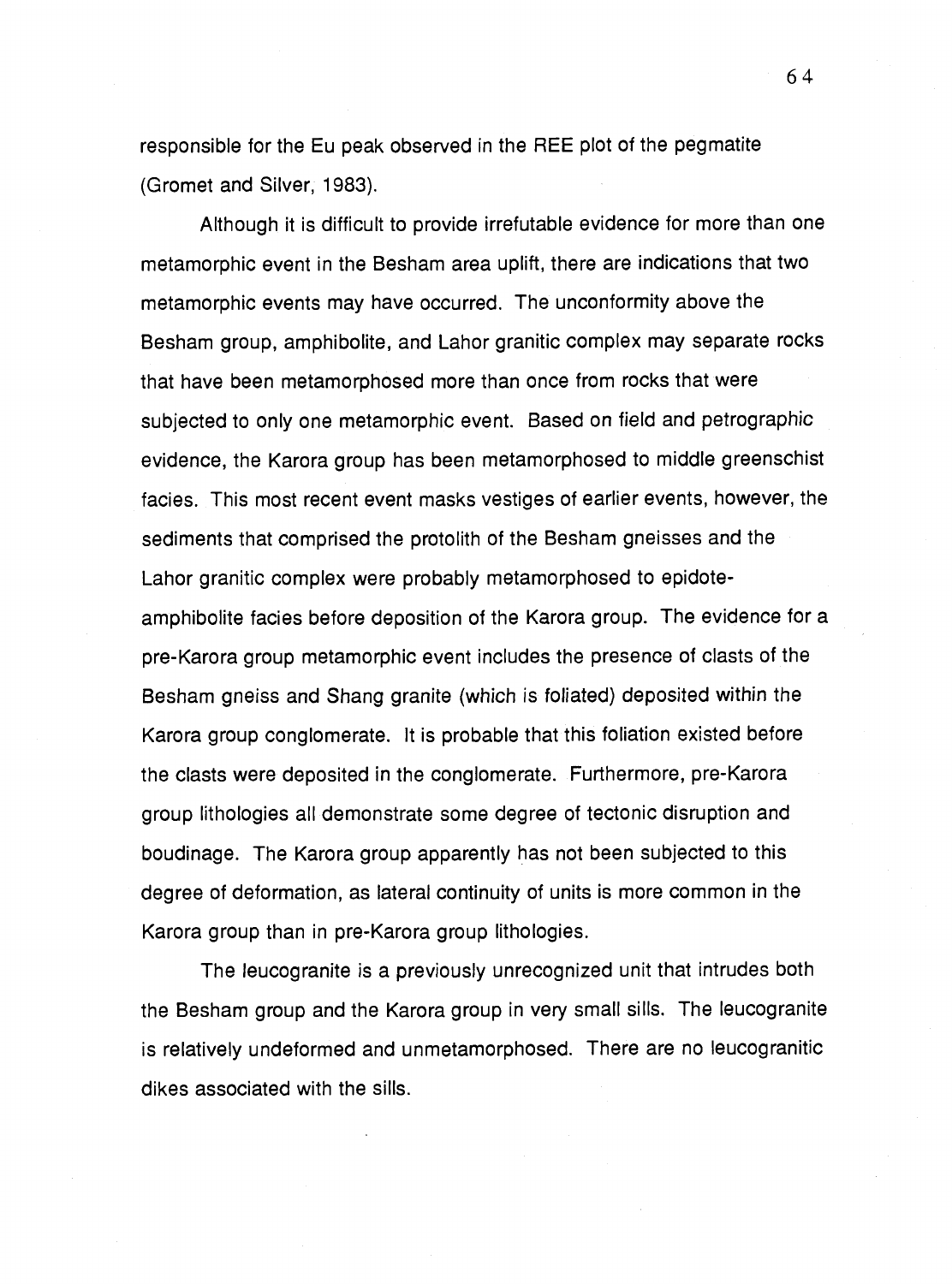The Mansehra and Choga granites help constrain the geologic setting of the Besham area basement uplift. The Mansehra granite is a 516  $\pm$  16 m. y. (Le Fort et al., 1980) peraluminous granite that is cut by the fault zone that bounds the eastern side of the uplift, therefore the uplift and the rocks within it are probably older than the Mansehra granite. The REE plot of the Mansehra granite demonstrates a remarkable correlation of the Mansehra granite to the N.A.S.C. (Fig. 23). Since N.A.S.C. represents the average composition of continental crust, the REE data complements previous studies by suggesting that the Mansehra pluton derived a major magmatic contribution from continental crustal material.

The Swat granite gneiss is a suite of porphyritic granites that is similar to the Mansehra granite and is exposed in the lower Swat region, west of Besham (Martin et al., 1962; King, 1964). The age of the Swat granite gneiss is not known, but it is thought to be similar to the age of the Mansehra granite (Lawrence *et al*, 1988). The oldest unit of the Swat granite gneiss, the Choga granite, crops out 10 km west of Karora, west of the fault zone that bounds the Besham area basement block. The REE pattern for the Choga granite mimics the patterns for Mansehra granite and N.A.S.C., but is slightly enriched relative to them (Fig. 23).

65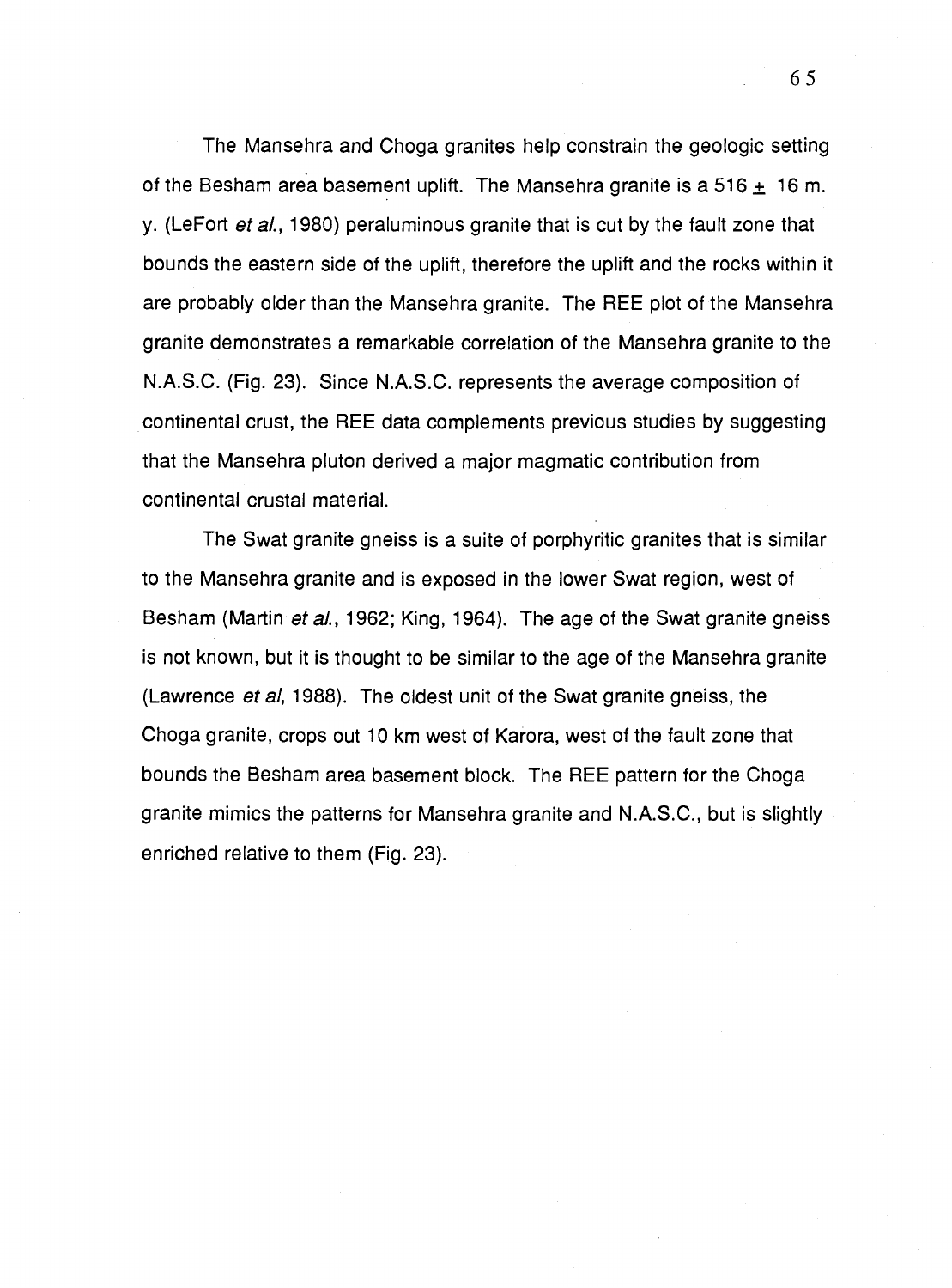## CONCLUSIONS

(1) The Besham gneisses were formed from sedimentary protoliths.

(2) The Besham gneiss and the Lahor granitic complex may have been formed during a regional metamorphic event from the same sedimentary protolith.

(3) Variable protolith composition may be responsible for the bimodal chemistry of the Besham group quartzofeldspathic and sodic quartzofeldspathic gneisses.

(4) Mafic dikes that intrude the pre-Karora group rocks are tholeiitic and have island arc affinities.

(5) There is evidence for more than one metamorphic event in pre-Karora group rocks.

(6) Young leucogranitic sills are a previously unrecognized unit. They are the youngest rocks recognized in the study area.

(7) Gneisses and amphibolites of the Besham area basement uplift may be correlative to Nanga Parbat gneisses and mafic dikes, respectively.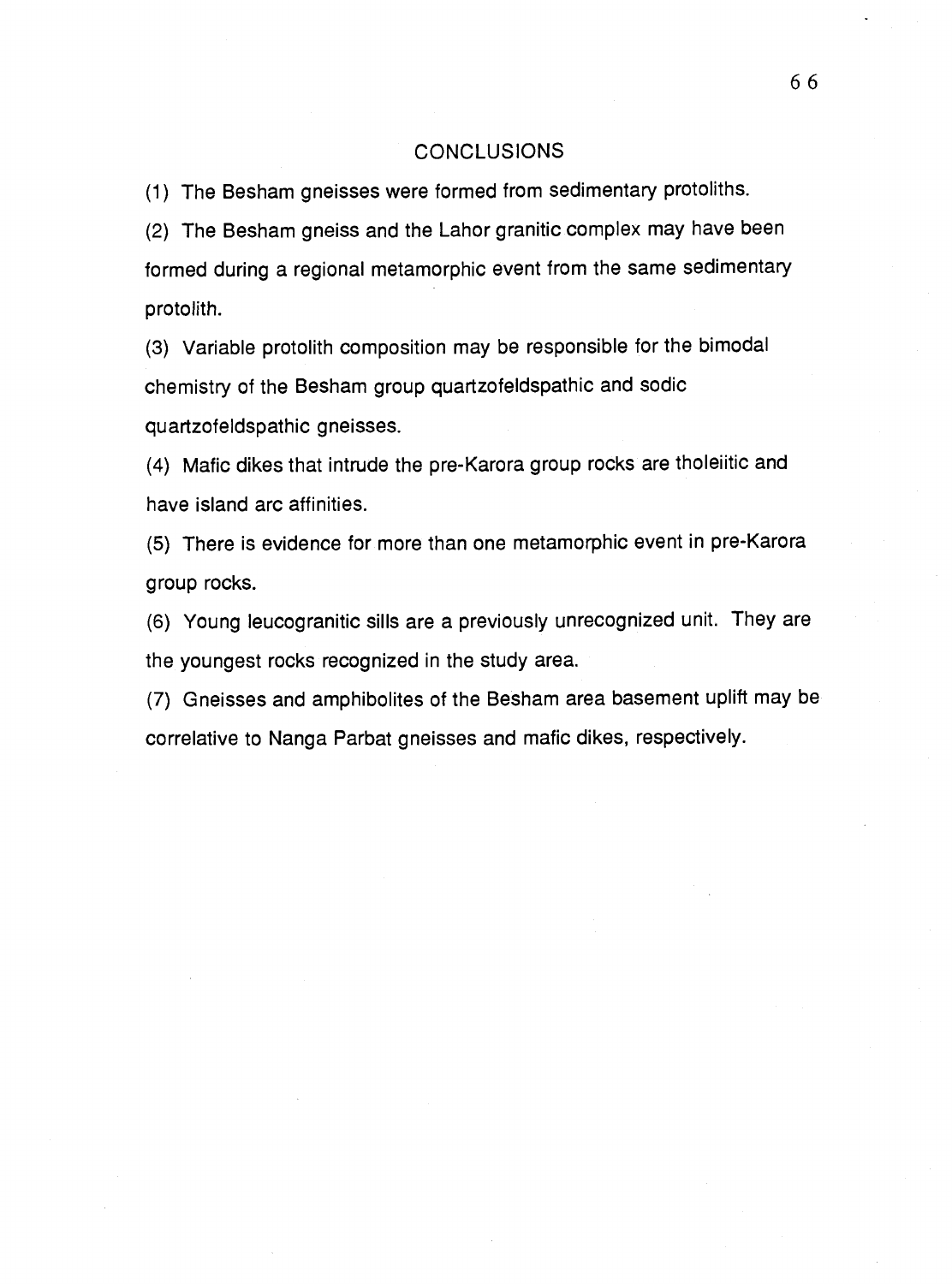## REFERENCES

- Anders, E., and Ebihara, M., 1982, Solar-System abundances of the elements: Geochemica et Cosmochemica Acta, v. 46, p. 2363-2380.
- Ashraf, M., Choudhry, M.N. and Hussain, S.S., 1980, General geology and economic significance of the Lahor granite and rocks of southern ophiolite belt in Allai-Kohistan area: Proceed. Intern. Comm. on Geodynamics, Spec. Issue, Geol. Bull. Univ. Peshawar, v. 13, p. 207- 213.
- Bhatia, M.R., 1983, Plate tectonics and geochemical composition of sandstones: Jour. of Geol., v. 91, p. 611-627.
- Butt, K.A., 1983, Petrology and geochemical evolution of Lahor pegmatoid/granite complex, northern Pakistan, and genesis of associated Pb-Zn-Mo and U mineralization, in: Granites of the Himalayas , Karakoram and Hindu Kush, (F.A. Shams, ed.), Institute of Geology, Punjab University, Lahore,Pakistan, p. 309-326.
- Calkins, J.A., Offield, T.W., Abdullah, S.K.M., and Ali, S.T., 1975, Geology of the southern Himalayas in Hazara: U.S.G.S Prof. Paper 716-C, 29 p.
- Chaudhry M.N., Ashraf, M., Hussain, S.S., 1983, Lead-zinc mineralization of Lower Kohistan District, Hazara Division, NW Frontier Province, Pakistan: Kashmir Jour. of Geol., v. 1, no. 1, p. 31-37.
- Coward, M.P., Jan, M.O., Rex, D., Tarney, J., Thirwall, M., and Windley, B.F., 1982, Geotectonic framework of the Himalaya of N. Pakistan: Jour. Geol. Soc. London, v. 139, p. 299-308.
- Fletcher, C.J.N., Leake, R.C., and Haslam, H. W., 1986, Tectonic setting, mineralogy and chemistry of a metamorphosed stratiform base metal deposit within the Himalayas of Pakistan: Jour. Geol. Soc., London, v. 143, p.521-536.
- Gregg, J.M., and Sibley D.F., 1984, Epigenetic dolomitization and the origin of xenotopic dolomite texture: Jour. Sed. Pet., vol. 54, no. 3, p. 908- 931.
- Gromet, L.P., and Silver, L.T., 1983, Rare earth element distributions among minerals in a granodiorite and their petrogenetic implications: Geochemica and Cosmochemica Acta, v. 47, p. 925-939.
- Haskin, L.A., Haskin, M.A., Frey, F.A., and Wildeman, T.R., 1968, Relative and absolute terrestrial abundances of the rare earth elements, in: Origin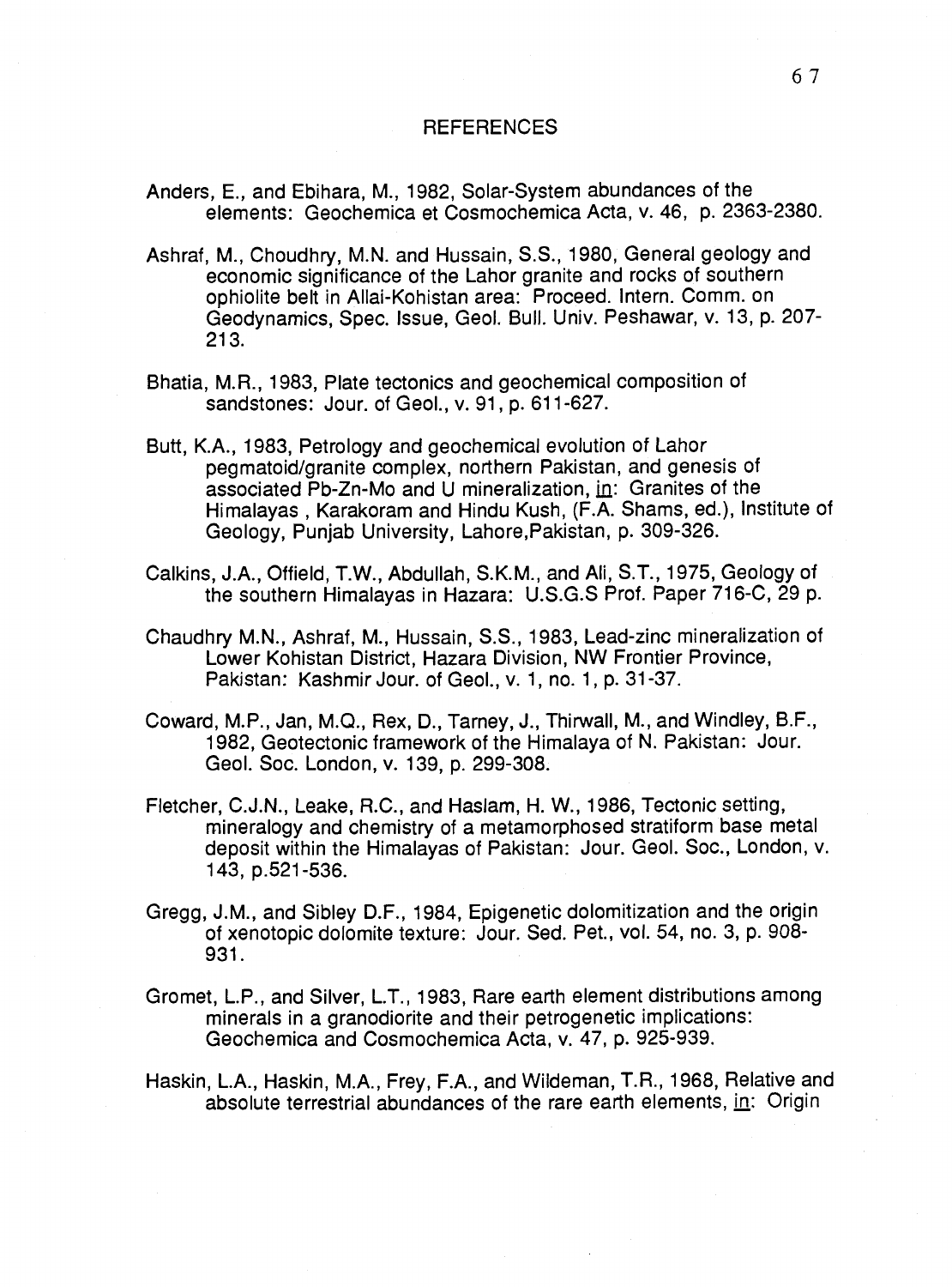and Distribution of Elements, (Ahrens, L.H., ed.), Pergamon, Oxford, p. 889-912.

- Irvine, T.N., and Baragar, W.R.A., 1971, A guide to the chemical classification of the common volcanic rocks: Canadian Jour. Earth Sci., v. 8, p. 523- 548.
- Jacob, K. H., and Quittmeyer, R.C., 1979, The Makran Region of Pakistan and Iran: trench-arc system with active plate subduction, in: Geology of Pakistan, (Farah and DeJong, eds), Geol. Survey Pakistan, Quetta, Pakistan.
- Jan, M.Q., and Tahirkheli, R.A.K., 1969, The geology of the lower part of Indus Kohistan (Swat), West Pakistan: Geol. Bull. Univ. Peshawar, v. 4, p. 1-13.
- Jan, M.Q., 1977, The Kohistan basic complex, a summary based on recent petrological research: Geol. Bull. Univ. of Peshawar, v. 9-10, p. 36-42.
- Jan, M.Q., 1980, Petrology of the obducted mafic and ultramafic metamorphites from the southern part of the Kohistan island arc sequence, Geol. Bull. Univ. Peshawar, v. 13, p. 95-107.
- Klootwijk, C.T., Conaghan, P.J., and Powell, C., 1985, The Himalayan Arc: large-scale continental subduction, oroclinal bending and back-arc spreading: Earth Planet. Sci. Lett., v. 75, p. 167-183.
- King B.H., 1964, The structure and petrology of part of Lower Swat, West Pakistan, with special reference to the origin of granite gneisses: unpublished Ph. D. thesis, Univ. of London, 130 p.
- Laul, J.C., 1979, Neutron activation analysis of geological materials: Atomic Energy Review., v. 17, p. 603-695.
- Lawrence, R.D., and Ghauri, A.K., 1983, Observations on the structure of the Main Mantle Thrust at Jijal, Kohistan, Pakistan: Geol. Bull. Univ. Peshawar, v. 16, p. 1-10.
- Lawrence, R.D., Kazmi, A.H., and Snee, L.W., 1988, in press, in: Emeralds of Pakistan: Geology, Gemology, and Genesis, (A.H. Kazmi and L.W. Snee, eds.), Van Nostrand Reinhold, N.Y.,N.Y.
- Lawrence, R.S., Khan, S.H., DeJong, K.A., Farah, A., and Yeats, R.S., 1981, Thrust and strike slip fault interaction along the Chaman transform zone, Pakistan: Geol. Soc. London Spec. Publ. 9, p. 363-370.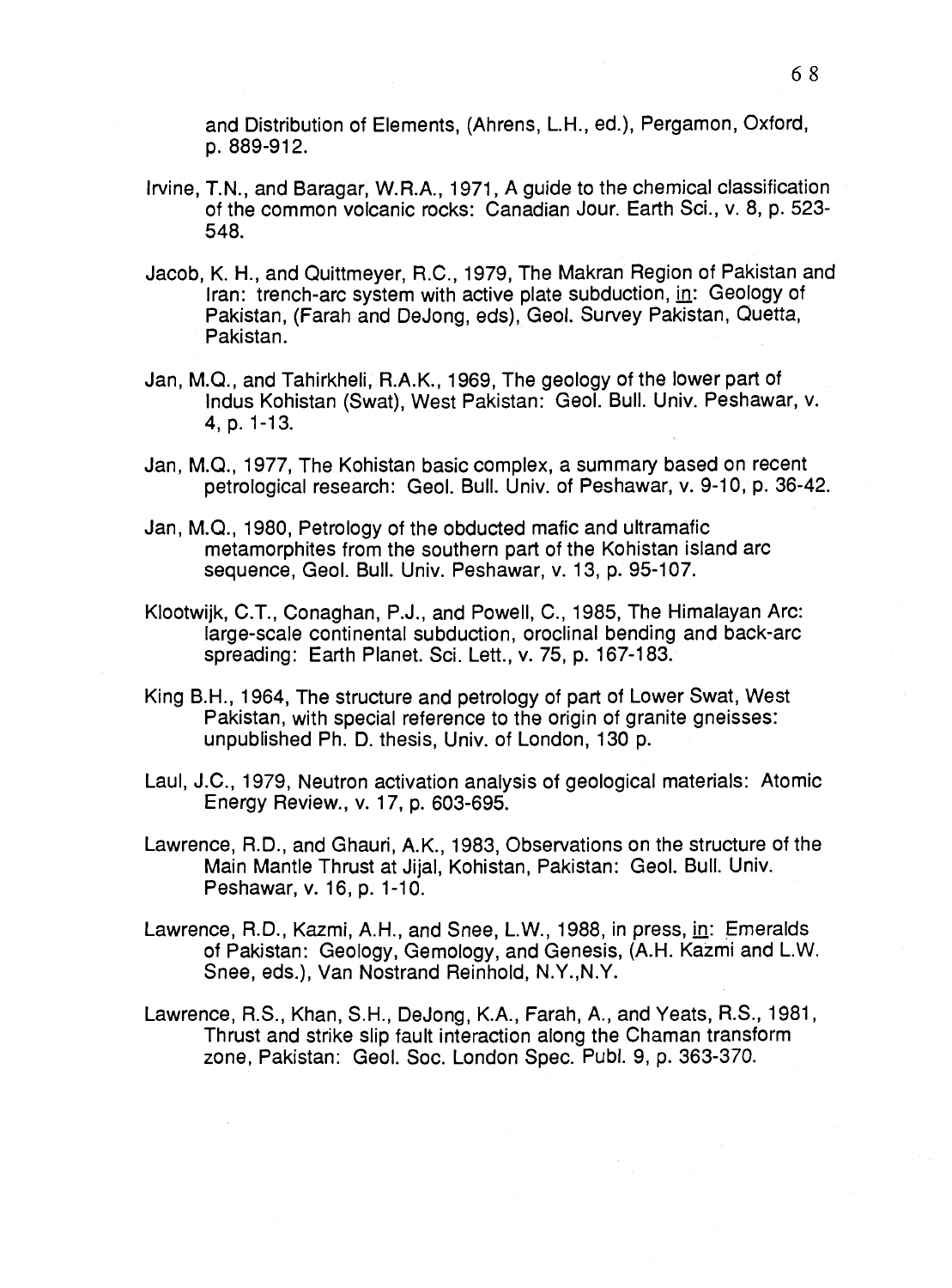- Le Fort, P., Debon, F., Sonet, J., 1980, The "Lesser Himalayan" cordierite granite belt, typology and age of the pluton of Mansehra, Pakistan, Geol. Bull. Univ. Peshawar, v. 13, p. 51-62.
- Madin, I., 1986, Structure and neotectonics of the northwestern Nanga Parbat-Haramosh Massif: unpublished M.S. thesis, Oregon State University, 160 p.
- Martin, N.R., Siddiqui, S.F.A., and King, B.H., 1962, A geological reconnaissance of the region between the lower Swat and Indus Rivers of Pakistan: Geological Bulletin Punjab University, v. 2, p. 1-14.
- Molnar, P., 1986, The geologic history and structure of the Himalaya: American Scientist, v. 74, p.144-154.
- Molnar, P., and Tapponnier, P., 1975, Cenozoic tectonics of Asia: effects of a continental collision: Science, v. 189, p. 419-426.
- Miyashiro,A., 1974, Volcanic rock series in island arcs and active continental margins: Am. Jour. Sci., v. 247, p. 321-355.
- Nockolds, S.R., 1954, Average chemical composition of some igneous rocks: Bull. Geol. Soc. Am., v. 66: 1007-1032.
- Powell, C.McA., 1979, A speculative tectonic history of Pakistan and surroundings: some constraints from the Indian Ocean, in: Geodynamics of Pakistan (A. Farah and K.A. DeJong, eds.), Geol. Survey Pakistan, Quetta, Pakistan, p. 5-24.
- Seeber, L., Armbruster, J.G., and Quittmeyer, R.C., 1981, Seismicity and continental subduction in the Himalayan arc,  $\text{in}:$  Zagros, Hindu-Kush, Himalaya, Geodynamic Evolution, AGU Geodynamics Series, (H.K. Gupta and F.M. Delany, eds.) v. 3, p. 215-242.
- Sengor, A.M.C., 1979, Mid-Mesozoic closure of Permo-Triassic Tethys and its implications: Nature, v. 279, p. 590-593.
- Sun, S.S., 1980, Lead isotopic study of young volcanic rocks from mid-ocean ridges, ocean islands and island arcs: Phil. Trans. Royal Soc. London, Series A, v. 297, p. 409-445.
- Streckeisen, A., 1976, To each plutonic rock its proper name: Earth Sci. Review., v. 12, p. 1-33.
- Taggart, J.E., and Wahlberg, J.S., 1980, New mold design for casting fused samples: Advances in x-ray analysis, v. 23, p. 257-261.